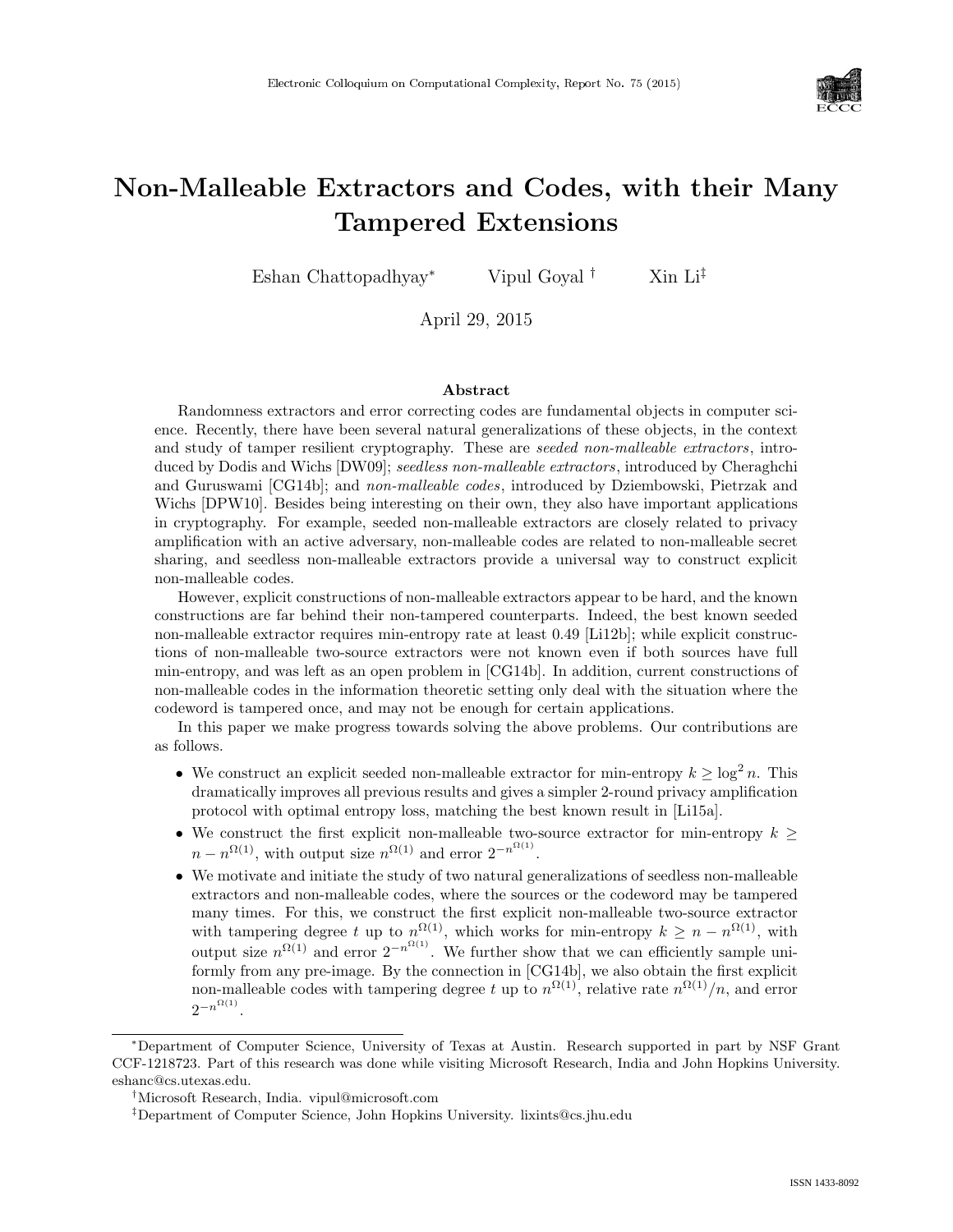## 1 Introduction

Randomness extractors are fundamental objects in the study of randomness in computation. They are efficient algorithms that transform imperfect randomness into almost uniform random bits. Here we use the standard model of weak random source to model imperfect randomness. The *min-entropy* of a random variable X is defined as  $H_{\infty}(X) = \min_{x \in \text{Supp}(X)} \log_2(1/\Pr[X=x])$ . For a source X supported on  $\{0,1\}^n$ , we call X an  $(n, H_{\infty}(X))$ -source, and we say X has entropy rate  $H_{\infty}(X)/n$ .

As one can show that no deterministic extractor works for all weak random sources even with min-entropy  $k = n - 1$ , randomness extractors are studied in two different settings. In one setting the extractor is given a short independent uniform random seed, and these extractors are called seeded extractors. Informally, a seeded extractor  $Ext : \{0,1\}^n \times \{0,1\}^d \to \{0,1\}^m$  for min-entropy k and error  $\epsilon$  takes as input any  $(n, k)$  source X and a uniform seed S, and has the property that  $|\text{Ext}(X, S) - U_m| < \epsilon$ , where the distance used is the standard statistical distance. If the output of the extractor is guaranteed to be close to uniform even after seeing the value of the seed  $S$ , then it is called a strong seeded extractor. In the other setting there is no such random seed, but the source is assumed to have some special structure. These extractors are called seedless extractors (see Section [3](#page-19-0) for formal definitions). A special kind of seedless extractors that received a lot of attention is extractors for independent weak random sources. Here one can use the probabilistic method to show that such extractors exist for only two independent sources (such extractors are called two-source extractors), but the known constructions are still not optimal.

Both kinds of extractors have been studied extensively, and shown to have many connections and applications in computer science. For example, seeded extractors can be used to simulate randomized algorithms with access to only weak random sources, and are closely related to pseudorandom generators, error-correcting code and expanders. Independent source extractors can be used to generate high quality random bits for distributed computing and cryptography [\[KLRZ08\]](#page-49-0), [\[KLR09\]](#page-49-1), and are closely related to Ramsey graphs and other seedless extractors.

In cryptographic applications, however, one faces a new situation where the inputs of an extractor may be tampered by an adversary. For example, an adversary may tamper with the seed of a seeded extractor, or both sources of a two-source extractor. In this case, one natural question is how the output of the tampered inputs will depend on the output of the initial inputs. In order to be resilient to adversarial tampering, one natural way is to require that original output of the extractor be (almost) independent of the tampered output. This leads to the notion of non-malleable extractors, in both the seeded case and seedless case. These extractors not only are interesting in their own rights, but also have important applications in cryptography.

**Definition 1.1** (Tampering Funtion). For any function  $f : S \to S$ , f has a fixed point at  $s \in S$  if  $f(s) = s$ . We say f has no fixed points in  $T \subseteq S$ , if  $f(t) \neq t$  for all  $t \in T$ . f has no fixed points if  $f(s) \neq s$  for all  $s \in S$ .

Seeded non-malleable extractors were introduced by Dodis and Wichs in [\[DW09\]](#page-48-0), as a generalization of strong seeded extractors.

**Definition 1.2** (Non-malleable extractor). A function snmExt :  $\{0,1\}^n \times \{0,1\}^d \rightarrow \{0,1\}^m$  is a seeded non-malleable extractor for min-entropy k and error  $\epsilon$  if the following holds : If X is a source on  $\{0,1\}^n$  with min-entropy k and  $A: \{0,1\}^n \to \{0,1\}^n$  is an arbitrary tampering function with no fixed points, then

 $|\text{snmExt}(X, U_d) \text{ o } \text{snmExt}(X, \mathcal{A}(U_d)) \text{ o } U_d - U_m \text{ o } \text{snmExt}(X, \mathcal{A}(U_d)) \text{ o } U_d| < \epsilon$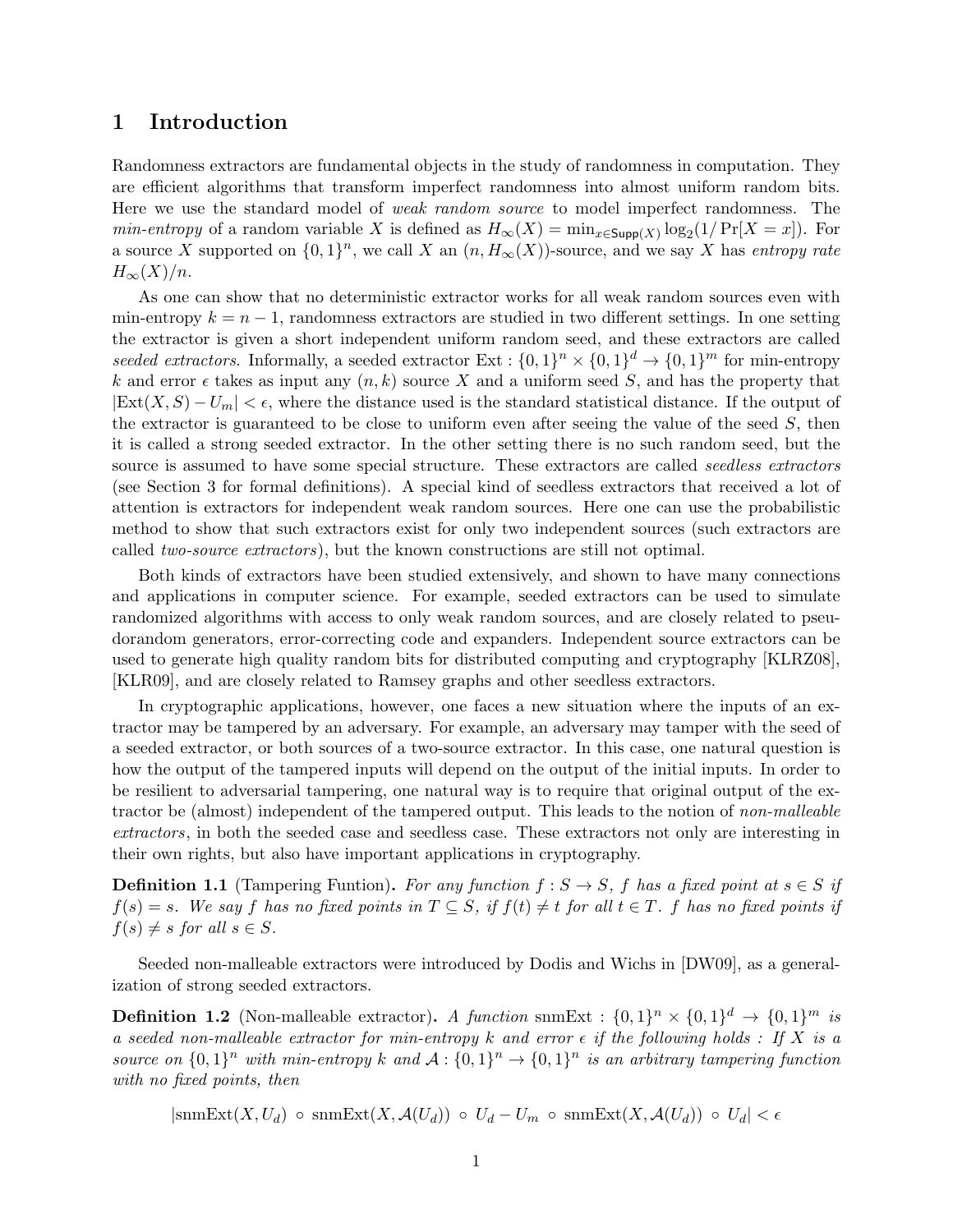#### where  $U_m$  is independent of  $U_d$  and X.

The original motivation for seeded non-malleable extractors is to study the problem of privacy amplification with an active adversary. This is a basic problem in information theoretic cryptography, where two parties want to communicate with each other to convert their shared secret weak random source X into shared secret nearly uniform random bits. However, the communication channel is watched by an adversary Eve, where we assume Eve has unlimited computational power and the two parties have local (non-shared) uniform random bits.

In the case where Eve is passive (i.e., can only see the messages but cannot change them), this problem can be solved by just applying a strong seeded extractor. However, in the case where Eve is active (i.e., can arbitrarily change, delete and reorder messages), the problem becomes much more complicated. The major goal here is to design a protocol that uses as few number of interactions as possible, and output a uniform random string R that has length as close to  $H_{\infty}(X)$  as possible (the difference is called *entropy loss*). There has been extensive research on this problem (we give more details in Section 1.[4\)](#page-9-0). Along the line, a major progress was made by Dodis and Wichs [\[DW09\]](#page-48-0), who showed that seeded non-malleable extractors can be used to construct privacy amplification protocols with optimal round complexity and entropy loss.

This connection makes constructing non-malleable extractors a very promising approach to privacy amplification. However, all known constructions of such extractors ([\[DLWZ14\]](#page-48-1), [\[CRS14\]](#page-48-2), [\[Li12a\]](#page-49-2), [\[DY13\]](#page-48-3), [\[Li12b\]](#page-49-3)) require the entropy of the weak source to be at least 0.49n. Moreover, all known constructions are essentially based on known two-source extractors, and the entropy requirement is exactly the same as the best known two-source extractor [\[Bou05\]](#page-47-0). Thus the general feeling is that to construct explicit seeded non-malleable extractors for smaller entropy may be difficult, as is the situation for two-source extractors. In this work, somewhat surprisingly, we show that this is not the case. We dramatically improve all previous results and give explicit seeded non-malleable extractors that work for any min-entropy  $k \geq \log^2 n$ . Apart from applications to cryptography, this may of independent interest due to the connection found between seeded nonmalleable extractors and two-source extractors in [\[Li12b\]](#page-49-3).

We now discuss the seedless variant of non-malleable extractors. Cheraghchi and Guruswami [\[CG14b\]](#page-47-1) introduced seedless non-malleable extractors as a natural generalization of seeded nonmalleable extractors. Furthermore, they found an elegant connection between seedless non-malleable extractors and non-malleable codes, which are a generalization of error-correcting codes to handle a much larger class of tampering functions (rather than just bit erasure or modification). Informally, non-malleable codes are w.r.t a family of tampering functions  $\mathcal{F}$ , and require that the decoding of any codeword that is tampered by a function  $f \in \mathcal{F}$ , is either the original message itself or something totally independent of the message (see Section 1.[1\)](#page-4-0). Non-malleable codes have also been extensively studied recently (we provide more details in Section [1.1\)](#page-4-0), and Cheraghchi and Guruswami [\[CG14b\]](#page-47-1) showed a universal way of constructing explicit non-malleable codes by first constructing non-malleable seedless extractors.

In this paper we focus on one of the most interesting and well studied family of tampering functions, where the function tampers the original message independently in two separate parts. This is called the 2-split-state model (see Section [1](#page-4-0).1 for a formal discussion). The corresponding seedless non-malleable extractor is then a generalization of two-source extractors, where both sources can be tampered. For ease of presentation,we present a simplified definition here and we refer the reader to Section [4](#page-23-0) for the formal definition.

**Definition 1.3** (Seedless 2-Non-Malleable Extractor). A function nmExt :  $\{0,1\}^n \times \{0,1\}^n \rightarrow \{0,1\}^n$  $1\}$ <sup>m</sup> is a seedless 2-non-malleable extractor at min-entropy k and error  $\epsilon$  if it satisfies the following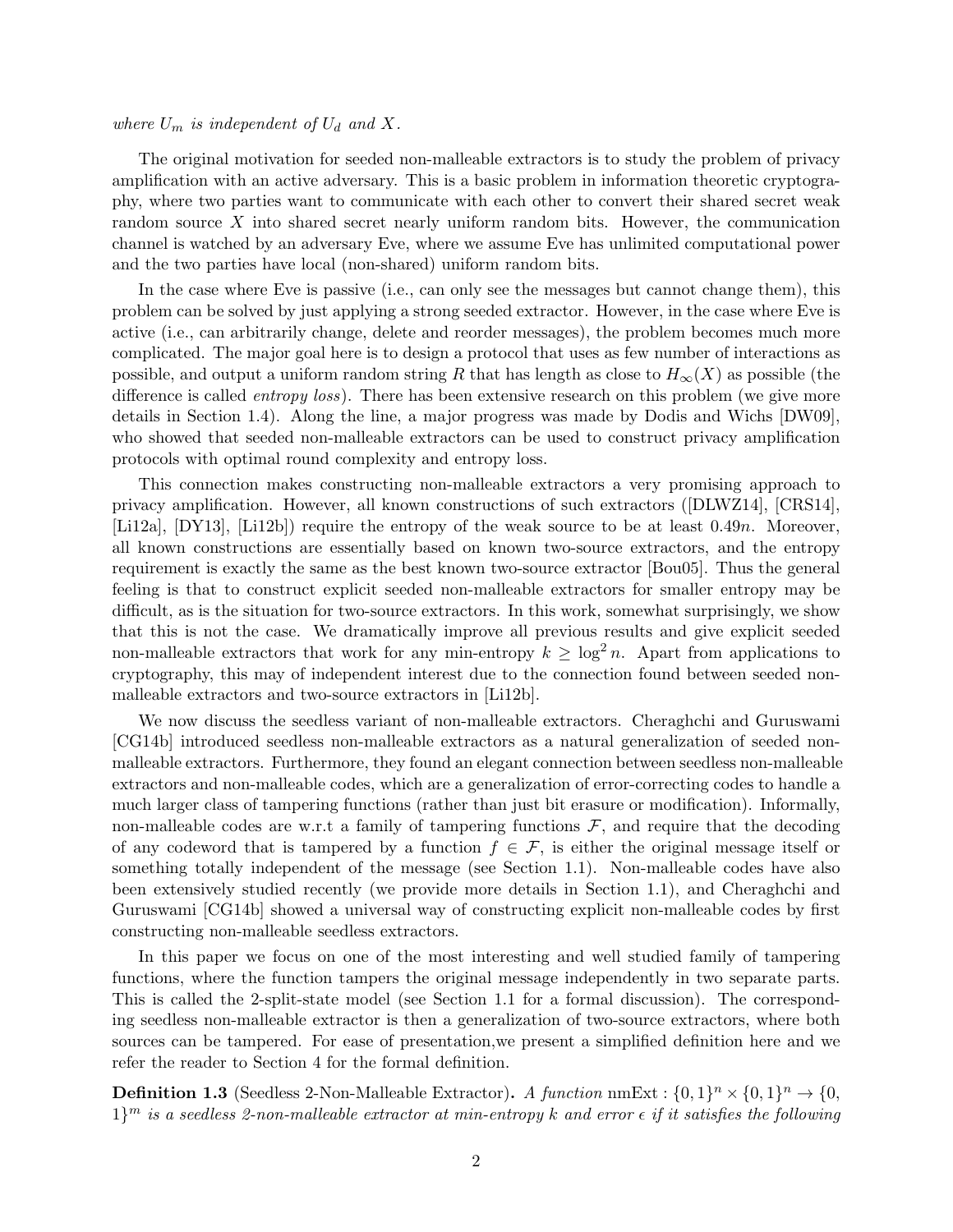property: If X and Y are independent  $(n, k)$ -sources and  $\mathcal{A} = (f, g)$  is an arbitrary 2-split-state tampering function, such that at least one of f and g has no fixed points, then

 $|\text{nmExt}(X, Y) \circ \text{nmExt}(\mathcal{A}(X, Y)) - U_m \circ \text{nmExt}(f(X), g(Y))| < \epsilon$ 

where both  $U_m$ 's refer to the same uniform m-bit string.

Again, the connection in [\[CG14b\]](#page-47-1) makes constructing seedless 2-non-malleable extractors a very interesting and promising approach to non-malleable codes in the 2-split-state model. However, no explicit constructions of 2-non-malleable extractors were known even when both sources are perfectly uniform. Indeed, finding an explicit construction of such extractors was left as an open problem in [\[CG14b\]](#page-47-1), and none of the known constructions of seeded non-malleable extractors seem to satisfy this stronger notion. In this paper we solve this open problem and give the first explicit construction of 2-non-malleable extractors. Furthermore we show that given any output of the extractor, we can efficiently sample uniformly from its pre-image. By the connection in [\[CG14b\]](#page-47-1) this also gives explicit non-malleable codes in the above mentioned well studied 2-split-state model.

We note that our results about non-malleable codes in the 2-split-state model do not improve the already nearly optimal construction in the recent work of Aggarwal et al. [\[ADKO15\]](#page-47-2). However, our construction of seedless 2-non-malleable extractors is of independent interest, and provides a more direct way to construct non-malleable codes.<sup>[1](#page-3-0)</sup>

Finally, as in the case of seeded non-malleable extractors [\[CRS14\]](#page-48-2), we consider the situation where the sources can be tampered many times. For this, we introduce a natural generalization of seedless 2-non-malleable extractors which we call seedless  $(2, t)$ -non-malleable extractors (i.e., the sources are tampered  $t$  times). Correspondingly, in the case of non-malleable codes we also consider the situation where a codeword can be tampered many times. For this, we also introduce a natural generalization of non-malleable codes which we call one-many non-malleable codes (see Section 1.[1\)](#page-4-0). We initiate the study of these two objects in this paper and show that one-many non-malleable codes have several natural and interesting applications in cryptography.

We present a simplified definition of seedless  $(2, t)$ -non-malleable extractors here, and refer the reader to Section [4](#page-23-0) for the formal definition.

**Definition 1.4** (Seedless (2,t)-Non-Malleable Extractor). A function nmExt :  $\{0,1\}^n \times \{0,1\}^n \rightarrow$  ${0,1}^m$  is a seedless  $(2,t)$ -non-malleable extractor at min-entropy k and error  $\epsilon$  if it satisfies the following property: If X and Y are independent  $(n, k)$ -sources and  $\mathcal{A}_1 = (f_1, g_1), \ldots, \mathcal{A}_t = (f_t, g_t)$ are t arbitrary 2-split-state tampering functions, such that for each  $i \in \{1, \ldots, t\}$  at least one of  $f_i$ and  $g_i$  has no fixed points, then

$$
|nmExt(X, Y), nmkExt(\mathcal{A}_1(X, Y)), \dots, nmkExt(\mathcal{A}_t(X, Y)) - U_m, nmkExt(\mathcal{A}_1(X, Y)), \dots, nmkExt(\mathcal{A}_t(X, Y))| < \epsilon,
$$

where both  $U_m$ 's refer to the same uniform m-bit string.

We provide explicit constructions of seedless  $(2,t)$ -non-malleable extractors for t up to  $n^{\delta}$  for a small enough constant  $\delta$ . Just as the connection between 2-non-malleable extractors and regular non-malleable codes, we show that these extractors lead to explicit constructions of one-many nonmalleable codes in the 2-split-state model. We note that as in the case of regular non-malleable

<span id="page-3-0"></span><sup>&</sup>lt;sup>1</sup>In [\[ADKO15\]](#page-47-2), non-malleable codes in the 2-split-state model are constructed by giving efficient reductions from the 2-split-state model to t-split-state model, and then using a known constructions of NM codes in the t-split-state model with almost optimal parameters [\[CZ14\]](#page-48-4).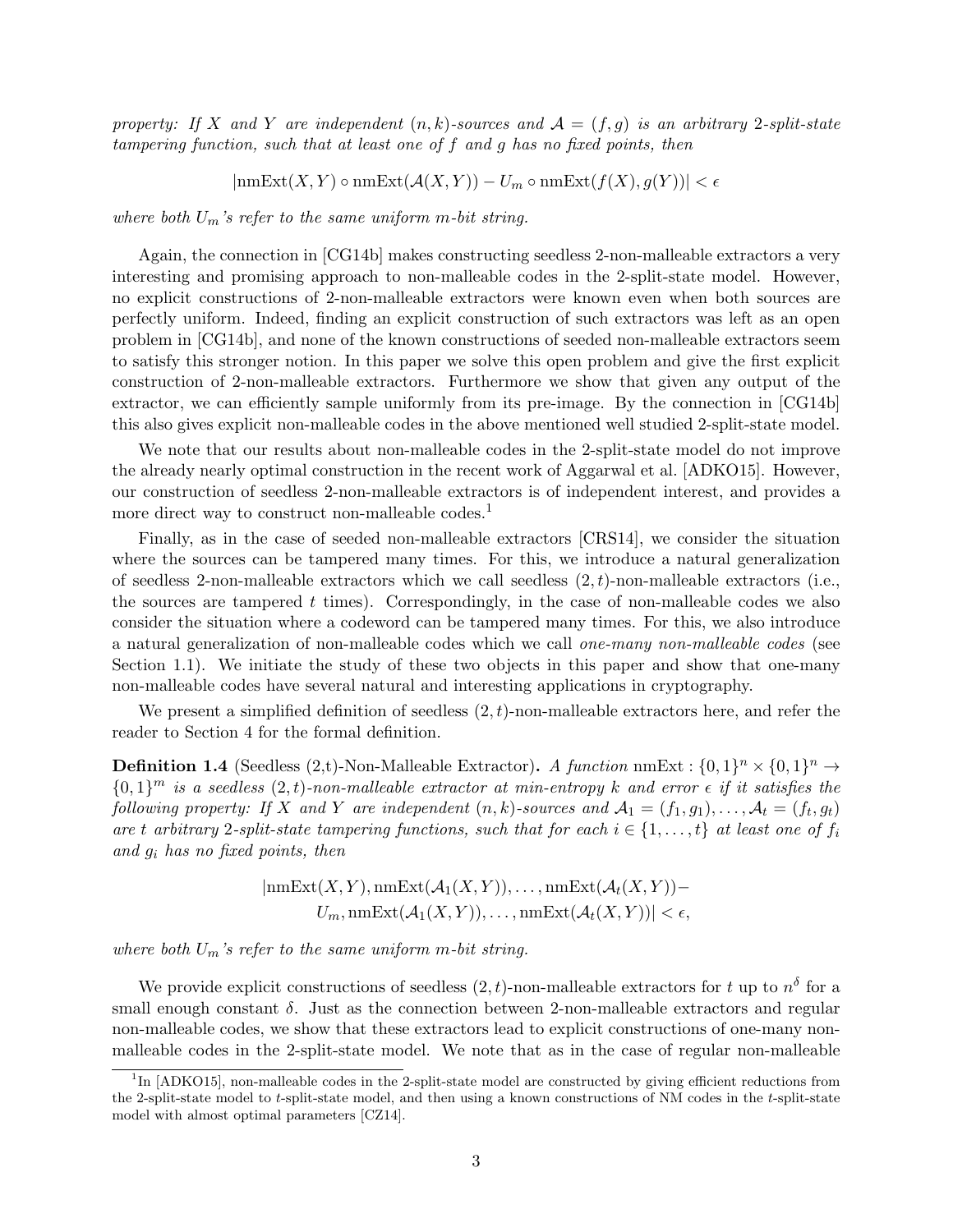codes, the construction based on  $(2, t)$ -non-malleable extractors may not be the only way to construct one-many non-malleable codes. However, it appears non-trivial to extend other existing constructions of non-malleable codes to satisfy this stronger notion. We discuss this in more details in Section 1.[3.](#page-8-0)

We now formally define one-many non-malleable codes below.

#### <span id="page-4-0"></span>1.1 Non-malleable codes

We introduce the notion of what we call one-many and many-many non-malleable codes, generalizing the notion of non-malleable codes introduced by Dziembowski, Pietrzak and Wichs [\[DPW10\]](#page-48-5). Since the introduction of non-malleable codes, there has been a flurry of recent work on finding explicit constructions, resulting in applications to tamper-resilient cryptography [\[DPW10\]](#page-48-5), robust versions of secret sharing schemes [\[ADL14\]](#page-47-3), and connections to the seemingly unrelated area of derandomization [\[CG14b\]](#page-47-1). We discuss prior work in detail in Section 1.[5.](#page-10-0)

We briefly motivate the notion of non-malleable codes. Traditional error-correcting codes encode a message m into a longer codeword c enabling recovery of m even after part of c is corrupted. We can view this corruption as a tampering function  $f$  acting on the codeword, where  $f$  is from some small allowable family  $\mathcal F$  of tampering functions. The strict requirement of retrieving the encoded message  $m$  imposes restrictions on the kind of tampering functions that can be handled. One might hope to achieve a weaker goal of only detecting errors, possibly with high probability. However the notion of error detection fails to work with respect to the family of constant functions since one cannot hope to detect errors against a function that always outputs some fixed codeword.

The notion of non-malleable codes is an elegant generalization of error-detecting codes. Informally, a non-malleable code with respect to a tampering function family  $\mathcal F$  is equipped with a randomized encoder Enc and a deterministic decoder Dec such that  $Dec(Enc(m)) = m$  and for any tampering function  $f \in \mathcal{F}$  the following holds: for any message m,  $\text{Dec}(f(\text{Enc}(m)))$  is either the message m or is  $\epsilon$ -close (in statistical distance) to a distribution  $D_f$  independent of m. The parameter  $\epsilon$  is called the error. Thus, in some sense, either the message arrives correctly, or, the message is entirely lost and becomes gibberish. A formal definition of non-malleable codes is given below.

First we define the replace function replace :  $\{0,1\}^* \times \{0,1\}^* \to \{0,1\}^*$ . If the second input to replace is a single value s, replace all occurrences of  $same^*$  in the first input with s and output the result. If the second input to replace is a set  $(s_1, \ldots, s_n)$ , replace all occurrences of  $same^*$  in the first input with  $s_i$  for all i and output the result.

**Definition 1.5** (Coding schemes). Let Enc :  $\{0,1\}^k \to \{0,1\}^n$  and Dec :  $\{0,1\}^n \to \{0,1\}^k \cup \{\perp\}$ be functions such that Enc is a randomized function (i.e. it has access to a private randomness) and Dec is a deterministic function. We say that (Enc, Dec) is a coding scheme with block length n and message length k if for all  $s \in \{0,1\}^k$ ,  $Pr[Dec(Enc(s)) = s] = 1$  (the probability is over the randomness in Enc).

**Definition 1.6** (Non-malleable codes). A coding scheme (Enc, Dec) with block length n and message length k is a non-malleable code with respect to a family of tampering functions  $\mathcal{F} \subset \mathcal{F}_n$  and error  $\epsilon$ if for every  $f \in \mathcal{F}$  there exists a random variable  $D_f$  on  $\{0,1\}^k \cup \{same^{\star}\}\$  which is independent of the randomness in Enc such that for all messages  $s \in \{0,1\}^k$ , it holds that

$$
|\text{Dec}(f(\text{Enc}(s))) - \text{replace}(D_f, s)| \le \epsilon
$$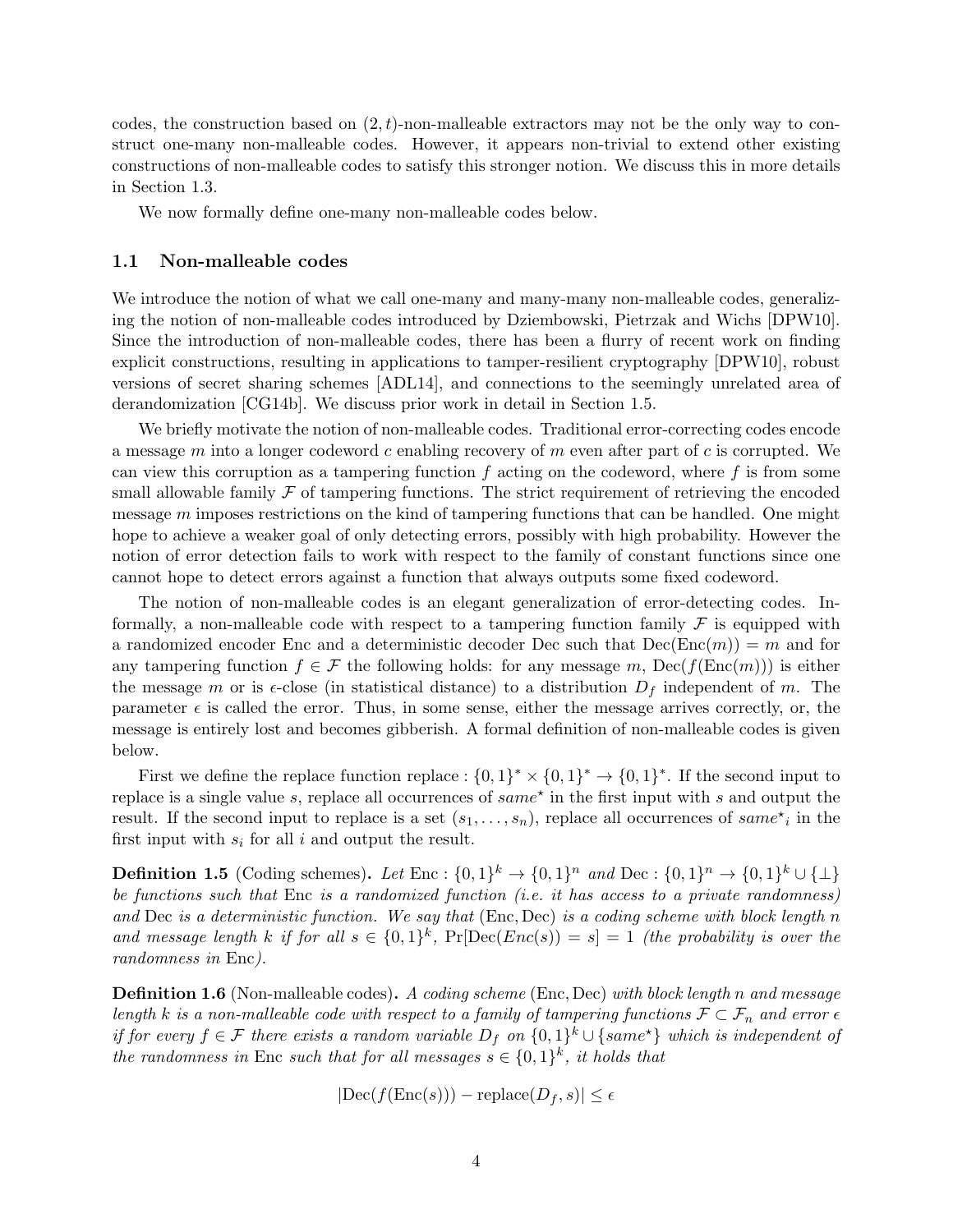The rate of a non-malleable code  $\mathcal C$  is given by  $\frac{k}{n}$ . Observe that to construct non-malleable codes, it is still necessary to restrict the class of tampering functions. This follows since the tampering function could then use the function Dec to decode the message  $m$ , get a message  $m'$  by flipping all the bits in m, and use the encoding function to pick any codeword in  $Enc(m')$ . However presumably, the class of tampering functions can now be much richer than what was possible for error correction and error detection.

Tampering Multiple Codewords. Observe that the above definition envisions the adversary receiving a single codeword  $Enc(s)$  and outputting a single tampered codeword  $f(Enc(s))$ . We refer to this as the "one-one" setting. While indeed this is very basic, we argue that this does not capture scenarios where the adversary may be getting multiple codewords as input or be allowed to output multiple codewords. As an example, consider the following.

Say there is an auction where each party can submit its bid, and, the item goes to the highest bidder. An honest party, wishing to bid for value s, encodes its bid using NM codes and sends  $Enc(s)$ . This indeed would prevent an adversary (which belongs to an appropriate class of tampering functions) from constructing his own bid by tampering  $Enc(s)$  and coming up with  $Enc(s+1)$ , which would completely compromise the sanity of the auction process. However what if the adversary can submit two bids out of which exactly one is guaranteed to be a winning bid? For example, the adversary can submit bids to r and  $2s - r$  (for some r not known to the adversary). This is not ruled out by NM codes!

Towards that end, we introduce a stronger notion which we call *one-many NM codes*. Intuitively, this guarantees the following. Consider the set of codewords output by the adversary. We require that even the joint distribution of the encoded value be independent of the value encoded in the input. A formal definition is given below:

<span id="page-5-0"></span>**Definition 1.7** (One-Many Non-malleable codes). A coding scheme (Enc, Dec) with block length n and message length  $k$  is a non-malleable code with respect to a family of tampering functions  $\mathcal{F} \subset (\mathcal{F}_n)^t$  and error  $\epsilon$  if for every  $(f_1, \ldots f_t) \in \mathcal{F}$ , there exists a random variable  $D_{\vec{f}}$  on  $(\{0,$  $1\}^{k} \cup \{same^{\star}\}^{t}$  which is independent of the randomness in Enc such that for all messages  $s \in \{0,$  $\{1\}^k$ , it holds that

$$
|(\mathrm{Dec}(f_1(X)),\ldots,\mathrm{Dec}(f_t(X))) - \mathrm{replace}(D_{\vec{f}},s)| \le \epsilon
$$

Where  $X = \text{Enc}(s)$ . We refer to t as the tampering degree of the non-malleable code.

We argue that one-many non-malleable codes is a basic notion which is interesting to study independent of concrete applications. However later we point out some concrete applications to non-malleable secret sharing (where one wishes to store multiple secrets), and, to witness signatures.

An expert in cryptography by now would have noticed this is analogous to the well studied notion of one-many non-malleable commitments in the literature. Even though both notions deal with related concerns, we note non-malleable codes and non-malleable commitment are fundamentally different objects with the latter necessarily based on complexity assumptions. To start with, we prove a simple impossibility result for one-many non-malleable codes (whereas for one-many nonmalleable commitments, a corresponding positive result is known [\[PR08\]](#page-49-4)).

Lemma 1.8. One-many non-malleable codes which work for any arbitrary tampering degree and  $\epsilon < 1/4$  cannot exist for a large class of tampering functions.

Proof. The class of tampering functions which we consider are the ones where each function is allowed to read any one bit  $X_i$  of its choice from the input code  $X$ , and output a fresh encoding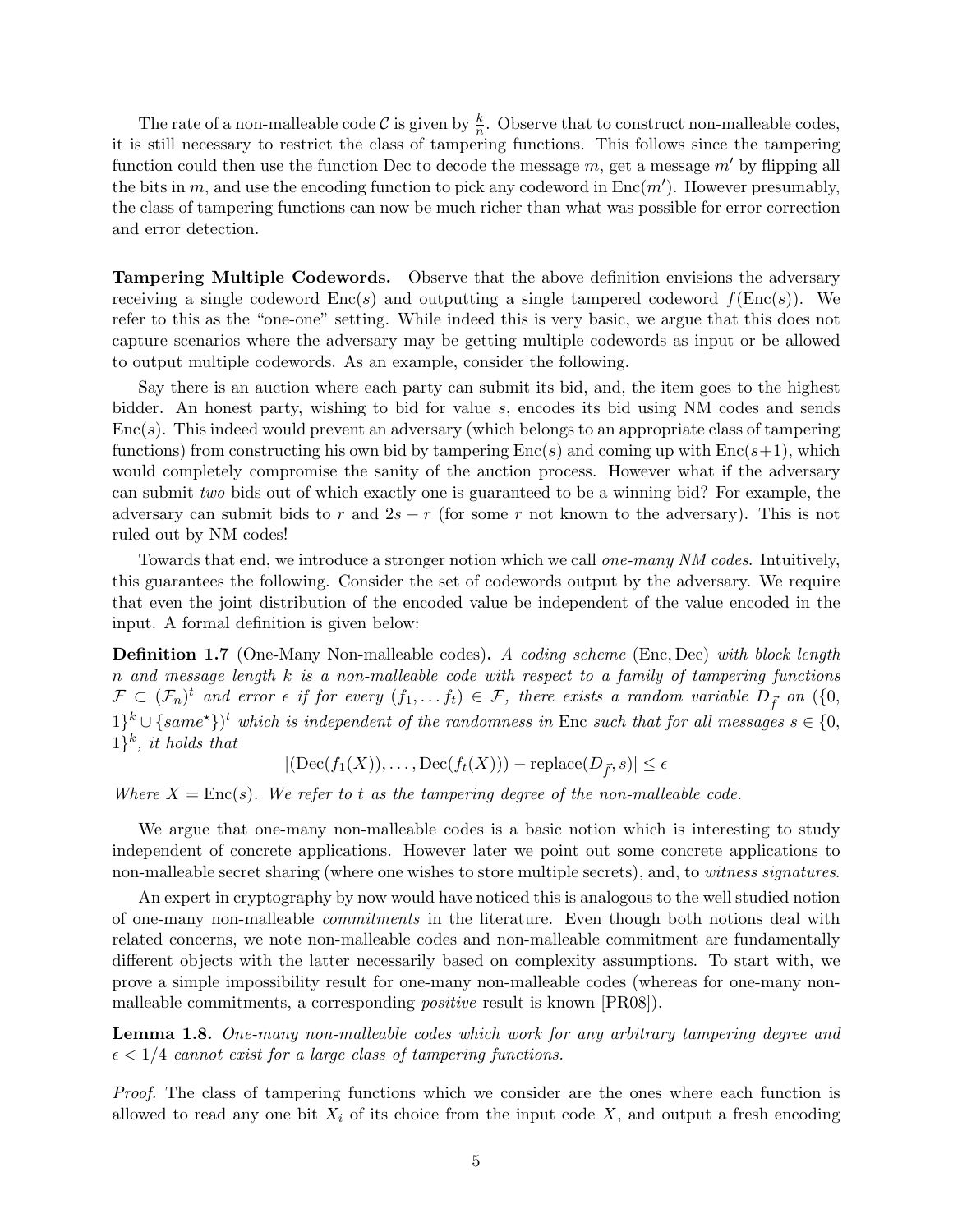of  $X_i$ . Most natural tampering functions (including split state ones [\[DPW10\]](#page-48-5) [\[CG14a\]](#page-47-4)) considered in the literature fall into this class. Assume that the encoded value  $s$  has at least 4 possibilities (length 2 bits or higher). The case of a single bit  $s$  is discussed later.

Recall that n is the length of the code. We set  $t = n$ . Let  $X = \text{Enc}(s)$  be the input codeword where s is chosen at random. We consider n tampering functions where  $F_i$  simply reads  $X_i$  and outputs a fresh encoding  $W_i = \text{Enc}(X_i)$ . Now consider  $(\text{Dec}(f_1(X)), \ldots, \text{Dec}(f_n(X)))$ . Observe that this is exactly the bits of the string  $X$ . If the distinguisher applies the decode procedure on X, it will recover s. Now consider any possible output  $(d_1, \ldots, d_n)$  of  $D_{\vec{f}}$ . Now note that there cannot exist  $d_i$  which is same<sup>\*</sup>. This is because otherwise it will be replaced by s (see Definition [1.7\)](#page-5-0) which is at least 2 bits while  $Dec(W_i)$  is just a single bit. This in turn implies that the value replace( $D_f$ , s) (from Definition [1.7\)](#page-5-0) is independent of s and X. Thus a distinguisher (given access to s) can easily have an advantage exceeding  $\epsilon$ .

For a single bit s, we modify our tampering functions to encode two bits:  $W_i = \text{Enc}(X_i||0)$ . Then again we can argue that neither of  $d_i$  will be  $same^*$  since then it will be replaced by s which is only one bit. This in turn again implies that replace( $D<sub>f</sub>$ , s) is independent of s and X. This concludes the proof.

 $\Box$ 

We also introduce a natural generalization which we call many-many non-malleable codes. This refers to the situation where the adversary is given multiple codewords as input.

<span id="page-6-0"></span>**Definition 1.9** (Many-Many Non-malleable codes). A coding scheme (Enc, Dec) with block length n and message length  $k$  is a non-malleable code with respect to a family of tampering functions  $\mathcal{F} \subset (\mathcal{F}_n)^t$  and error  $\epsilon$  if for every  $(f_1, \ldots f_t) \in \mathcal{F}$ , there exists a random variable  $D_{\vec{f}}$  on  $(\{0,$  $1\}^k \cup \{same^{\star}{}_{i}\}_{i\in [u]})^t$  which is independent of the randomness in Enc such that for all vector of *messages*  $(s_1, \ldots, s_u), s_i \in \{0,1\}^k$ , *it holds that* 

$$
|(\mathrm{Dec}(f_1(\vec{X})), \dots, \mathrm{Dec}(f_t(\vec{X}))) - \mathrm{replace}(D_{\vec{f}}, (s_1, \dots, s_u))| \le \epsilon
$$

Where  $X_i = \text{Enc}(s_i)$  and  $\vec{X} = (X_1, \ldots, X_u)$ 

**Lemma 1.10.** One-many non-malleable codes with tampering degree t and error  $\epsilon$  are also manymany non-malleable codes for tampering degree t and error  $u\epsilon$  (where u is as in Definition [1.9\)](#page-6-0).

*Proof.* This proof relies on a simple hybrid argument and the fact that all sources  $X_1, \ldots, X_u$  are independent. We only provide a proof sketch here. Assume towards contradiction that there exists a one-many code with error  $\epsilon$ , which, under the many-many tampering adversary has error higher than  $u.\epsilon$ . That is, the adversary  $(f)$  is given as input  $(X_1, \ldots, X_u)$  which are encodings of  $(s_1, \ldots, s_u)$  $s_u$ ) respectively. This is referred to as the hybrid 0. Now consider the following hybrid experiment. In the *i*-th hybrid experiment, the code  $X_i$  is changed to be an encoding of 0 (as opposed to be an encoding of  $s_i$ ). We claim that in this experiment, the error changes by at most  $\epsilon$ . This is because otherwise we can construct a one-many tampering adversary with error higher than  $\epsilon$ . To construct such an adversary  $(\vec{f}^i)$ , each  $f_j^i$  has  $X_{kk\neq i}$  hardcoded in it and takes  $X_i$  as input. This would show an adversary against which one-many non-malleable codes have an error higher than  $\epsilon$ .

By the time we reach  $(u - 1)$ -th hybrid experiment, the error could only have reduced by at most  $(u-1)\epsilon$ . However in the  $(u-1)$ -th hybrid experiment, the error can at most be  $\epsilon$  since it corresponds to the one-many setting. Hence, the error in the hybrid 0 could have been at most  $u.\epsilon$ . This concludes the proof.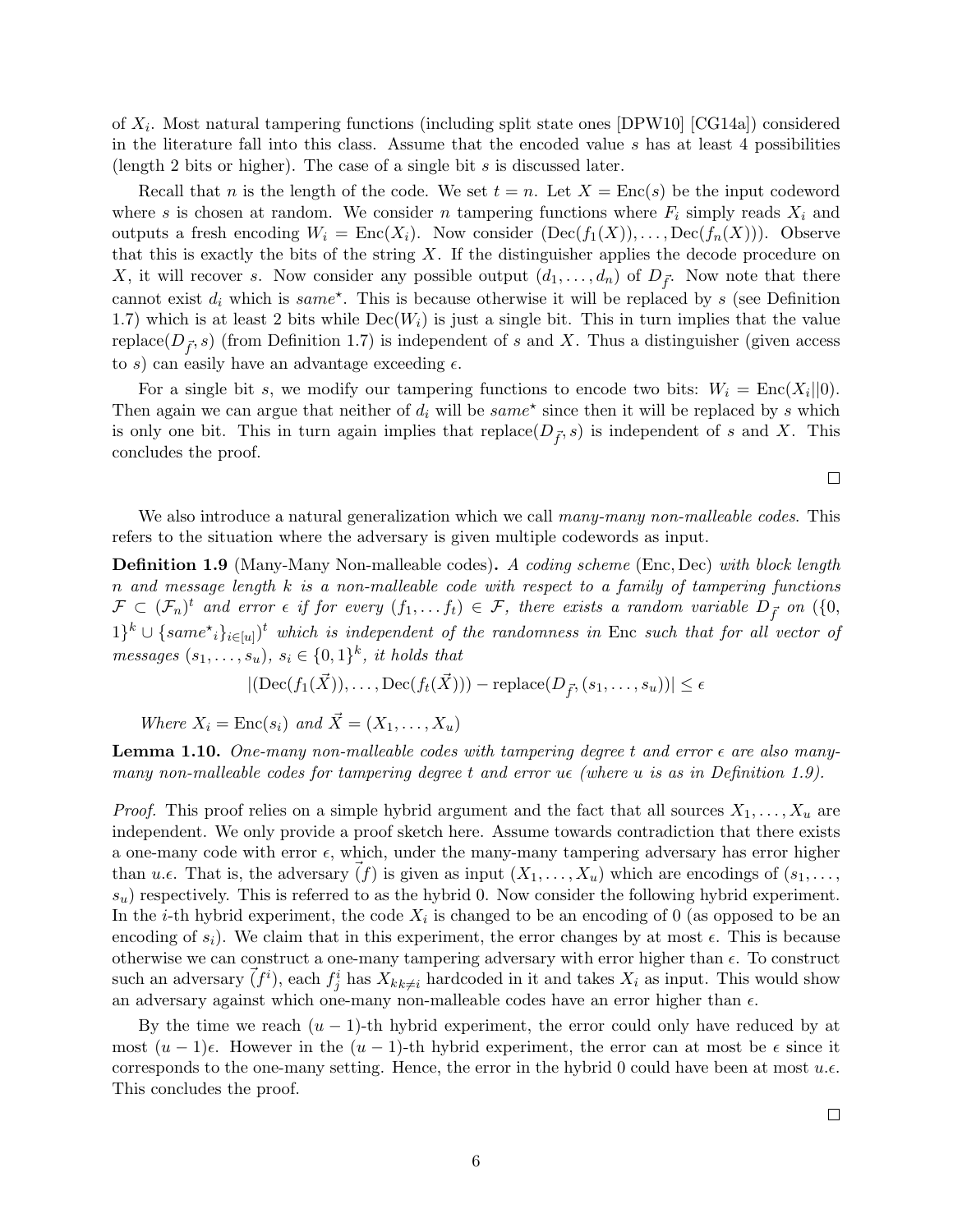Non-malleable codes in the split-state model An important and well studied family of tampering functions (which is also relevant to the current work) is the family of tampering functions in the C-split-state model, for  $C \geq 2$ . In this model, each tampering function f is of the form  $(f_1,\ldots,f_C)$  where  $f_i \in \mathcal{F}_{n/C}$ , and for any codeword  $x=(x_1,\ldots,x_C) \in (\{0,1\}^{n/C})^C$  we define  $(f_1,$  $\dots, f_C)(x_1, \dots, x_C) = (f_1(x_1), \dots, f_C(x_C)).$  Thus each  $f_i$  independently tampers a fixed partition of the codeword. Non-malleable codes in this model can also be viewed as non-malleable secret sharing. This is because the strings  $(x_1, \ldots, x_C)$  can be seen as the shares of s and tampering each share individually does not allow one to "maul" the shared secret s.

There has been a lot of recent work on constructing explicit and efficient non malleable codes in the C-split-state model. Since  $C = 1$  includes all of  $\mathcal{F}_n$ , the best one can hope for is  $C = 2$ . A Monte-Carlo construction of non-malleable codes in this model was given in the original paper on non-malleable codes  $[DPW10]$  for  $C = 2$  and then improved in  $[CG14a]$ . However, both of these constructions are inefficient. For  $C = 2$ , these Monte-Carlo constructions imply existence of codes of rate close to  $\frac{1}{2}$  and corresponds to the hardest case. On the other extreme, when  $C = n$ , it corresponds to the case of bit tampering where each function  $f_i$  acts independently on a particular bit of the codeword. By a recent line of work [\[DKO13\]](#page-48-6) [\[ADL14\]](#page-47-3) [\[CG14b\]](#page-47-1) [\[CZ14\]](#page-48-4) [\[ADKO15\]](#page-47-2), we now have almost optimal constructions of non-malleable codes in the C-state-state model, for any  $C \geq 2$ .

We remark that all the prior work in the information theoretic setting has only considered the construction of what we call one-one NM codes in the split state model<sup>[2](#page-7-0)</sup>. That is, the adversary is only given as input a single codeword and outputs a single codeword. Our new notions seek to remedy that fact.

Many-many non-malleable secret sharing. Consider the example of non-malleable secret sharing. What if there are shares of multiple secrets which the adversary can tamper with? What if the adversary is allowed to output shares of multiple secrets? For example, say there are two secret and two devices. Each device stores one share of each of the secrets. Say that an adversary is able to tamper with the data stored on each device individually (or infect each of them with a virus). Then, the current notion of one-one NM codes does not rule out a non-trivial relationship between two resulting secrets and the two original secrets we start with. It is conceivable that what we need here is a *two-two* non-malleable secret sharing. Our many-many non-malleable codes directly lead to such a many-many non-malleable secret sharing.

Subsequent Work. The notion of one-many non-malleable codes has been used to construct witness signatures [\[GJK15\]](#page-48-7). Very roughly, witness signatures allow any party with a witness to some NP statement, to sign a message such that anyone can verify that the message was indeed signed using a valid witness to the NP statement. On the other hand, the signatures should still be unforgeable: that is, producing a signature on a new message (even given several message, signature pairs) should be as hard as computing a witness to the NP statement itself. There is no setup or any key generation involved. Witness signatures can be seen as an analogue of the notion of witness encryption [\[GGSW13\]](#page-48-8) for signatures. The notion of witness signatures was introduced in [\[GJK15\]](#page-48-7) who used one-many non-malleable codes to propose a construction in the tamper proof hardware model. The fact that non-malleable codes satisfy one-many security (as opposed to just one-one) was crucial in their work.

<span id="page-7-0"></span><sup>&</sup>lt;sup>2</sup>A notion called as continuous non-malleable codes was considered in [\[FMNV14\]](#page-48-9) where a codeword is tampered multiple times, but the experiment stops whenever an error message is encountered. The constructions provided for continuous non-malleable codes are in the computational setting. We discuss this in Section [1](#page-10-0).5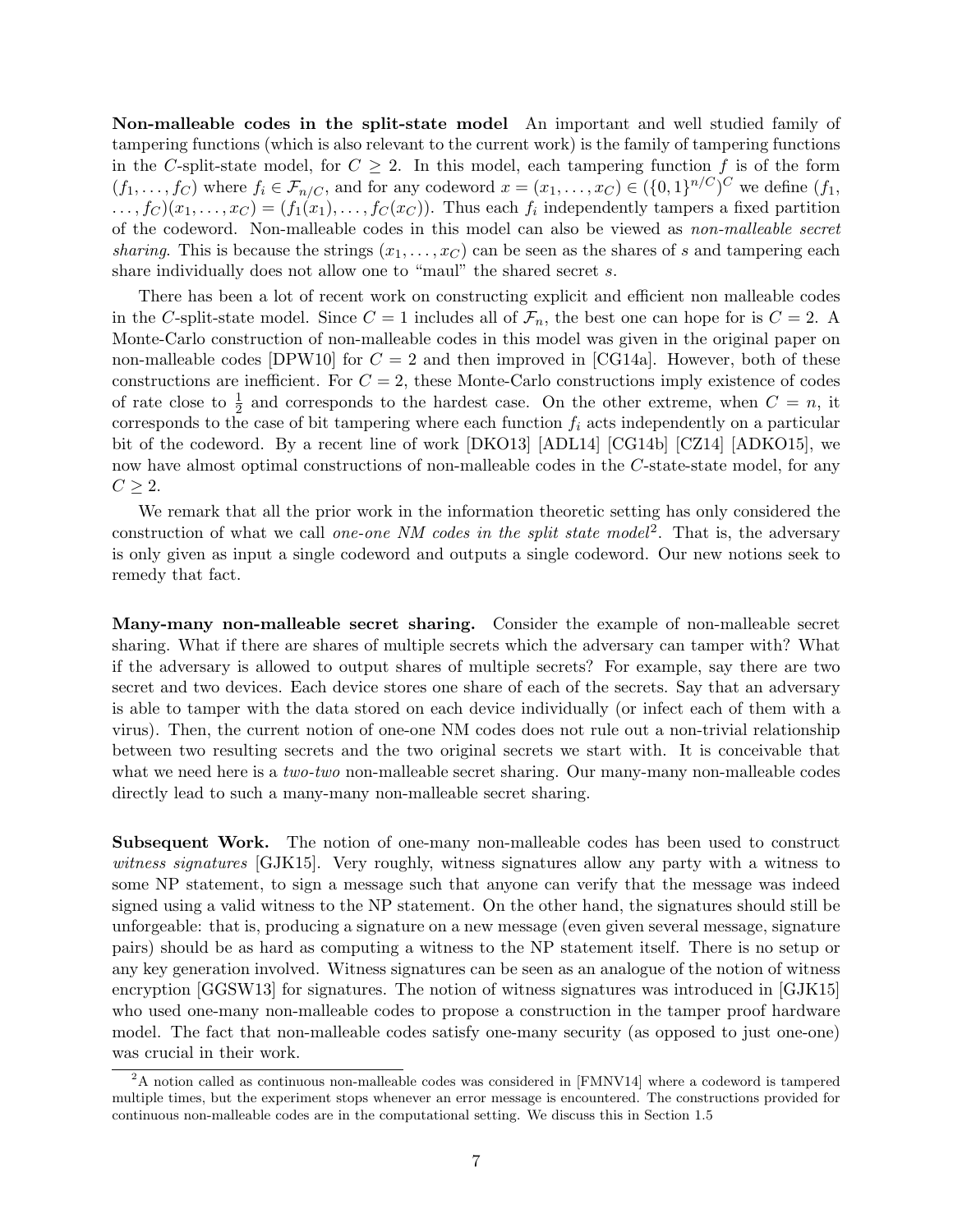#### 1.2 Summary of results

Our first main result is an explicit construction of a  $(2,t)$ -seedless non-malleable extractor. We note that prior to this work, such a construction was not known for even  $t = 1$  and full min-entropy.

**Theorem 1.** There exists a constant  $\gamma > 0$  such that for all  $n > 0$  and  $t \leq n^{\gamma}$ , there exists an efficient seedless  $(2,t)$ -NM extractor at min-entropy  $n - n^{\gamma}$  with error  $2^{-n^{\Omega(1)}}$  and output length  $m = n^{\Omega(1)}$ .

Next, we show that it is possible to efficiently sample almost uniformly from the pre-image of any output of this extractor. We prove this in Section [8.](#page-37-0) Combining this with Theorem [5](#page-24-0).1 and a hybrid argument, we immediately have the following result.

**Theorem 2.** There exists a constant  $\gamma > 0$  such that for all  $n > 0$  and  $t \leq n^{\gamma}$ , there exists an efficient construction of one-many non-malleable codes in the 2-split state model with tampering degree t, relative rate  $n^{\Omega(1)}/n$ , and error  $2^{-n^{\Omega(1)}}$ .

We next improve the min-entropy rate requirements of seeded non-malleable extractors. As mentioned above, prior to this work, the best known such construction worked for min-entropy rate 0.499 [\[Li12b\]](#page-49-3). We have the following result.

**Theorem 3.** There exists a constant c such that for all  $n > 0$  and  $\epsilon > 0$ , and  $k \geq c \log^2 \left( \frac{n}{\epsilon} \right)$  $(\frac{n}{\epsilon})$ , there exists an explicit construction of a seeded non-malleable extractor snmExt :  $\{0,1\}^n \times \{0,1\}^d \rightarrow \{0,1\}^d$  $1\}^m$ , with  $m = \Omega(k)$  and  $d = O(\log^2\left(\frac{n}{e}\right))$  $\frac{n}{\epsilon})$  ).

We in fact have a more general result, and can handle t-adversarial functions in the seeded non-malleable case as well, which improves a result of [\[CRS14\]](#page-48-2). We refer the reader to Section [7](#page-35-0) for more details.

Combined with the protocol developed in [\[DW09\]](#page-48-0), this immediately gives the following result about privacy amplification, which matches the best known result in [\[Li15a\]](#page-49-5) but has a simpler protocol.

**Theorem 4.** There exists a constant C such that for any  $\varepsilon > 0$  with  $k \ge C(\log n + \log(1/\varepsilon))^2$ , there exists an explicit 2-round privacy amplification protocol with an active adversary for  $(n, k)$ sources, with security parameter  $\log(1/\varepsilon)$  and entropy loss  $O(\log n + \log(1/\varepsilon))$ .

#### <span id="page-8-0"></span>1.3 Other possible approaches to construct one-many non-malleable codes

Since a major part of this paper is devoted to constructing explicit seedless  $(2, t)$ -non-malleable extractors (and providing efficient sampling algorithms for almost uniformly sampling from the preimage of any output), and one of the major motivation for such explicit extractors is to construct one-many non-malleable codes in the 2-split-state model, a natural question is whether existing constructions of non-malleable codes in the 2-split state model can be modified to satisfy the stronger notion of one-many non-malleable codes.

Our first observation is that not every construction of a one-one non-malleable code satisfies the stronger notion of being a one-many non-malleable code. Intuitively this is because, say Enc and Dec are the encoding and decoding function of some non-malleable code against some class of tampering functions F. Thus, for  $f_1, f_2 \in \mathcal{F}$ , and any message m,  $\text{Dec}(f_1(\text{Enc}(m)))$  is close to  $D_{f_i}$ ,  $i = 1, 2$ . But it is possible this does not rule out the possibility that, for instance  $\text{Dec}(f_2(\text{Enc}(m)))$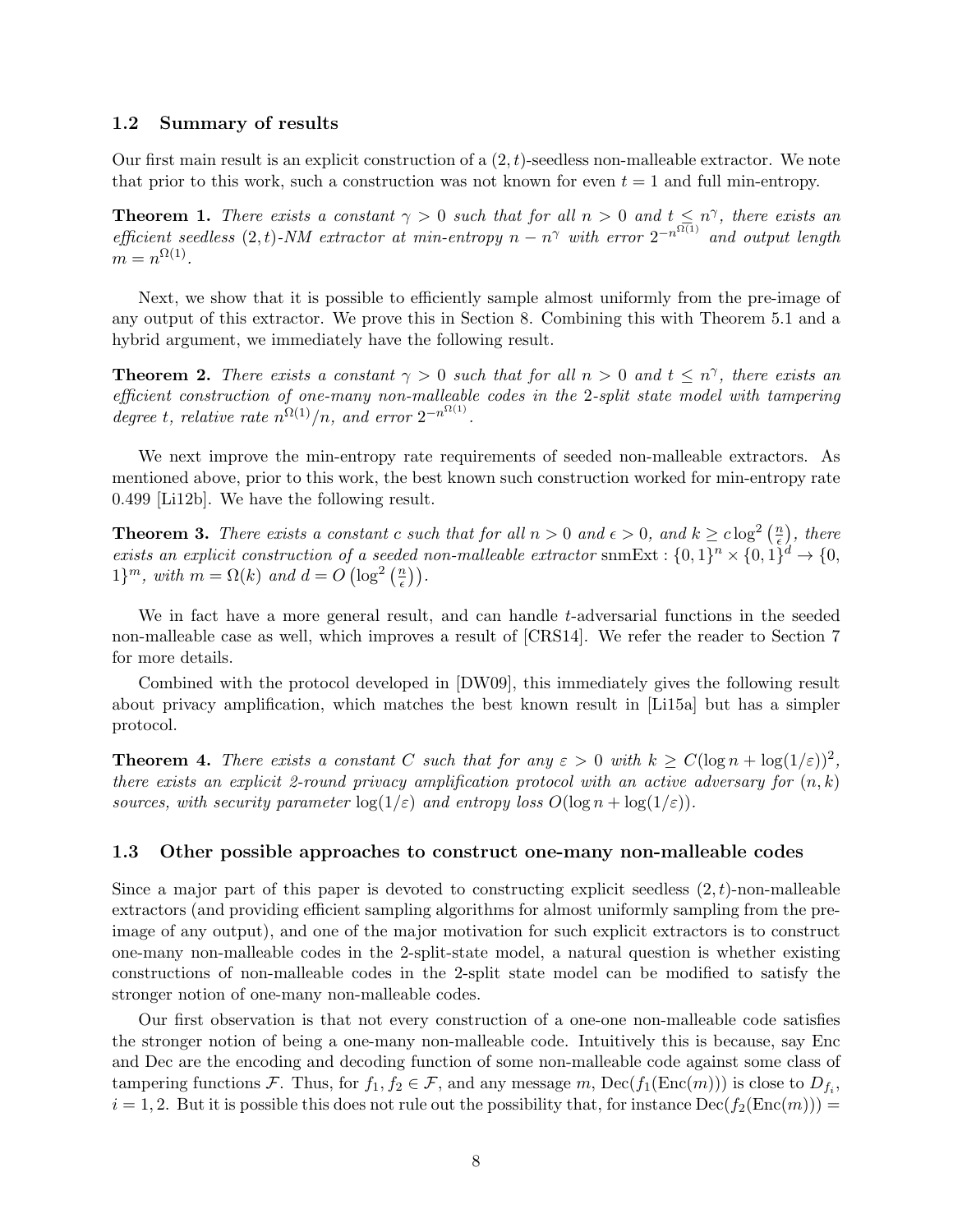$Dec(f_1(Enc(m))) + m + 1$ . Clearly, this code is not non-malleable against two adversaries from F, and hence is not one-many.

We now take a specific example. Suppose  $\mathcal C$  is a one-one NM code against 2-split-state adversaries. We construct another code  $\mathcal{C}'$  where the message m is broken into  $m_1$  and  $m_2$  using additive secret sharing. Then one encodes both  $m_1$  and  $m_2$  separately using the encoder of C (and includes both as part of the code, each encoding being equally divided in two halves). It is easy to show that  $\mathcal{C}'$  is still one-one NM.

On the other hand, if the two adversaries act in the following way: one adversary can take the encoding of  $m_1$  and put an encoding of 1 on his own. That will be the first output code (to message  $m_1 + 1$ ). Next, the other adversary can take the encoding of  $m_2$  and put an encoding of 0 on its own. That will be second output code (to message  $m_2$ ). Now it can be seen that the two output code sum to  $m + 1$ . Thus,  $\mathcal{C}'$  is not one-many in the 2-split-state model.

It turns out that existing constructions of non-malleable codes in the split-state model either fail to satisfy stronger notion of one-many, or at least it appears non-trivial to generalize the proofs of non-malleability against multiple adversaries. We briefly discuss these approaches, and why it appears non-trivial to extend them to handle multiple adversaries. A first approach could be to generalise the reductions in the recent work of Aggarwal et al.[\[ADKO15\]](#page-47-2), and possibly show that one-many non-malleable codes in the 2-split-state model can be reduced to the problem of constructing one-many non-malleable codes in the bit-tampering model. However, each known construction of a NM code in the bit-tampering model  $[CG14b]$   $[AGM<sup>+14</sup>]$  $[AGM<sup>+14</sup>]$  follows the general approach of starting out with an initial non-malleable code in the 2-split-state model (which is also an NM code against bit-wise tampering) of possibly low rate, and then amplifies the rate to almost optimal. Thus, it is not clear how to use this approach to construct one-many NM codes in the 2-split-state model.

Another approach could be to show that the non-malleable codes constructed by Aggarwal et al. [\[ADL14\]](#page-47-3) generalize to handle many adversaries. However, from a careful examination of their proof it turns out that it is crucially used that the inner product function is an extractor for weak sources at min-entropy rate slightly greater than  $\frac{1}{2}$ . It turns out that this fact is tailor made for exactly one adversary, and for handling  $t > 1$  adversaries one needs that the inner product function is an extractor for min-entropy rate approximately  $\frac{1}{t+1}$ , which is not true. Thus, it is not clear how to extend their approach as well.

Finally, a third approach could be to extend the construction of the seedless non-malleable extractor for 10 sources in the work of Chattopadhyay and Zuckerman [\[CZ14\]](#page-48-4). However, from a careful examination of the proof it follows that the crucial step of first constructing a seedless non-malleable condenser based on a sum-product theorem fails to generalize when there are more than one adversary.

Thus, it appears that our new explicit constructions of seedless  $(2, t)$ -non-malleable extractors are a necessity for constructing one-many non-malleable codes in the split-state model.

#### <span id="page-9-0"></span>1.4 Related work on privacy amplification

As mentioned above, seeded non-malleable extractors were introduced by Dodis and Wichs in [\[DW09\]](#page-48-0), to study the problem of privacy amplification with an active adversary.

The goal is roughly as follows. We pick a security parameter s, and if the adversary Eve remains passive during the protocol then the two parties should achieve shared secret random bits that are 2−<sup>s</sup> -close to uniform. On the other hand, if Eve is active, then the probability that Eve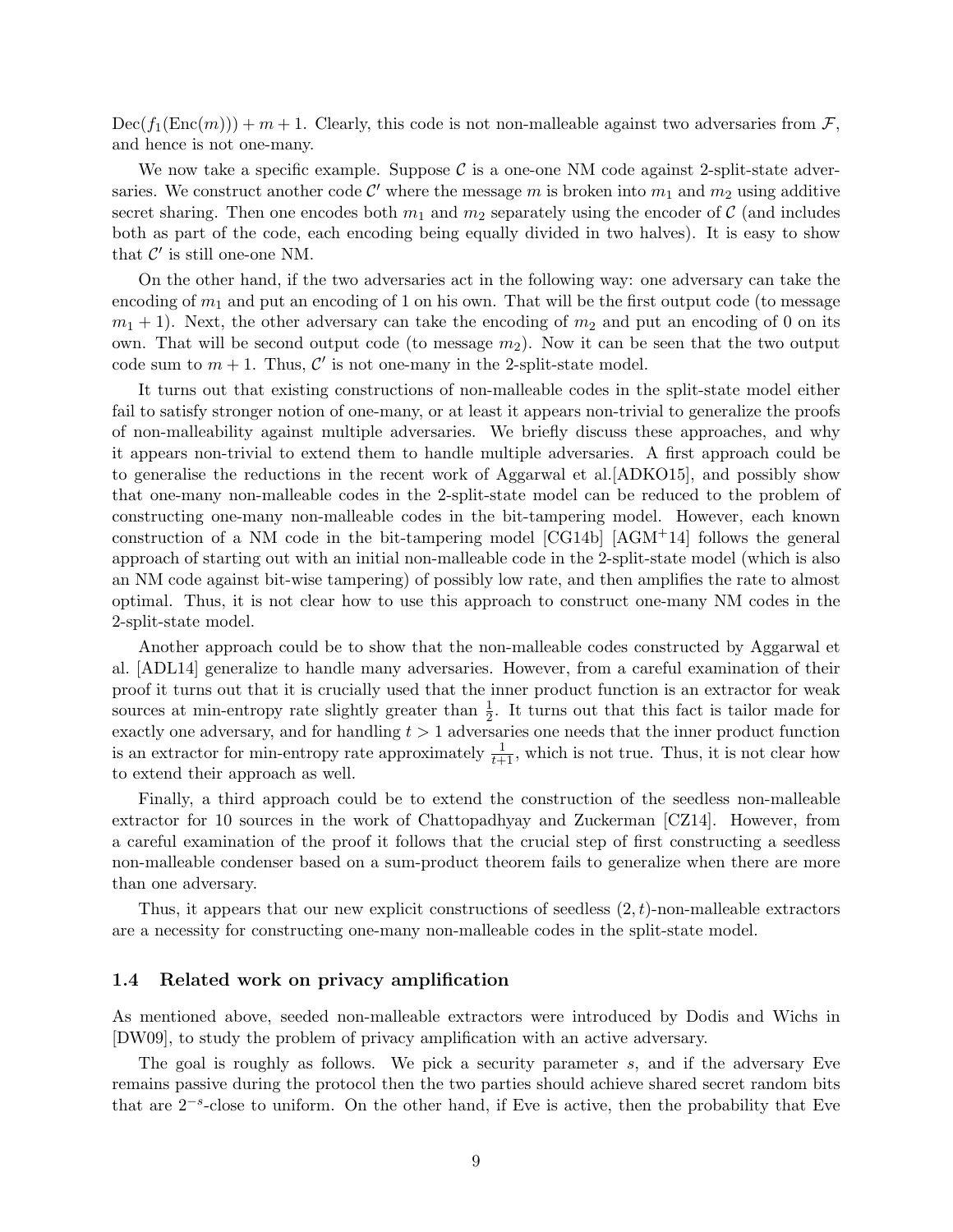can successfully make the two parties output two different strings without being detected is at most 2<sup>-s</sup>. We refer the readers to [\[DLWZ14\]](#page-48-1) for a formal definition.

Here, while one can still design protocols for an active adversary, the major goal is to design a protocol that uses as few number of interactions as possible, and output a uniform random string R that has length as close to  $H_{\infty}(X)$  as possible (the difference is called *entropy loss*). When the entropy rate of X is large, i.e., bigger than  $1/2$ , there exist protocols that take only one round (e.g., [\[MW97\]](#page-49-6), [\[DKRS06\]](#page-48-10)). However these protocols all have very large entropy loss. On the other hand,  $[DW09]$  showed that when the entropy rate of X is smaller than  $1/2$ , then no one round protocol exists; furthermore the length of R has to be at least  $O(s)$  smaller than  $H_{\infty}(X)$ . Thus, the natural goal is to design a two-round protocol with such optimal entropy loss. There has been a lot of effort along this line [\[MW97\]](#page-49-6), [\[DKRS06\]](#page-48-10), [\[DW09\]](#page-48-0), [\[RW03\]](#page--1-5), [\[KR09\]](#page-49-7), [\[CKOR10\]](#page-48-11), [\[DLWZ14\]](#page-48-1), [\[CRS14\]](#page-48-2), [\[Li12a\]](#page-49-2), [\[Li12b\]](#page-49-3). However, all protocols before the work of [\[DLWZ14\]](#page-48-1) either need to use  $O(s)$  rounds, or need to incur an entropy loss of  $O(s^2)$ .

In [\[DW09\]](#page-48-0), Dodis and Wichs showed that the previously defined seeded non-malleable extractor can be used to construct 2-round privacy amplification protocols with optimal entropy loss. They further showed that seeded non-malleable extractors exist when  $k > 2m + 3\log(1/\varepsilon) + \log d + 9$ and  $d > \log(n - k + 1) + 2\log(1/\varepsilon) + 7$ . However, they were not able to construct such extractors. The first explicit construction of seeded non-malleable extractors appeared in [\[DLWZ14\]](#page-48-1), with subsequent improvements in [\[CRS14\]](#page-48-2), [\[Li12a\]](#page-49-2), [\[DY13\]](#page-48-3). However, all these constructions require the entropy rate of the weak source to be bigger than  $1/2$ . In another paper, Li [\[Li12b\]](#page-49-3) gave the first explicit non-malleable extractor that breaks this barrier, which works for entropy rate  $1/2 - \delta$  for some constant  $\delta > 0$ . This is the best known seeded non-malleable extractor to date. Further, [\[Li12b\]](#page-49-3) also showed a connection between seeded non-malleable extractors and two-source extractors, which suggests that constructing explicit seeded non-malleable extractors with small seed length for smaller entropy may be hard.

In a different line of work, Li [\[Li12a\]](#page-49-2) introduced the notion of non-malleable condenser, which is a weaker object than seeded non-malleable extractor. He then constructed explicit non-malleable condensers for entropy as small as  $k = \text{polylog}(n)$  in [\[Li15a\]](#page-49-5) and used them to give the first two-round privacy amplification protocol with optimal entropy loss, subject to the constraint that  $k \geq s^2$ .

#### <span id="page-10-0"></span>1.5 Related work on non-malleable codes

We give a summary of known constructions of non-malleable codes. As remarked above, all known explicit constructions of non-malleable codes in the information theoretic setting are in framework of what we call as one-one non-malleable codes. That is, the adversary is only given as input a single code and outputs a single code.

Since the introduction of non-malleable codes by Dziembowski, Pietrzak and Wichs [\[DPW10\]](#page-48-5), the most well studied model is the C-split-state model introduced above. By a recent line of work [\[DKO13\]](#page-48-6) [\[ADL14\]](#page-47-3) [\[CG14b\]](#page-47-1) [\[CZ14\]](#page-48-4) [\[ADKO15\]](#page-47-2), we now have almost optimal constructions of non-malleable codes in the C-state-state model, for any  $C \geq 2$ .

In the model of global tampering, Agrawal et al.  $[AGM<sup>+</sup>14]$  $[AGM<sup>+</sup>14]$  constructed efficient non-malleable codes with rate  $1-o(1)$  against a class of tampering functions slightly more general than the family of permutations.

A notion related to the many-many setting we consider in this work, called as continuous nonmalleable codes, was introduced by Faust et al. [\[FMNV14\]](#page-48-9). In a continuous non-malleable code,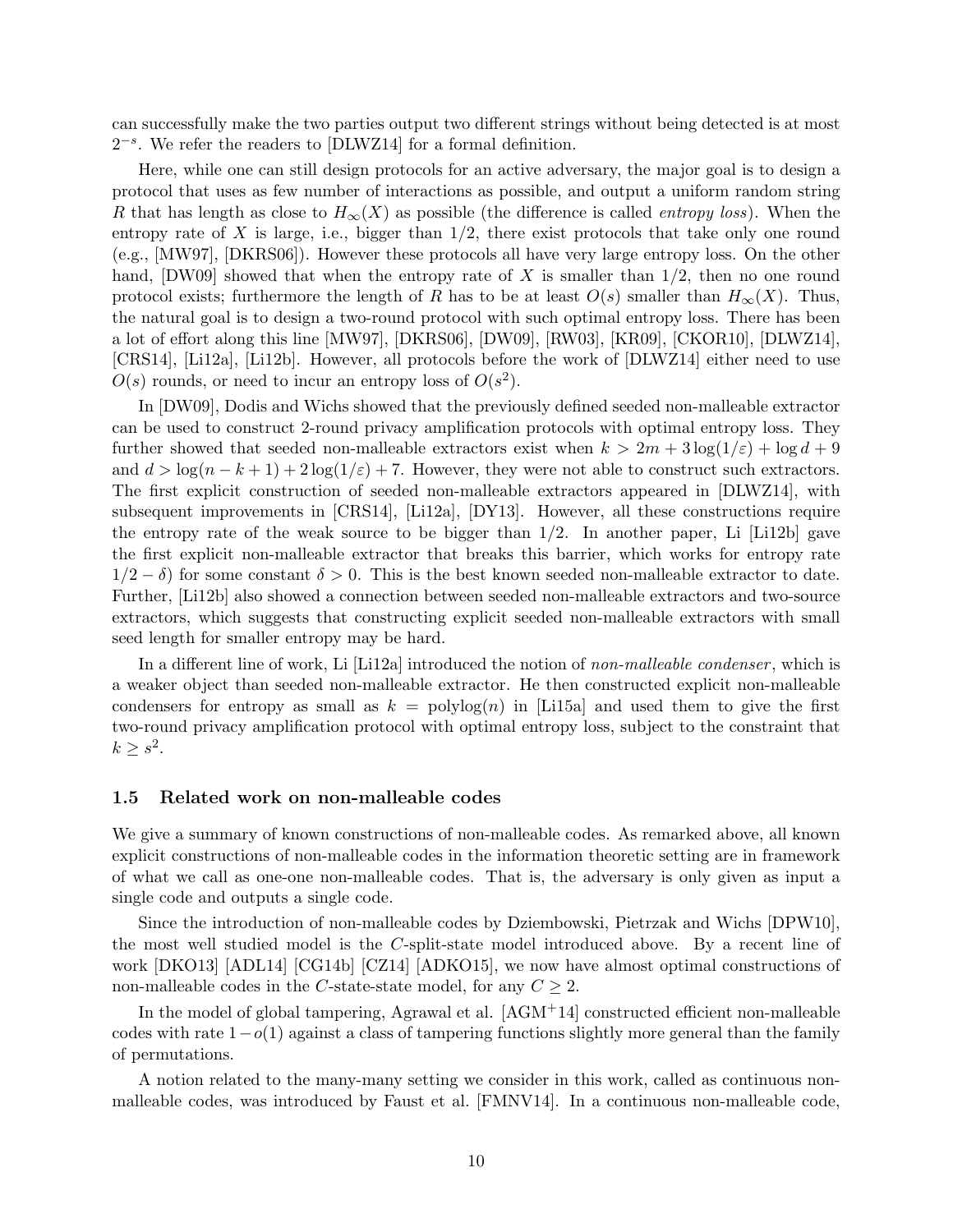the codewords was allowed to be tampered multiple times, but the tampering experiment stops whenever an error message is detected. Thus this model is weaker than the notion we consider. The constructions provided of continuous non-malleable codes in [\[FMNV14\]](#page-48-9) are under computational assumptions.

There were also some other conditional results. Liu and Lysyanskaya [\[LL12\]](#page-49-8) constructed efficient constant rate non-malleable codes in the split-state model against computationally bounded adversaries under strong cryptographic assumptions. The work of Faust et al. [\[FMVW13\]](#page-48-12) constructed almost optimal non-malleable codes against the class of polynomial sized circuits in the CRS framework. [\[CCP12\]](#page-47-6), [\[CCFP11\]](#page-47-7), [\[CKM11\]](#page-47-8), and [\[FMNV14\]](#page-48-9) considered non-malleable codes in other models.

The recent work of Chandran et al. [\[CGM](#page-47-9)+15] found interesting connections between nonmalleable codes in a model slightly more general than the split-wise model and non-malleable commitment schemes.

#### Organization

We give an overview of all our explicit constructions in Section [2.](#page-11-0) We introduce some preliminaries in Section [3,](#page-19-0) and formally define seeded and seedless non-malleable extractors in Section [4.](#page-23-0) We use Section [5](#page-24-1) to present the connection between seedless  $(2, t)$ -non-malleable extractors and one-many non-malleable codes in the 2-split-state model. In Section [6,](#page-24-2) we present an explicit construction of a seedless  $(2, t)$ -non-malleable extractor. An explicit construction of a seeded non-malleable extractor construction at polylogarithmic min-entropy is presented in Section [7.](#page-35-0) Finally, we use Section [8](#page-37-0) to give efficient encoding and decoding algorithms for the resulting one-many non-malleable codes.

## <span id="page-11-0"></span>2 Overview of Our Constructions

In this section, we give an overview of the main ideas involved in our constructions. The main ingredient in all our constructions is an explicit seedless  $(2, t)$ -non-malleable extractor. Further, we give efficient algorithms for almost uniformly sampling from the pre-image of any output of this extractor. The explicit construction of many-many non-malleable codes in the 2-split state model with tampering degree  $t$  then follow in a straightforward way using the connection via Theorem 5.[1.](#page-24-0)

It turns out that by a simple modification of the construction of our seedless non-malleable extractor, we also have an explicit construction of a seeded non-malleable extractor which works for any min-entropy  $k \geq \log^2 n$ . We will give an overview of how to achieve this as well.

#### 2.1 A Seedless  $(2, t)$ -Non-Malleable Extractor

Let  $\gamma$  be a small enough constant and C a large enough one. Let  $t = n^{\gamma/C}$ .

We construct an explicit function  $nmExt: \{0,1\}^n \times \{0,1\}^n \to \{0,1\}^m$ ,  $m = n^{\Omega(1)}$  which satisfies the following property: If X and Y be independent  $(n, n - n^{\gamma})$ -sources on  $\{0, 1\}^n$ , and  $\mathcal{A}_1 = (f_1, f_2)$  $(g_1), \ldots, \mathcal{A}_t = (f_t, g_t)$  are arbitrary 2-split sate tampering functions such that for any  $i \in [t]$ , at least one of  $f_i$  or  $g_i$  has no fixed points, the following holds:

$$
|nmExt(X, Y) \circ nmkExt(\mathcal{A}_1(X, Y)) \circ ... \cdot nmkExt(\mathcal{A}_t(X, Y)) - U_m \circ nmkExt(\mathcal{A}_1(X, Y)) \circ ... \cdot nmkExt(\mathcal{A}_t(X, Y))| \le \epsilon,
$$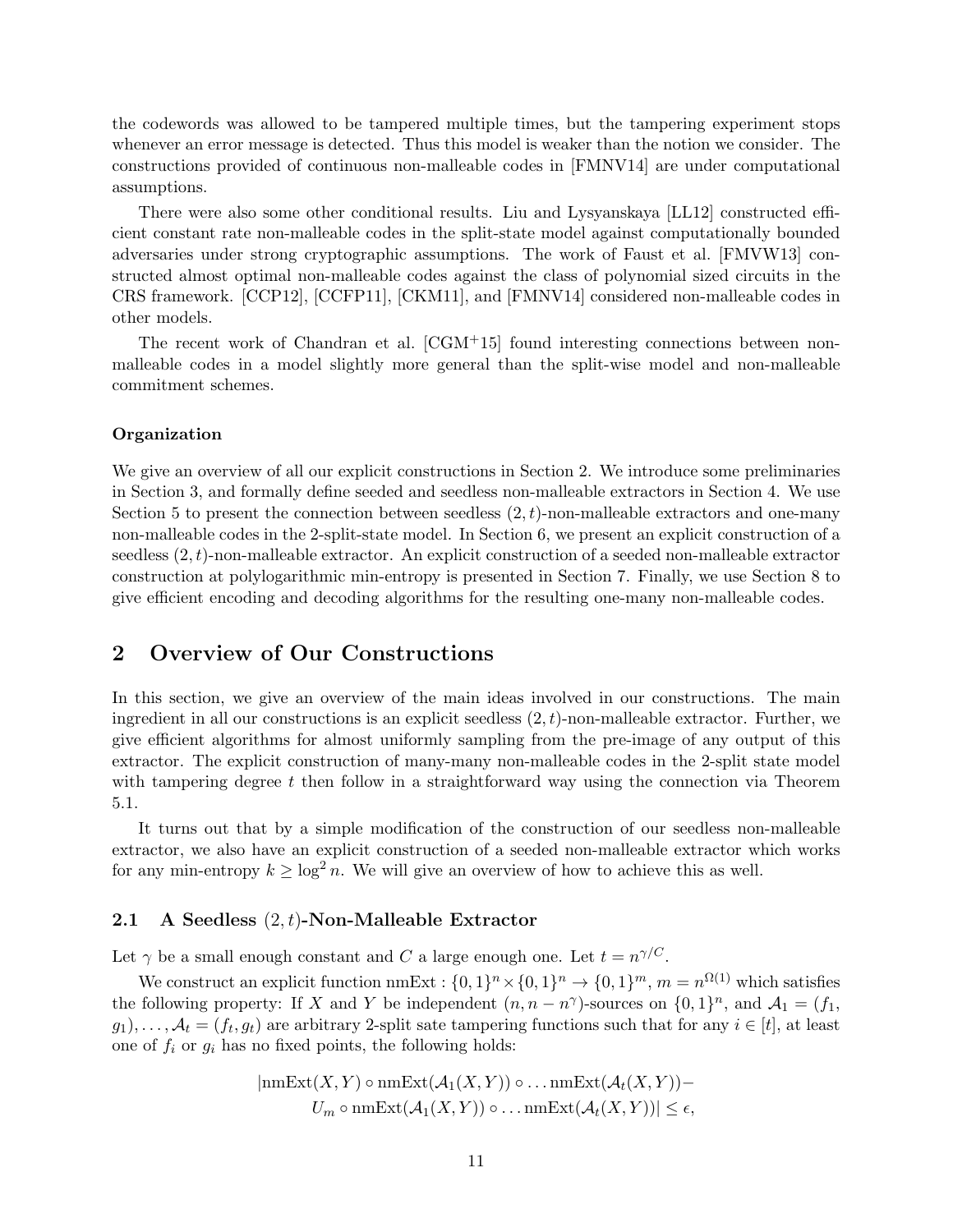where  $\epsilon = 2^{-n^{\Omega(1)}}$ .

By a convex combination argument (Lemma 6.[14\)](#page-33-0), we show that if nmExt satisfies the property above, then it is indeed a seedless  $(2, t)$ -non-malleable extractor (Definition 4.[4\)](#page-24-3).

We introduce some notation.

**Notation:** For any function H, and  $V = H(X, Y)$ , we use  $V^{(i)}$  to denote the random variable  $H(A_i(X,Y))$ . If  $Z_a, Z_{a+1}, \ldots, Z_b$  are random variables, we use  $Z_{[a,b]}$  to denote the random variable  $(Z_a, \ldots, Z_b)$ . For any bit string z, let  $z_{\{h\}}$  denote the symbol in the h'th co-ordinate of x. For a string x of length m, and  $T \subseteq [m]$ , let  $x_{\{T\}}$  be the projection of x onto the co-ordinates indexed by T. For a string x of length m, define the string  $Slice(x, w)$  to be the prefix of x with length w.

The high level idea of the non-malleable extractor is as follows. Initially we have two independent sources  $(X, Y)$  and t tampered version  $\{A_i(X, Y)\}\$ , which can depend arbitrarily on  $(X, Y)$ . We would like to gradually break the dependence of  $\{\mathcal{A}_i(X, Y)\}$  on  $(X, Y)$ , until at the end we get an output nmExt $(X, Y)$  which is independent of all  $\{\text{nmExt}(\mathcal{A}_i(X, Y))\}.$ 

Towards this end, we would first like to create something from  $(X, Y)$  that can distinguish from  $\{\mathcal{A}_i(X,Y)\}\.$  More specifically, we will obtain a small string Z of length  $n^{\Omega(1)}$  from  $(X,Y)$ , such that with high probability Z is different from all  $\{Z^{(i)}\}$  obtained from  $\{\mathcal{A}_i(X,Y)\}\$ . Next, we will run some iterative steps of extraction from  $(X, Y)$ , with each step based on one bit of Z. The crucial property we will have here is that whenever we reach a bit of Z which is different from the corresponding bits of  $\{Z^{(i)}, i \in S\}$  for some subset  $S \subseteq [t]$ , in that particular step the output of our extraction from  $(X, Y)$  will be (close to) uniform and independent of all the corresponding outputs obtained from  $\{A_i(X, Y), i \in S\}$ . Furthermore this will remain true in all subsequent steps of extraction. Therefore, since Z is different from all  $\{Z^{(i)}, i \in [t]\}$ , we know that at the end our output nmExt $(X, Y)$  will be independent of all  $\{\text{nmExt}(\mathcal{A}_i(X, Y)), i \in [t]\}.$  We now elaborate about the two steps in more details below.

**Step 1:** Here we use the sources X and Y to obtain a random variable Z, such that for each  $i \in [t], Z \neq Z^{(i)}$  with probability at least  $1 - 2^{-n^{\Omega(1)}}$ . Thus by a union bound with probability  $1-2^{-n^{\Omega(1)}}$  we have that Z is different form all  $\{Z^{(i)}, i \in [t]\}$ . To obtain Z, we first take two small slices  $X_1$  and  $Y_1$  from the sources X and Y respectively, with size at least  $3n^{\gamma}$ ; and use the strong inner product 2-source extractor IP to generate an almost uniform random variable  $V = IP(X,$ Y). Now we take an explicit asymptotically good binary linear error correcting code, and obtain encodings  $(E(X), E(Y))$  of  $(X, Y)$  respectively. We now use V to pseudorandomly sample  $n^{\Omega(1)}$ bits from  $E(X)$  to obtain  $X_2$ , and we do the same thing to obtain  $Y_2$  from  $E(Y)$ . We use known constructions of an averaging sampler Samp [\[Zuc97\]](#page--1-6) [\[Vad04\]](#page--1-7) (see Definition [8.4\)](#page-39-0) to do this (in fact, we can even sample completely randomly since  $V$  is close to uniform).

Now define

$$
Z=X_1\circ Y_1\circ X_2\circ Y_2.
$$

The length of Z is  $\ell = n^{\beta}$  bits for some small constant  $\beta$ . Fix some  $i \in [t]$ . We claim that  $Z \neq Z^{(i)}$ with probability at least  $1 - 2^{-n^{\Omega(1)}}$ . To see this, assume without loss of generality that  $f_i$  has no fixed points. If  $X_1 \neq X_1^{(i)}$  $Y_1^{(i)}$  or  $Y_1 \neq Y_1^{(i)}$  $Z^{(i)}$ , then we have  $Z \neq Z^{(i)}$ . Now suppose  $X_1 = X_1^{(i)}$  $i^{(i)}$  and  $Y_1 = Y_1^{(i)}$  $Y_1^{(i)}$ . Thus,  $V = V^{(i)}$ . We fix  $X_1$ , since IP is a strong extractor (Theorem 3.[17\)](#page-22-0), V is still close to uniform and now it is a function of Y, and thus independent of X. Since  $X \neq X^{(i)}$ , by the property of the code, we know that  $E(X)$  and  $E(X^{(i)})$  must differ in at least a constant fraction of co-ordinates. Thus, if we uniformly (or pseudorandomly) sample  $n^{\Omega(1)}$  bits from these coordinates, then with probability  $1 - 2^{-n^{\Omega(1)}}$  the sampled strings will be different.

We can now fix  $Z, \{Z^{(i)} : i \in [t]\}$ , such that  $Z \neq Z^{(i)}$  for any i. Since the size of each  $Z^{(i)}$  is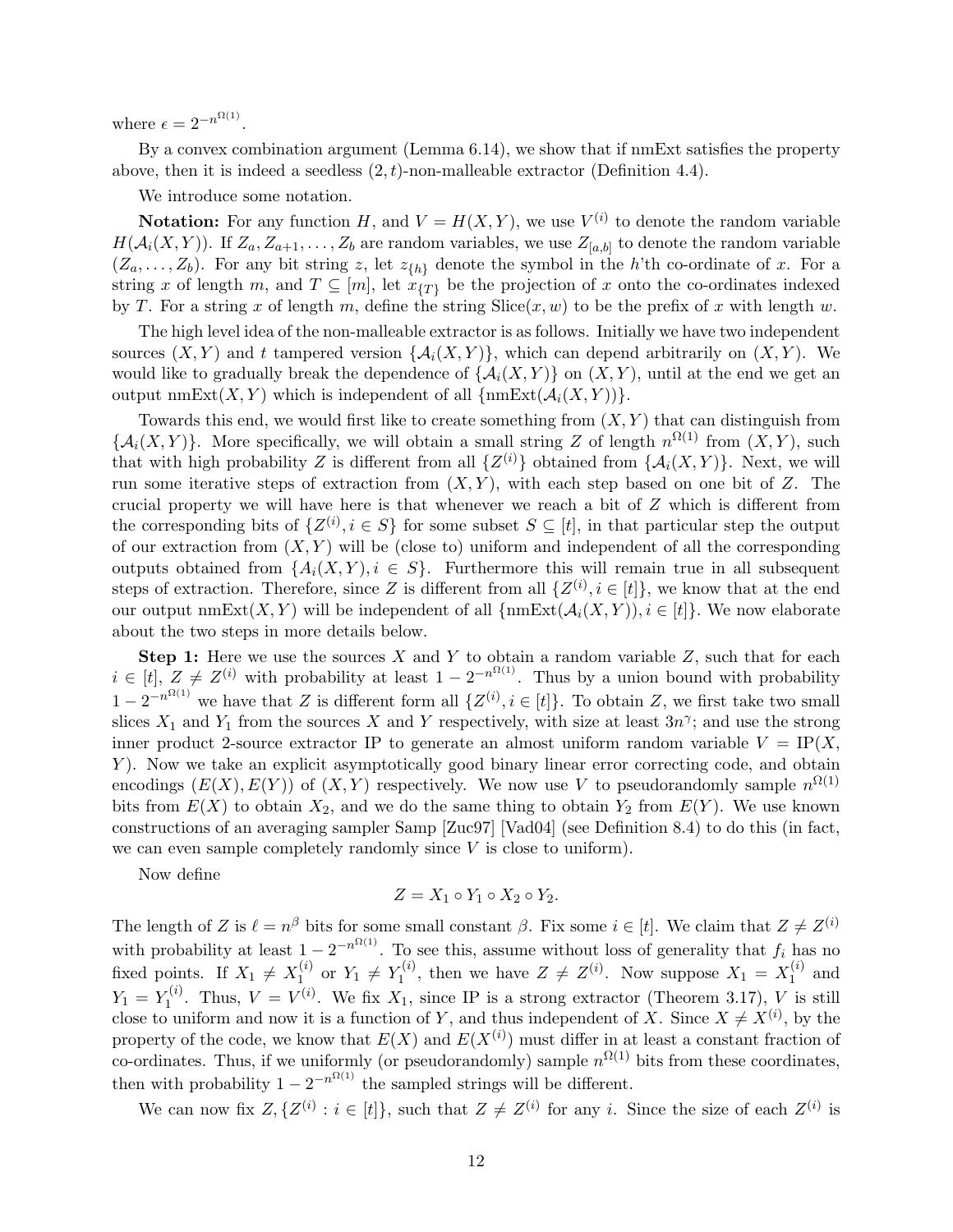small, we have that conditioned on this fixing, the sources  $X$  and  $Y$  are still independent and have min-entropy at least  $n - O(t\ell)$  each (with high probability).

**Step 2:** Here our goal is to gradually break the dependence of  $\{\mathcal{A}_i(X, Y)\}$  on  $(X, Y)$ , until at the end we get an output  $\operatorname{nmExt}(X, Y)$  which is independent of all  $\{\operatorname{nmExt}(\mathcal{A}_i(X, Y))\}$ . To achieve this, our crucial observation is that while many other techniques in constructing non-malleable seeded extractors (such as those in [\[DLWZ14\]](#page-48-1), [\[CRS14\]](#page-48-2), [\[Li12b\]](#page-49-3) fail in the case where both sources are tampered, the powerful technique of alternating extraction still works. Thus, we will be relying on this technique, which has been used a lot in recent studies of extractors and privacy amplification [\[DW09\]](#page-48-0), [\[Li12a\]](#page-49-2), [\[Li12b\]](#page-49-3), [\[Li13b\]](#page-49-9), [\[Li13a\]](#page-49-10), [\[Li15b\]](#page-49-11). We now briefly recall the details. The alternating extraction protocol is an interactive protocol between two parties, Quentin and Wendy, using two strong seeded extractors  $Ext_q$ ,  $Ext_w$ . Assume initially Wendy has a weak source X and Quentin has another source Q and a short uniform random string  $S_1$ .<sup>[3](#page-13-0)</sup> Suppose that X is independent of  $(Q, S_1)$ . In the first round, Quentin sends  $S_1$  to Wendy, Wendy computes  $R_1 = \text{Ext}_w(X, S_1)$  and sends it back to Quentin, and Quentin then computes  $S_2 = \text{Ext}_q(Q, R_1)$ . Continuing in this way, in round *i*, Quentin sends  $S_i$ , Wendy computes the random variables  $R_i = \text{Ext}_w(X, S_i)$  and sends it to Quentin, and Quentin then computes the random variable  $S_{i+1} = \text{Ext}_q(Q, R_i)$ . This is done for some u steps, and each of the random variables  $R_i, S_i$  is of length m. Thus, the following sequence of random variables is generated:

$$
S_1, R_1 = \text{Ext}_w(X, S_1), S_2 = \text{Ext}_q(Q, R_1), \dots, S_u = \text{Ext}_q(Q, R_{u-1}), R_u = \text{Ext}_w(X, S_u).
$$

Also define the following look-ahead extractor:

$$
laExt(X, (Q, S_1)) = R_1, \ldots, R_u
$$

Now suppose we have t tampered versions of  $X: X^{(1)}, \ldots, X^{(t)}$ , which can depend on X arbitrarily; and t tampered versions of  $(Q, S_1)$ :  $(Q^{(1)}, S_1^{(1)}), \ldots, (Q^{(t)}, S_1^{(t)})$ , which can depend on  $(Q, S_1)$ arbitrarily. Let  $\text{laExt}(X, (Q, S_1)) = R_1, \ldots, R_u$ , and for  $h \in [t]$ , let  $\text{laExt}(X^{(h)}_1, (Q^{(h)}, S^{(h)}_1)) = R_1^{(h)}$  $\binom{n}{1}$  $\ldots, R_t^{(h)}$ . As long as  $(X, X^{(1)}, \ldots, X^{(t)})$  is independent of  $((Q, S_1), (Q^{(1)}, S_1^{(1)}), \ldots, (Q^{(t)}, S_1^{(t)}))$  and  $t, u, m$  are small compared to the entropy of X and Q, one can use induction together with standard properties of strong seeded extractors to show that the following holds: for any  $j \in [u]$ ,

$$
R_j, \{R_i^{(h)} : i \in [j-1], h \in [t]\}, \{(Q^{(h)}, S_1^{(h)}) : h \in [t]\}
$$
  

$$
\approx U_m, \{R_i^{(h)} : i \in [j-1], h \in [t]\}, \{(Q^{(h)}, S_1^{(h)}) : h \in [t]\}
$$

Based on this property, we describe two different approaches to achieve our goal in Step 2. The first approach was our initial construction, while the second approach is inspired by new techniques in a recent work of Cohen [\[Coh15\]](#page-48-13). It turns out the second approach is simpler and more suitable for our application to many-many non-malleable codes, thus we only provide the formal proof for the second approach in this paper (see Section [6\)](#page-24-2). Recall that the high level idea in both approaches is that we will proceed bit by bit based on the previously obtained string  $Z$ , which is different from all  $\{Z^{(i)}, i \in [t]\}.$  Whenever we reach a bit of Z which is different from the corresponding bits of  $\{Z^{(i)}, i \in S\}$  for some subset  $S \subseteq [t]$ , in that particular step the output of our extraction from  $(X, Y)$  will be (close to) uniform and independent of all the corresponding outputs obtained from  ${A_i(X, Y), i \in S}$ . Furthermore this will remain true in all subsequent steps of extraction. We will achieve this by running some alternating extraction protocol for  $\ell$  times, where  $\ell$  is the length of

<span id="page-13-0"></span> ${}^{3}$ In fact,  $S_1$  can be a slightly weak random source as well.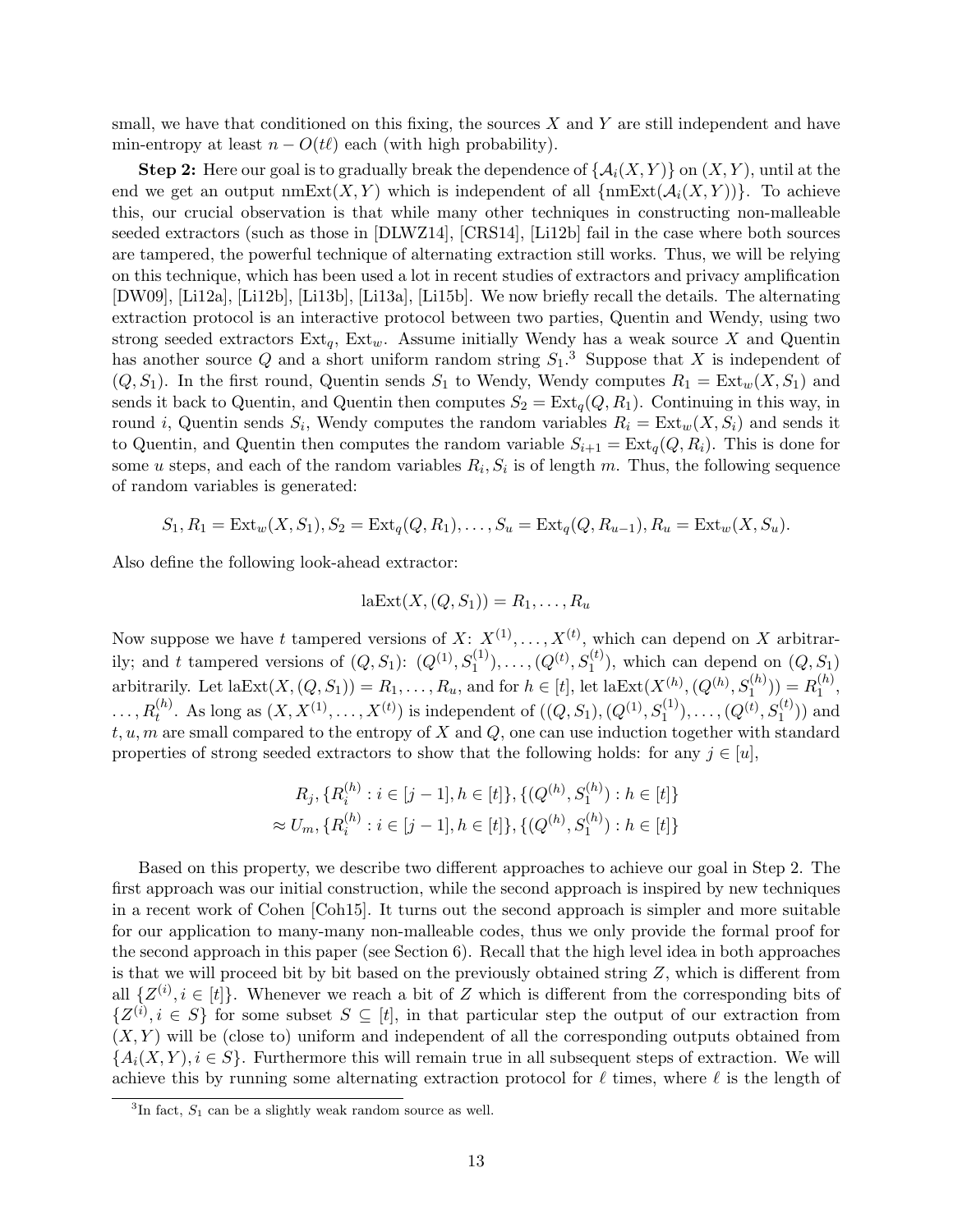Z. Each time the alternating extraction will be between X and a new  $(Q_h, S_{1,h})$  obtained from Y, where we take  $S_{1,h}$  to be a small slice of  $Q_h$ .

Construction 1:<sup>[4](#page-14-0)</sup> Our first approach is based on a generalization of the techniques in [\[Li13a\]](#page-49-10). Here we fist achieve an intermediate goal: whenever we reach a bit of Z which is different from the corresponding bits of  $\{Z^{(i)}, i \in S\}$  for some subset  $S \subseteq [t]$ , the output of our extraction from  $(X, Y)$  will have some entropy conditioned on all the corresponding outputs obtained from  ${A_i(X, \ldots, X_i)}$ Y),  $i \in S$ . Suppose at step  $h$   $(1 \leq h \leq \ell)$  we have obtained  $Q_h$  from Y (in the first step we can take a small slice of Y to be  $Q_1$ ) and use it to run an alternating extraction protocol with X. We run the alternating extraction for  $t + 2$  rounds and obtain outputs  $R_{h,1}, \ldots, R_{h,t+2}$ . The crucial idea is to use the h'th bit of Z, to set a random variable  $W_h$  as either  $(R_{h,1},\ldots,R_{h,t+1})$  or  $R_{h,t+2}$ (appended with an appropriate number of 0's to make them the same length).

Now consider the subset  $S \subseteq [t]$  where the h'th bit of Z is different from the h'th bit of  $\{Z^{(i)},\}$  $i \in S$ . If  $W_h = (R_{h,1}, \ldots, R_{h,t+1})$  then for all  $i \in S$ , we have  $W_h^{(i)} = R_{h,t+2}^{(i)}$ . Since S has at most t elements, the size of  $\{W_h^{(i)}\}$  $\{h^{(i)}\}$  is at most tm. Note that  $W_h$  has size  $(t+1)m$  and is close to uniform. Thus  $W_h$  has entropy roughly m conditioned on  $\{W_h^{(i)}\}$  $h^{(i)}$ ,  $i \in S$  (here we can ignore the appended 0's in  $W_h^{(i)}$  $h_h^{(i)}$  since they won't affect the entropy in  $W_h$ ). On the other hand, if then  $W_h = R_{h,t+2}$ then for all  $i \in S$ , we have  $W_h^{(i)} = R_{h,1}^{(i)}$  $h_{h,1}^{(i)}, \ldots, R_{h,t+1}^{(i)}$ . By the property of alternating extraction we have that  $W_h$  is close to uniform conditioned on  $\{W_h^{(i)}\}$  $h^{(i)}$ ,  $i \in S$ .

We can now go from having conditional entropy to being conditional uniform, as follows. We first convert  $W<sub>h</sub>$  into a somewhere random source by applying an optimal seeded extractor and trying all possible choices of the seed. One can show that conditioned on previous random variables generated in our algorithm,  $W_h$  is now a deterministic function of X and thus independent of Y and  $Q_h$ . We now take another optimal seeded extractor and use each row in this somewhere random source as a seed to extract a longer output from  $Q_h$ . In this way we obtain a new somewhere random source. If we choose parameters appropriately we can ensure that the size of  $W_h$  is much smaller than the entropy of  $Q_h$ , and thus the number of rows in this new somewhere random source is much smaller than its row length. Therefore, by using an extractor from [\[BRSW06\]](#page-47-10) we can use this somewhere random source to extract a close to uniform output  $V_h$  from X. Since  $W_h$  has entropy at least m conditioned on  $\{W_h^{(i)}\}$  $h_h^{(i)}$ ,  $i \in S$ , as long as the size of  $V_h$  is small, using standard arguments one can show that  $V_h$  will be close to uniform conditioned on all  $\{V_h^{(i)}\}$  $h^{(i)}$ ,  $i \in S$ .

We now go into the next step of alternating extraction, where we will take a strong seeded extractor and use  $V_h$  to extract a uniform string  $Q_{h+1}$  from Y. We will then use X and  $Q_{h+1}$  to do the alternating extraction for next step. The point here is that whenever we have  $V_h$  is close to uniform conditioned on all  $\{V_h^{(i)}\}$  $h_h^{\{v\}}, i \in S$  for some  $S \subseteq [t]$ , we can show that  $Q_{h+1}$  is close to uniform conditioned on all  $\{Q_{h+1}^{(i)}, i \in S\}$ . Thus in the next step of alternating extraction, we can first fix all  $\{Q_{h+1}^{(i)}, i \in S\}$ , and then fix all the  $\{R_{h+1,j}^{(i)}, i \in [S], j \in [t+2]\}$ , and all the  $\{V_{h+1}^{(i)}, i \in S\}$ (these will now be deterministic functions of X). Conditioned on this fixing  $Q_{h+1}$  is still close to uniform, and X still has a lot of entropy left (as long as the size of each  $R_{h+1,j}^{(i)}$  and  $V_{h+1}^{(i)}$  is small). Therefore, in this step  $V_{h+1}$  will be close to uniform even conditioned on all  $\{V_{h+1}^{(i)}, i \in S\}$ , i.e., once we have independence it will continue to hold in subsequent steps. Thus our goal is achieved.

Construction 2: Here we replace our approach in Construction 1 with a more direct approach, by using the idea of "flip-flop" alternating extraction introduced in a recent paper by Cohen [\[Coh15\]](#page-48-13),

<span id="page-14-0"></span><sup>4</sup> formal proofs of the claims in the sketch of Construction 1 are not provided in this paper.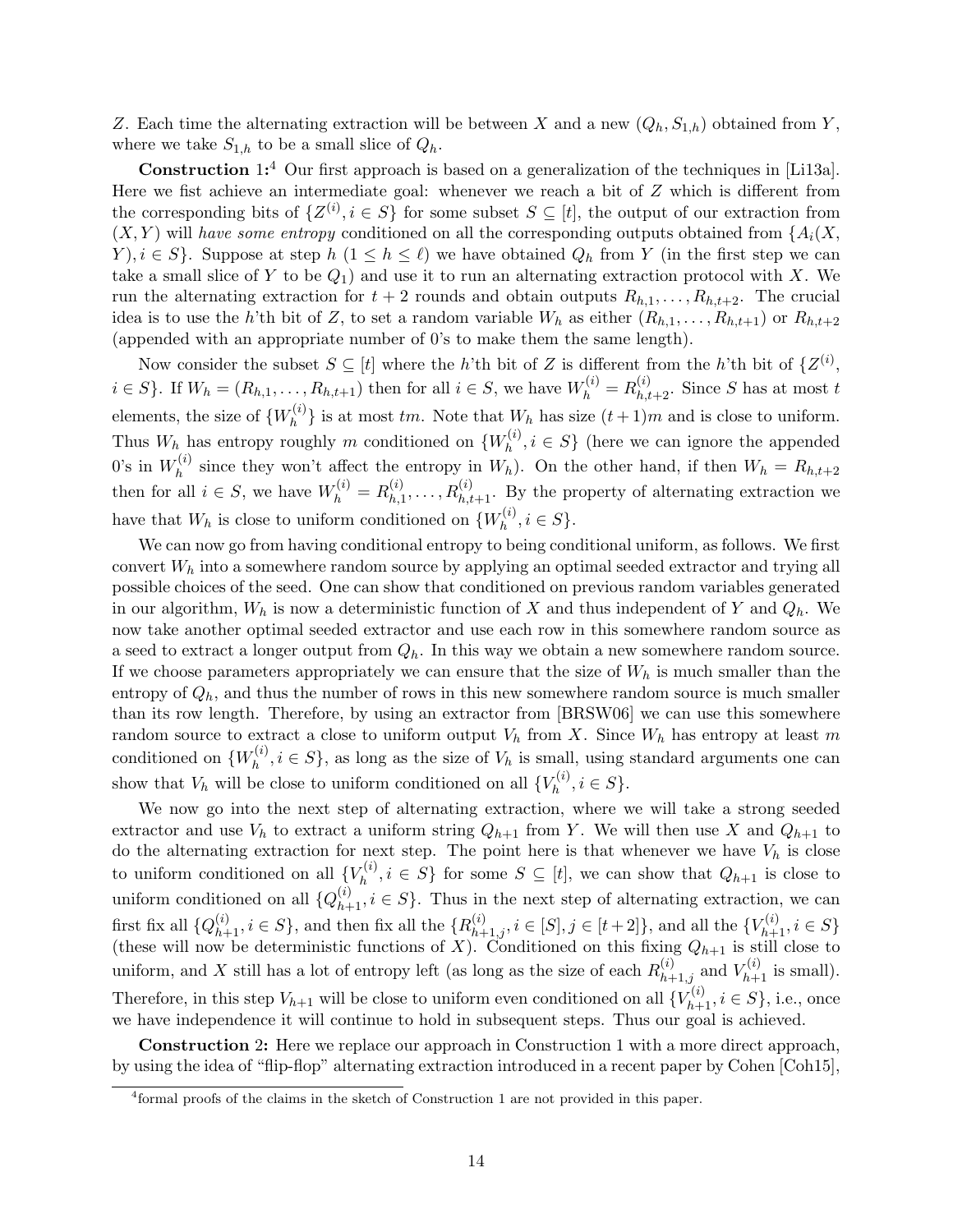which is again based on the techniques developed in [\[Li13a\]](#page-49-10). Again, assume we are now looking at the h'th bit of Z, and we have obtained  $Q_h$  from Y.

Now each step of alternating extraction will consist of two sub steps of alternating extraction, with each sub step taking two rounds. In the first sub step, we use  $X$  and  $Q_h$  to perform an alternating extraction for two rounds and output  $R_{h,1}, R_{h,2}$ . If the h'th bit of Z is 0, we take  $V_h = R_{h,1}$ ; otherwise we take  $V_h = R_{h,2}$ . Now we will take a strong seeded extractor Ext and use  $V_h$  to extract  $\overline{Q}_h = \text{Ext}(Y, V_h)$  from Y. We then use  $\overline{Q}_h$  and X to perform the second sub step of alternating extraction, which again runs for two rounds and outputs  $\overline{R}_{h,1}$ ,  $\overline{R}_{h,2}$ . Now if the h'th bit of Z is 0, we take  $\overline{V}_h = \overline{R}_{h,2}$ ; otherwise we take  $\overline{V}_h = \overline{R}_{h,1}$ . One can see that this is indeed in a "flip-flop" manner.

The idea is as follows. Consider the h'th bit of Z, and let  $S \subseteq [t]$  be such that for all  $i \in S$ , we have  $Z_{\{h\}} \neq Z_{\{h\}}^{(i)}$  ${k \choose \{h\}}$ . Now consider the h'th step of alternating extraction. If  $Z_{\{h\}} = 0$ , then in the first sub step of alternating extraction,  $V_h = R_{h,1}$ ; while for all  $i \in S$ , we have  $V_h^{(i)} = R_{h,2}^{(i)}$  $h^{(i)}_{h,2}$ . Now it's possible that  $V_h$  depends on  $\{V_h^{(i)}\}$  $\overline{Q}_h^{(i)}, i \in S$ }, and thus  $\overline{Q}_h$  also depends on  $\{\overline{Q}_h^{(i)}\}$  $h^{(i)}$ ,  $i \in S$ . However, when we go into the second sub step of alternating extraction, we will choose  $V_h = R_{h,2}$ ; while for all  $i \in S$ , we have  $\overline{V}_h^{(i)} = \overline{R}_{h,1}^{(i)}$  $h_{h,1}^{(i)}$ . Thus by the property of alternating extraction, we have that  $V_h$  is close to uniform conditioned on all  $\{V_h^{(i)}\}$  $h^{(i)}$ ,  $i \in S$ .

On the other hand, if  $Z_{\{h\}} = 1$ , then in the first sub step of alternating extraction,  $V_h = R_{h,2}$ ; while for all  $i \in S$ , we have  $V_h^{(i)} = R_{h,1}^{(i)}$  $h_{h,1}^{(i)}$ . Thus in this sub step, by the property of alternating extraction, we have that  $V_h$  is close to uniform conditioned on all  $\{V_h^{(i)}\}$  $h^{(i)}$ ,  $i \in S$ . Therefore we also have that  $\overline{Q}_h$  is close to uniform conditioned on all  $\{ \overline{Q}_h^{(i)} \}$  $h^{(i)}$ ,  $i \in S$ , and they are deterministic functions of Y given  $V_h$  and  $\{V_h^{(i)}\}$  $h^{(i)}$ ,  $i \in S$ . Thus, when we go into the second sub step of alternating extraction, we can first fix all  $\{\overline{Q}_h^{(i)}\}$  $\{a_h^{(i)}, i \in S\}$  and  $\overline{Q}_h$  is still close to uniform. Now all  $\{\overline{V}_h^{(i)}\}$  $_{h}^{\left( i\right) },i\in S\}$ will be deterministic functions of  $X$ , and thus we can further fix them. As long as the size of each  $R_{h,j}$  is small, conditioned on this fixing X still has a lot of entropy left. Therefore  $Q_h$  can still be used to perform an alternating extraction with X, and this gives us that  $\overline{V}_h = \overline{R}_{h,1}$  is close to uniform. That is, again we get that  $\overline{V}_h$  is close to uniform conditioned on all  $\{ \overline{V}_h^{(i)} \}$  $_{h}^{\left( i\right) },i\in S\}.$ 

Once we have this property, we can go into the next step of alternating extraction. We will now take a strong seeded extractor and use  $\overline{V}_h$  to extract  $Q_{h+1}$  from Y, and then use X and  $Q_{h+1}$ to perform the next step of alternating extraction. Since  $\overline{V}_h$  is close to uniform conditioned on all  $\{\overline{V}^{(i)}_h$  $\{a_i^{(i)}, i \in S\}$ , we also have that  $Q_{h+1}$  is close to uniform conditioned on all  $\{Q_{h+1}^{(i)}, i \in S\}$ . Thus by the same argument above, we can first fix all  $\{Q_{h+1}^{(i)}, i \in S\}$  and all  $\{V_{h+1}^{(i)}, i \in S\}$ , and conditioned on this fixing  $Q_{h+1}$  is still close to uniform. Therefore  $V_{h+1}$  will be close to uniform conditioned on all  ${V}_{h+1}^{(i)}$ ,  $i \in S$ . Thus, going into the second sub step, we will also have that  $\overline{Q}_{h+1}$  is close to uniform conditioned on all  $\{\overline{Q}_{h+1}^{(i)}, i \in S\}$ . Thus again we can first fix all  $\{\overline{Q}_{h+1}^{(i)}, i \in S\}$  and all  $\{\overline{V}_{h+1}^{(i)}, i \in S\}$ , and conditioned on this fixing  $\overline{Q}_{h+1}$  is still close to uniform. Therefore we get that  $\overline{V}_{h+1}$  is close to uniform conditioned on all  $\{\overline{V}_{h+1}^{(i)}, i \in S\}$ , i.e., once we have independence it will continue to hold in subsequent steps. Thus our goal is achieved.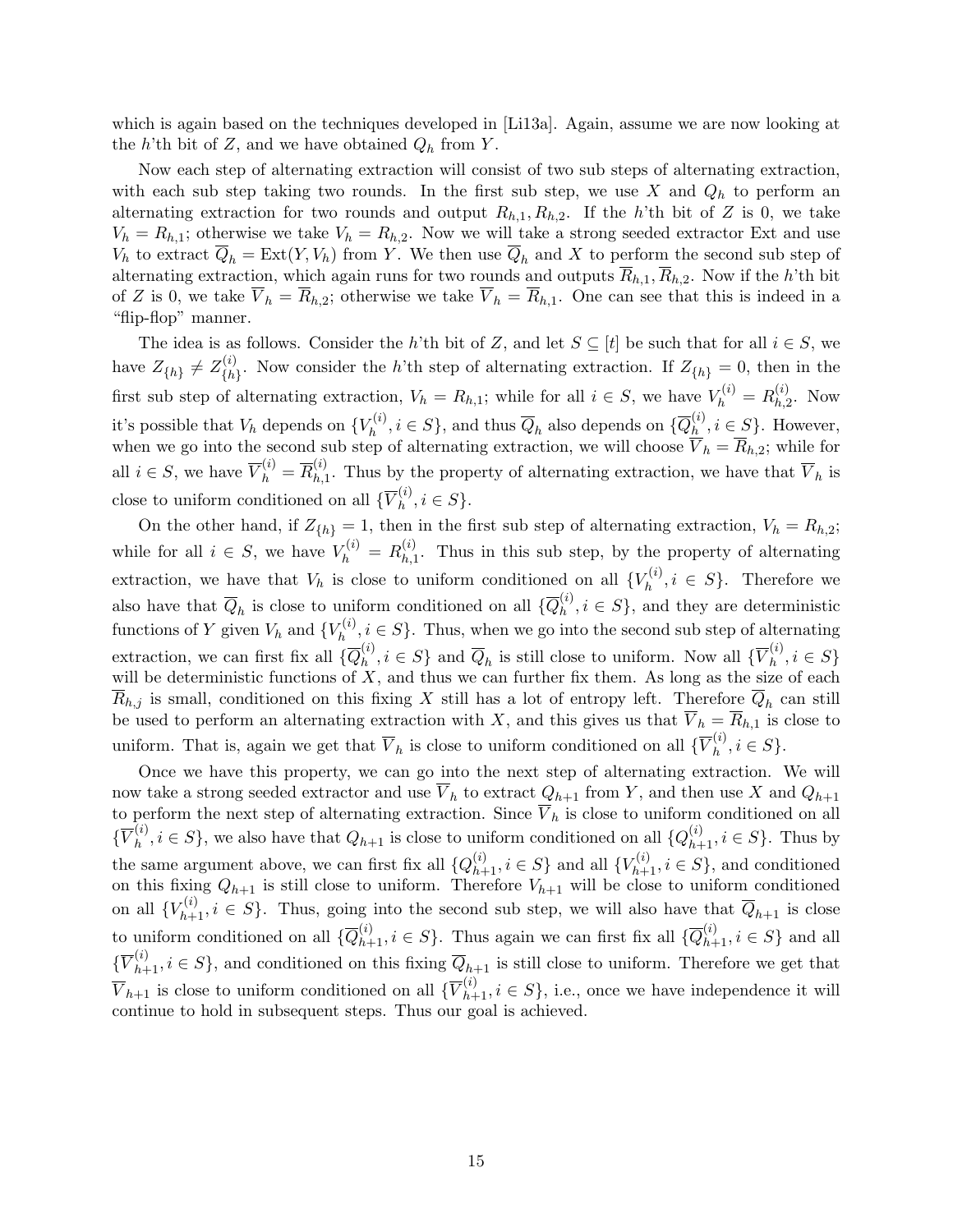#### 2.2 An Explicit Seeded Non-Malleable Extractor for Polylogarithmic Min-Entropy

Let  $\gamma > 0$  be a small constant. For any  $\epsilon > 0$ , let  $k \geq O(\log^{2+\gamma} \left(\frac{n}{\epsilon}\right))$  $(\frac{n}{\epsilon})$ ,  $t \leq k^{\gamma/2}$  and  $d =$  $O(t^2 \log^2(\frac{n}{\epsilon}))$  $\binom{n}{\epsilon}$ . We construct a function snmExt :  $\{0,1\}^n \times \{0,1\}^n \to \{0,1\}^m$ ,  $m = O\left(\log\left(\frac{n}{\epsilon}\right)\right)$  $\frac{n}{\epsilon}$ )), such that the following holds: If X is a  $(n, k)$ -source, Y is an independent uniform seed of length d, and  $A_1, \ldots, A_t$  are arbitrary functions with no fixed points, then the following holds:

$$
smExt(X, Y), smExt(X, A_1(Y)), \dots, smExt(X, A_t(y))
$$
  

$$
\approx_{\epsilon} U_m, smExt(X, A_1(Y)), \dots, smExt(X, A_t(y))
$$

We now describe our construction, which is essentially a simple modification of our seedless non-malleable extractor construction.

**Step 1:** Let  $Y_1$  be a small slice of Y. Compute  $V = \text{Ext}(X, Y_1)$ , where Ext is a strong seeded extractor. Now we use V to randomly sample bits from  $E(Y)$ , where E is the encoder of an asymptotically good error correcting code. Let the sampled bits be  $Y_2$ . We define

$$
Z=Y_1\circ Y_2
$$

We show that with high probability  $Z \neq Z^{(i)}$  for all  $i \in [t]$ . We provide a brief sketch of the argument. Fix any  $i \in [t]$ . If  $Y_1 \neq Y_1^{(i)}$  $Y_1^{(i)}$ , then clearly  $Z \neq Z^{(i)}$ . Now suppose  $Y_1 = Y_1^{(i)}$  $\mathbf{I}^{(i)}$ . We fix  $Y_1$ , and since Ext is a strong seeded extractor, it follows that V is still close to uniform, and is a deterministic function of X, thus independent of  $Y, \{Y^i, i \in [t]\}\$ . Therefore V can be used to sample bits from Y. Since  $A_i$  has no fixed points, it follows that  $Y \neq Y^{(i)}$ . Thus  $E(Y)$  and  $E(Y^{(i)})$  must differ in at least a constant fraction of coordinates. Therefore with high probability  $Y_2 \neq Y_2^{(i)}$  $2^{(i)}$ . By a union bound, with high probability  $Z \neq Z^{(i)}$  for all  $i \in [t]$ .

**Step 2:** As long as the size of  $(Y_1, V, Y_2)$  is small, we can show that conditioned on the fixing of these variables, X and Y are still independent. Moreover both X and Y only lose a small amount of entropy. Now we can use any of Construction 1 and Construction 2 above to finish the extraction. The same argument will show that at the end  $\operatorname{smExt}(X, Y)$  will be close to uniform conditioned on all  $\{\operatorname{snmExt}(A, \mathcal{A}_i(Y)), i \in [t]\}.$ 

We refer the reader to Section [7](#page-35-0) for more details.

Comparison to the LCB in [\[Coh15\]](#page-48-13) Our second approach in constructing non-malleable two-source extractors is inspired by the work of [\[Coh15\]](#page-48-13). Especially, we use the idea of "flipflop" alternating extraction introduced there. However, there are also some differences between our construction and the "Local Correlation Breaker" constructed in [\[Coh15\]](#page-48-13), which are worth pointing out.

First, in our construction, both sources  $X$  and  $Y$  are tampered. This results in  $t$  random variables  $X^{(1)}, \ldots, X^{(t)}$  that are arbitrarily correlated with X, and t random variables  $Y^{(1)}, \ldots, Y^{(t)}$  $Y^{(t)}$  that are arbitrarily correlated with Y. In contrast, in the case of Local Correlation Breaker constructed in [\[Coh15\]](#page-48-13), there are only correlated random variables with one source, while the other source is not tampered. In this sense, our construction can actually be viewed as given a stronger version of the LCB.

Second, the way to obtain a string that distinguishes the correlated parts is quite different. In the case of the LCB, one can simply use the index of each row in the somewhere random source. On the other hand, in our case we do not have such an index, since the only access we have are the two sources  $X$  and  $Y$ . Thus, we have to take extra efforts to create such a string from these two sources, by using error correcting codes and random sampling.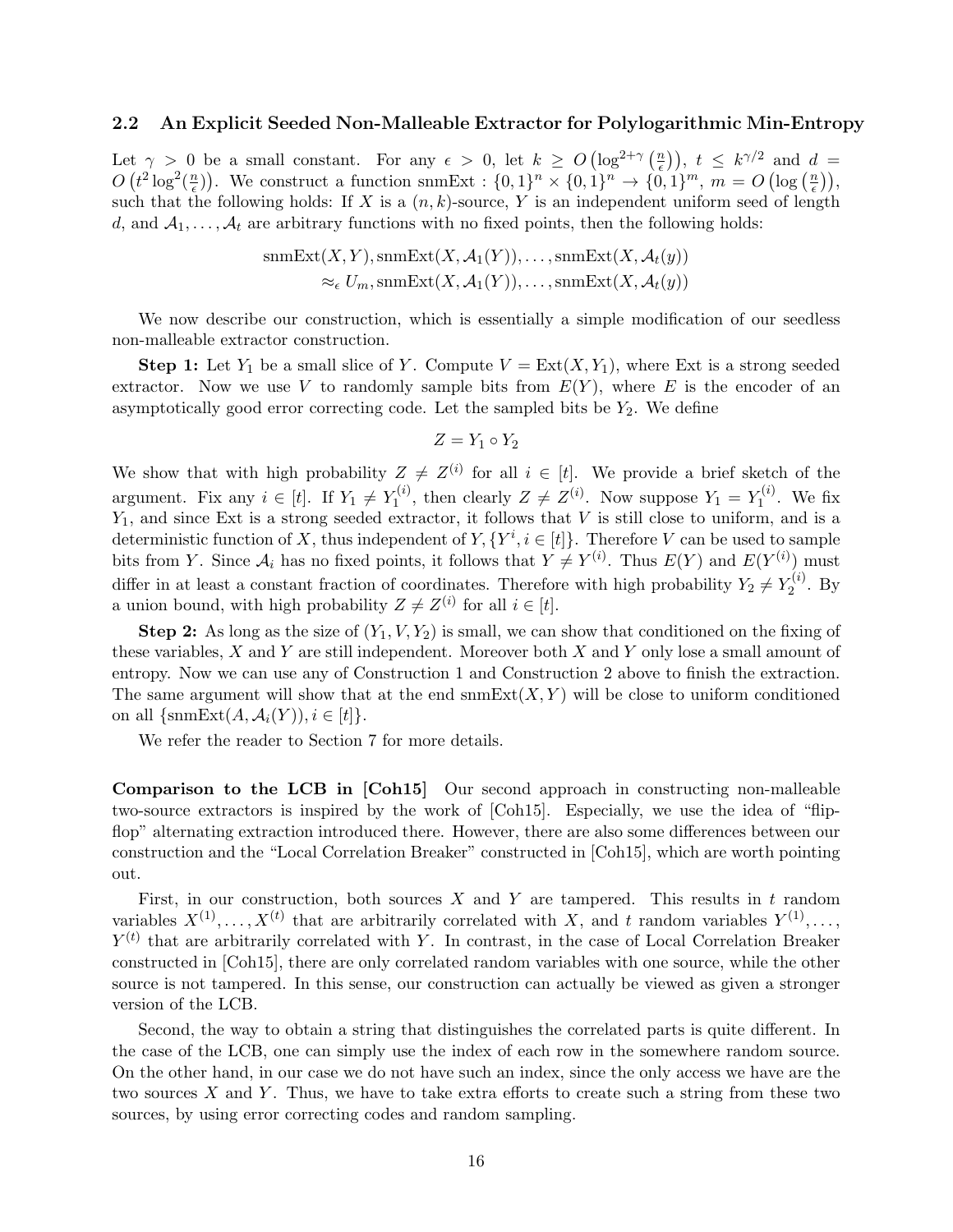#### 2.3 Efficient Algorithms for Many-Many Non-Malleable Codes

The above construction gives a  $(2, t)$  non-malleable extractor. However, for our application to constructing explicit many-many non-malleable codes, given any output of the extractor we need to efficiently sample (almost) uniformly from its pre-image. To do this using the construction described above is highly non-trivial. Therefore, in order to make it easy to efficiently sample from the pre-image of an output (i.e., "inverting" the extractor), we use additional ideas to modify the non-malleable extractor. We now briefly describe the main ideas that we use. Recall that  $t$  is the number of tampered versions of the sources, and  $\ell$  is the length of the string Z we obtained.

**Idea 1:** Since our construction of the  $(2, t)$  non-malleable extractor involves multiple steps of alternating extraction, we need to first invert the extractors used in these steps. For this purpose, we will use linear seeded strong extractors in all alternating extraction steps. A linear seeded strong extractor is an extractor such that for any fixed seed, the output is a linear function of the input. Thus for any fixed seed, in order to sample uniformly from an output's pre-image, we can just sample uniformly according to a system of linear equations, which can be done efficiently.

Idea 2: Next, we will divide the sources  $X$  and  $Y$  into blocks. In each step of alternating extraction, we will also divide  $Q_h$  and  $Q_h$  into blocks. Then, whenever we use an extractor to extract from X,  $Q_h$  or  $Q_h$ , we will use a completely new block of X,  $Q_h$  or  $Q_h$ . When we apply an extractor to Y to generate  $Q_h$  or  $Q_h$ , we will also use completely new blocks of Y to do this. This ensures that we do not have to deal with multiple compositions of extractors on the same string. That is, different applications of extractors are used on different parts of the inputs; so to invert them we can invert each part separately. Note that each alternating extraction takes at most 2 rounds, so it suffices to divide  $Q_h$  and  $Q_h$  into two blocks.

Here, we need to choose the parameters appropriately. Let the size of each  $S_{h,j}$  and  $R_{h,j}$  produced in alternating extraction be roughly d, and the size of each block of  $Q_h$  and  $\overline{Q}_h$  be  $n_q$ . Since in the analysis of each alternating extraction we need to fix  $O(t)$  tampered versions of  $(S_{h,i}, \overline{S}_{h,j})$  and  $(R_{h,j}, \overline{R}_{h,j})$ , we need to have  $n_q \geq \Theta(td)$ . Now in the analysis of the entire non-malleable extractor, we need to fix  $O(t)$  tampered versions of  $Q_h$  and  $Q_h$ , and  $O(t\ell)$  tampered versions of  $(S_{h,j}, S_{h,j})$ . The total size of this is  $O(t\ell d)$ . Thus we can take all  $t, \ell, d$  to be some small enough  $n^{\Omega(1)}$  such that the total entropy loss of X and Y is some small  $n^{\Omega(1)}$ . Note that X and Y initially have almost full entropy. Therefore, we can divide X and Y into  $O(\ell)$  blocks (or even  $O(t\ell)$  blocks, for a reason we will explain below), such that even conditioned on the fixing of all  $\{S_{h,j}, R_{h,j}, S_{h,j}, R_{h,j}, Q_h, Q_h\}$ and all previous blocks, each block still has entropy rate say at least 0.9 (this can be achieved as long as  $n/(t\ell) \gg t\ell d$ ). This ensures that each time we apply an extractor, we can use new blocks of  $X$  and  $Y$ .

Idea 3: However, there is one issue with inverting a linear seeded extractor. The problem is that the pre-image size for different seeds may not be the same. For example, if we have a linear seeded extractor that outputs  $m$  bits from an  $n$ -bit input, then one can show that for most seeds the pre-image size is  $2^{n-m}$ , while for some seed the pre-image size can be  $2^n$ . If we first generate the seed uniformly and then sample uniformly from the pre-image given each seed, then the overall distribution is not uniform over the entire pre-image, due to the above mentioned size difference. To rectify this, we construct a new linear seeded extractor  $iExt : \{0,1\}^n \times \{0,1\}^d \to \{0,1\}^m$  with  $m = d/2$  that works for entropy rate 0.9 sources. Moreover iExt has the property that given any output, for any fixed seed the pre-image size is the same. The idea is as follows. We first take  $0.1d$ bits from the seed and use an average sampler to sample 0.9d distinct bits from the source. Since we are using a sampler and the source has entropy rate 0.9, an argument in [\[Vad04\]](#page--1-7) shows that with high probability conditioned on the 0.1d bits of the seed, the sampled 0.9d bits from the source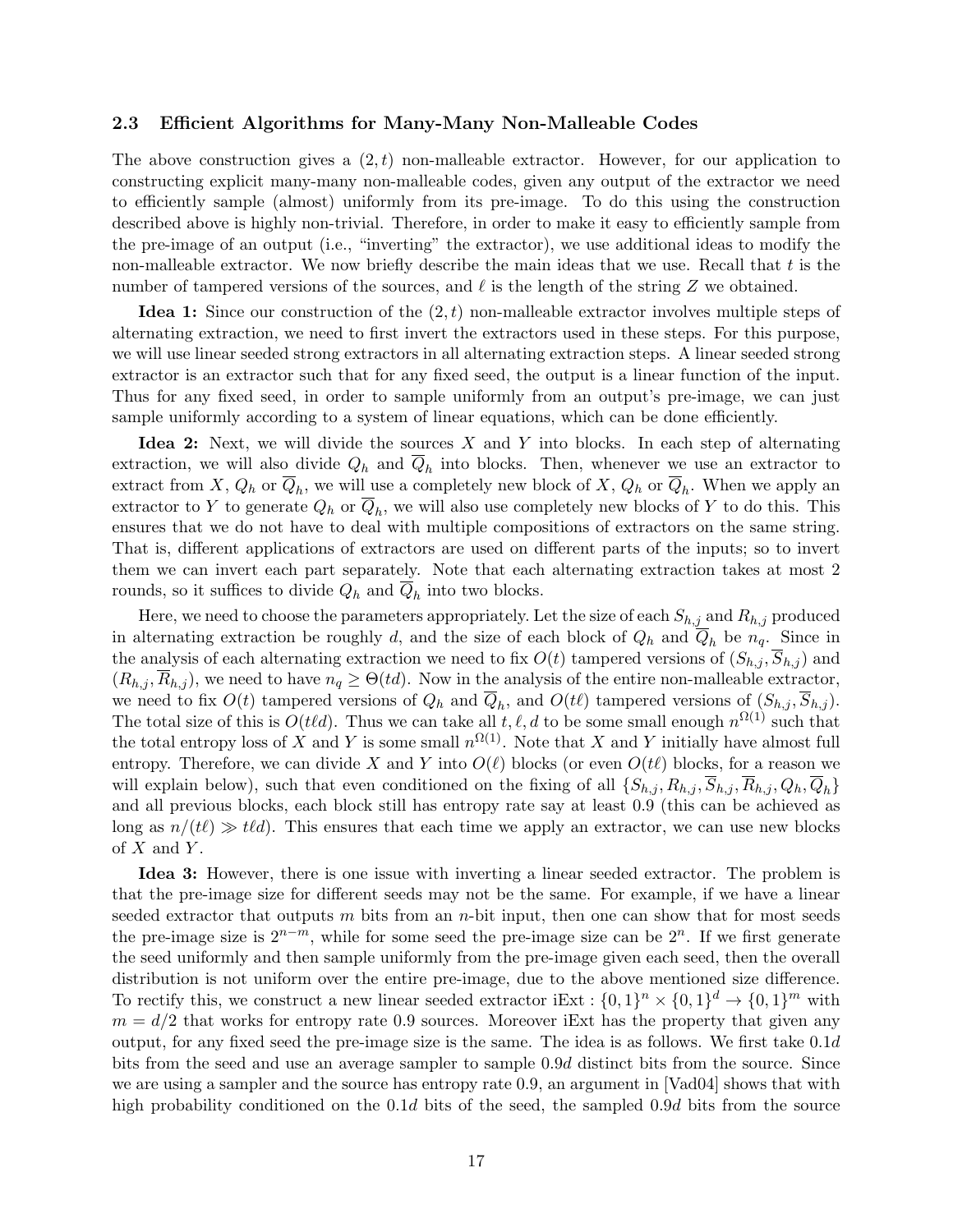also has entropy rate roughly 0.9. Now we take the rest 0.9 bits of the seed and the sampled 0.9d bits from the source and apply the inner product two-source extractor (or just use leftover hash lemma), which can output  $d/2$  uniform random bits. Now the point is that given any output and any fixed seed, the pre-image of the inner product part has the same size,<sup>[5](#page-18-0)</sup> and now the pre-image of any sampled bits also have the same size (since the pre-image is just the sampled bits adding any possible choice of the other  $n - 0.9d$  bits).

Note that each time we apply iExt, the output length becomes half of the seed length. Thus in the alternating extraction if we start with seed length  $d$ , then after one sub step of alternating extraction, the output length will become  $\Omega(d)$  since the sub step takes at most 2 rounds. We will truncate the output if necessary to keep it to be the same length, no matter we choose  $R_{h,1}$  or  $R_{h,2}$  (since they have different sizes). Now we need to use this output to extract  $\overline{Q}_h$  or  $Q_{h+1}$  from Y. Since the size of  $\overline{Q}_h$  or  $Q_{h+1}$  is  $\Theta(td)$ , we will take  $\Theta(t)$  new blocks from Y and apply iExt to them using the same seed, and then concatenate the outputs. Since the blocks of Y form a block source, and iExt is a strong seeded extractor, one can show that the concatenated outputs is close to uniform. We then do the same thing for the next sub step of alternating extraction. Since we need to repeat alternating extraction for  $O(\ell)$  steps, we need to divide Y into  $O(t\ell)$  blocks; while we can divide X into only  $O(\ell)$  blocks.

Idea 4: Now given any output, our sampling strategy is as follows. We first uniformly generate  $X_1$  and  $Y_1$ , from whom we can compute  $V = IP(X_1, Y_1)$ . Then we know which bits of the codeword we are sampling. We then uniformly generate these sampled bits  $X_2, Y_2$  and thus we obtain Z. Once we have Z, we will now uniformly generate all  $\{S_{h,j}, R_{h,j}, S_{h,j}, R_{h,j}\}$  produced in alternating extractions. Based on  $Z$  and these variables, we can now generate all the blocks of  $X$  used and all the  $\{Q_h, Q_h\}$  by inverting iExt. Finally, based on  $\{Q_h, Q_h\}$  we can generate all the blocks of Y used by again inverting iExt.

This almost works except for the following problem. The blocks of X and Y generated must also satisfy the linear equations imposed by  $X_2, Y_2$ , which are the bits sampled from the codewords of encodings of  $X$  and  $Y$  by using a linear error correcting code. However, it is unclear what is the dependence between the linear equations imposed by  $X_2, Y_2$  and the other linear equations that we obtain earlier. Of course, if they are linearly independent then we are in good shape.

To solve this problem, our crucial observation is that if  $\ell$  is small and the number of blocks is large enough (say we divide the rest of X into  $O(\ell)$  blocks and the rest of Y into  $O(t\ell)$  blocks for a large enough constant in  $O(·)$ , then the entire alternating extraction steps only consume say half of the bits of X and Y. Thus, whatever linear equations we obtain from these steps are only imposing constraints to say the first half bits of  $X$  and  $Y$ . Therefore, we can hope that the encodings of  $X$ and Y use all the bits of X and Y, and thus the linear equations imposed by these encodings will be linearly independent of the equations we obtain from alternating extraction (i.e., the second half bits act as "free variables").

We indeed succeed with this idea. More specifically, we are going to divide the rest of  $X$  and Y (the parts excluding  $X_1$  and  $Y_1$ , which has length  $n - n^{\Omega(1)}$ ) into chunks of length  $b = \lceil \log n \rceil$ . We will now view each chunk as an element in the field  $\mathbb{F}_{2^b}$ . We then take say 0.9n bits and view it as a string in  $\mathbb{F}^{0.9n/b}$ . We can now use Reed-Solomn code (RS-code for short) in  $\mathbb{F}_{2^b}$  to encode this string into a codeword in  $\mathbb{F}^{2^b}$ . Note that  $2^b > n > 0.9n/b$ , so this encoding is feasible, and it has distance rate  $(2^b - 0.9n/b)/(2^b) > 0.9$ . Now, instead of using  $V = IP(X_1, Y_1)$  to sample  $n^{\Omega(1)}$ bits, we will sample  $n^{\Omega(1)}$  field elements from the encoding of X and Y, and then view them as bit strings. Since the RS-code has distance rate 0.9, again we have that if two strings are different, then

<span id="page-18-0"></span><sup>&</sup>lt;sup>5</sup>Except when the seed is 0, but we can deal with this by adding a 1 to both the source and the seed.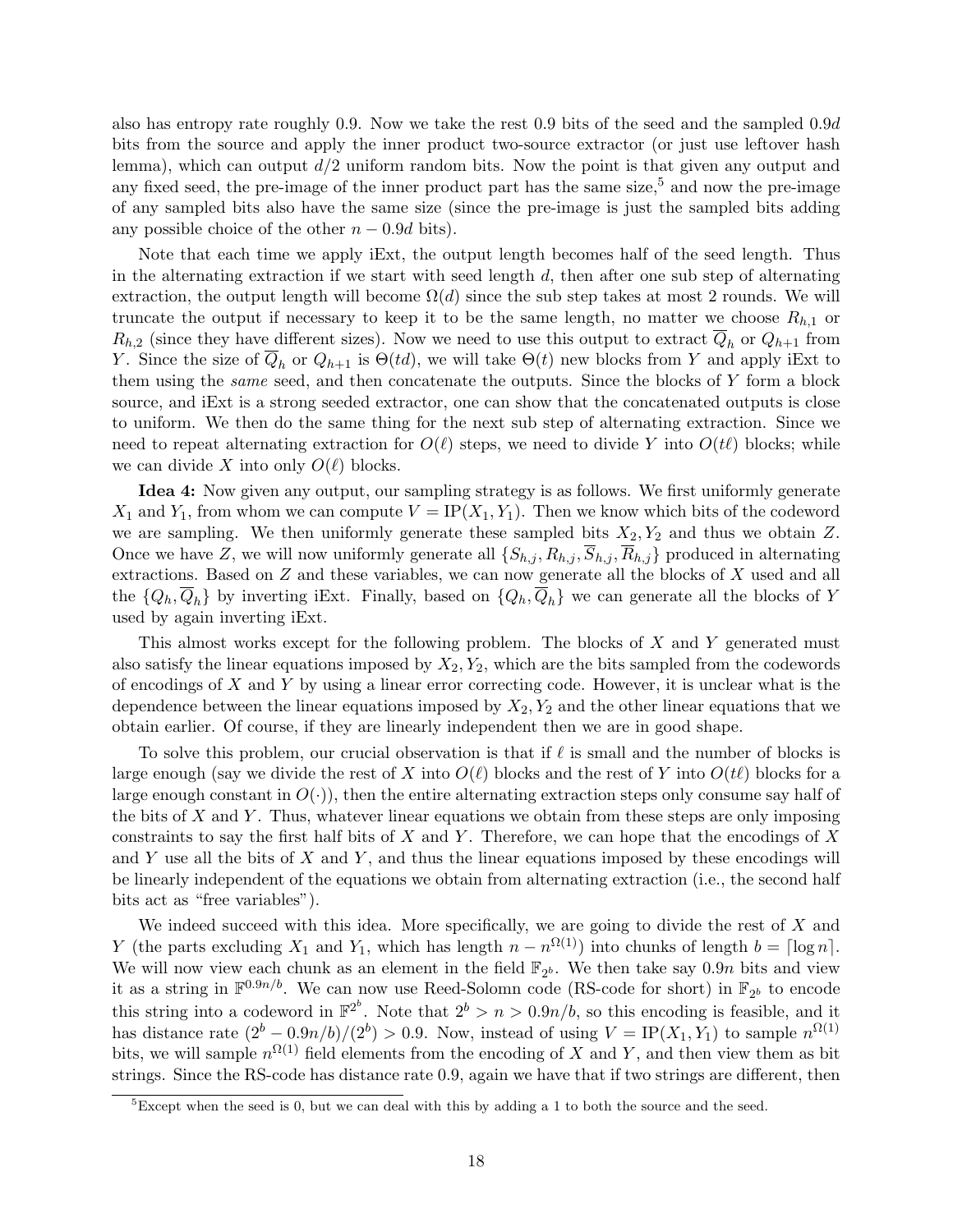with probability  $1-2^{-n^{\Omega(1)}}$ , the sampled strings of their encodings will also be different. Moreover, the sampled bit string now has length roughly  $n^{\Omega(1)}$  log n, which is still small enough.

Now we can continue with our sampling strategy. As before we first generate all the blocks of  $X$ and Y used in all alternating extraction steps. This only consists of the first half bits of X and Y. Now, any fixing of these bits can be viewed equivalently as fixing the first  $0.5n/b$  field elements in a message. Thus we are still left with  $0.4n/b$  free field elements, and we have  $n^{\Omega(1)}$  linear equations in  $\mathbb{F}_{2^b}$  according to the RS-code. As long as the number of free variables is larger than the number of equations (i.e.,  $0.4n/b > n^{\Omega(1)}$ ), the property of the RS-encoding ensures that this set of linear equations are linearly independent. Thus, for any fixed first half bits of  $X$  and  $Y$ , the pre-image according to the linear equations imposed by the sampled bits  $X_2, Y_2$  has the same size.

Summary. Now we are basically done. Again, given any output, our sampling strategy is as follows. We first uniformly generate  $X_1$  and  $Y_1$ , from whom we can compute  $V = IP(X_1, Y_1)$ . Then we know which co-ordinates of the codeword we are sampling. We then uniformly generate these sampled bits  $X_2, Y_2$  and thus we obtain Z. Once we have Z, we will now uniformly generate all  $\{S_{h,j}, R_{h,j}, \overline{S}_{h,j}, \overline{R}_{h,j}\}$  produced in alternating extractions. Based on Z and these variables, we can now generate all the blocks of X used and all the  $\{Q_h, \overline{Q}_h\}$  by inverting iExt. Based on  $\{Q_h, \overline{Q}_h\}$  we can generate all the blocks of  $Y$  used by again inverting iExt. Finally, we use the linear equations imposed by  $X_2, Y_2$  to generate the rest of the bits in X and Y.

To show that we are indeed sampling uniformly from the output's pre-image, we will establish the following two facts.

**Fact 1:** For any fixed  $Z = z$ , any choice of  $\{s_{h,j}, r_{h,j}, \overline{s}_{h,j}, \overline{r}_{h,j}\}$  gives the same pre-image size of  $(x, y)$ . This follows directly from the fact that our linear seeded extractor has the same pre-image size for any seed, and the argument about the linear equations imposed by the RS-code above.

**Fact 2:** For different  $Z = z$ , and different choice of  $\{s_{h,j}, r_{h,j}, \overline{s}_{h,j}, \overline{r}_{h,j}\}$ , the pre-image size of  $(x, y)$  is also the same. This follows because the "flip-flop" alternating extraction has a symmetric manner. More specifically, no matter each bit of  $z$  is 0 or 1, we will use two sub steps of alternating extraction, with each step taking two rounds of alternating extraction. Thus by symmetry no matter each bit of z is 0 or 1, the pre-image size of the blocks of X and  $\{q_h, \overline{q}_h\}$  is the same. Moreover, although depending on the h'th bit z, we may choose either  $r_{h,1}$  or  $r_{h,2}$  (or either  $\overline{r}_{h,1}$ or  $\bar{r}_{h,2}$ , we truncate them if necessary to the same size. So when we generate the blocks of Y using them and  $\{q_h, \overline{q}_h\}$ , the pre-image of the blocks of Y will also have the same size. Thus, the pre-image size of the blocks of X and Y used for this bit is the same. Therefore, for different  $Z = z$ and different  $\{s_{h,j}, r_{h,j}, \overline{s}_{h,j}, \overline{r}_{h,j}\}$ , the pre-image size is also the same.

Now the conclusion that we are sampling uniformly from the output's pre-image follows from the above two facts, and the observation that any  $(x, y)$  in the output's pre-image produces exactly one sequence of  $z, \{s_{h,j}, r_{h,j}, \overline{s}_{h,j}, \overline{r}_{h,j}\}.$ 

## <span id="page-19-0"></span>3 Preliminaries

#### 3.1 Notations

We use capital letters to denote distributions and their support, and corresponding small letters to denote a sample from the source. Let  $[m]$  denote the set  $\{1, 2, \ldots, m\}$ , and  $U_r$  denote the uniform distribution over  $\{0,1\}^r$ . For a string x of length m, define the string Slice(x, w) to be the prefix of length w of x. For any  $i \in [m]$ , let  $x_{\{i\}}$  denote the symbol in the *i*'th co-ordinate of x, and for any  $T \subseteq [m]$ , let  $x_{\{T\}}$  denote the projection of x to the co-ordinates indexed by T.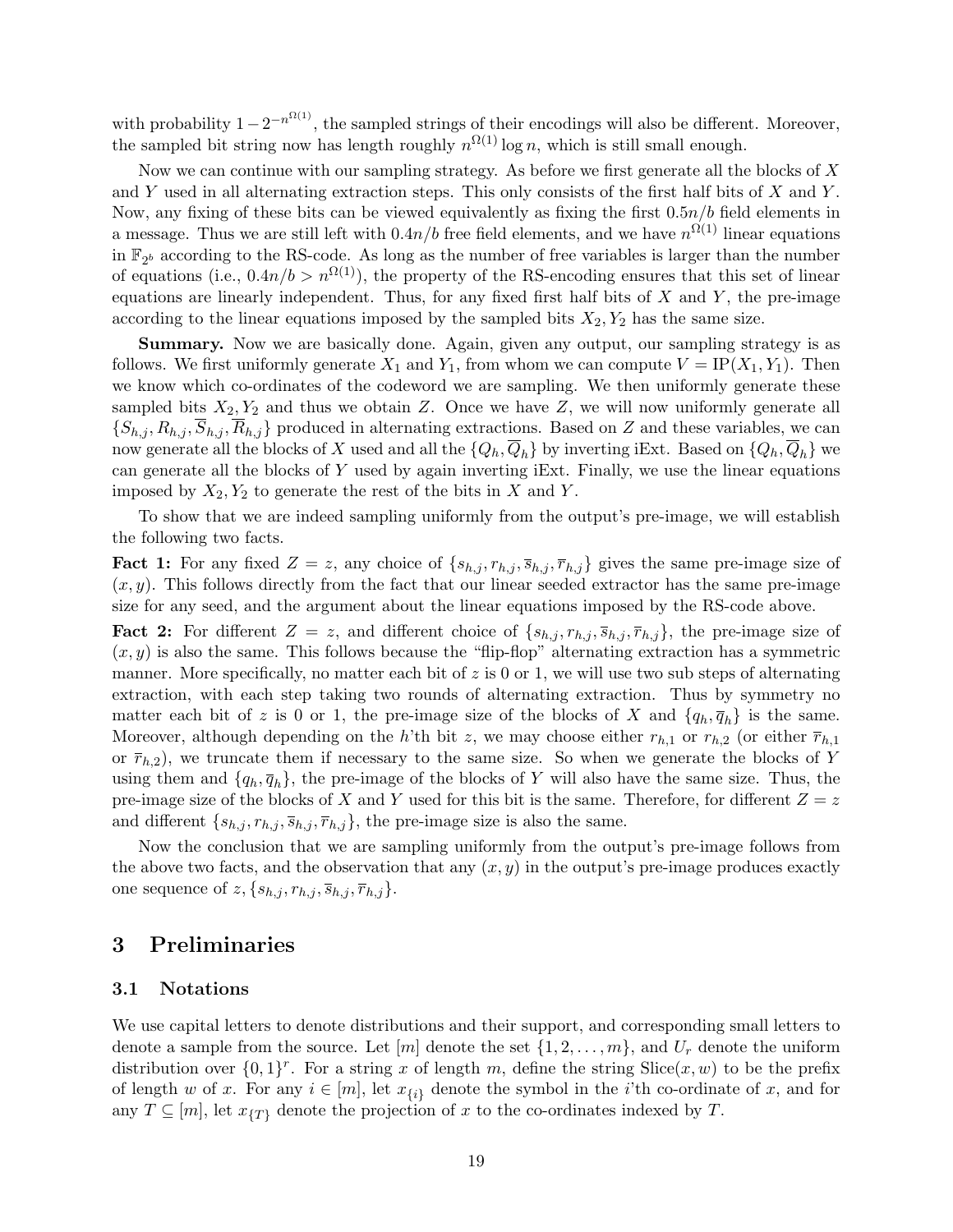#### 3.2 Min Entropy, Flat Distributions

The min-entropy of a source X is defined to be  $H_{\infty}(X) = \min_{s \in \text{support}(X)} \{1/\log(\Pr[X=s])\}.$  A distribution (source) D is flat if it is uniform over a set S. A  $(n, k)$ -source is a distribution on  $\{0,1\}^n$  with min-entropy k. It is a well known fact that any  $(n, k)$ -source is a convex combination of flat sources supported on sets of size  $2^k$ .

## 3.3 Statistical Distance, Convex Combination of Distributions and Probability Lemmas

**Definition 3.1** (Statistical distance). Let  $D_1$  and  $D_2$  be two distributions on a set S. The statistical distance between  $D_1$  and  $D_2$  is defined to be:

$$
|D_1 - D_2| = \max_{T \subseteq S} |D_1(T) - D_2(T)| = \frac{1}{2} \sum_{s \in S} |Pr[D_1 = u] - Pr[D_2 = u]|
$$

 $D_1$  is  $\epsilon$ -close to  $D_2$  if  $|D_1 - D_2| \leq \epsilon$ .

**Definition 3.2** (Convex combination). A distribution D on a set S is a convex combination of  $\sum_{i=1}^{l} w_i = 1$  such that  $Pr[D = s] = \sum_{i=1}^{l} w_i \cdot Pr[D_i = s]$  for all  $s \in S$ . We use the notation distributions  $D_1, \ldots, D_l$  on S if there exists non-negative constants (called weights)  $w_1, \ldots, w_\ell$  with  $D = \sum_{i=1}^{l} w_i \cdot D_i$  to denote the fact that D is a convex combination of the distributions  $D_1, \ldots, D_\ell$ with weights  $w_1, \ldots, w_\ell$ .

**Definition 3.3.** For random variables X and Y, we use  $X|Y$  to denote a random variable with distribution:  $Pr[(X|Y) = x] = \sum_{y \in support(Y)} Pr[Y = y] \cdot Pr[X = x|Y = y]$ .

We record the following lemma which follows from the above definitions.

**Lemma 3.4.** Let X and Y be distributions on a set S such that  $X = \sum_{i=1}^{l} w_i \cdot X_i$  and  $Y =$  $\sum_{i=1}^l w_i \cdot Y_i$ . Then  $|X - Y| \leq \sum_i w_i \cdot |X_i - Y_i|$ .

#### 3.4 Seeded and Seedless Extractors

**Definition 3.5** (Strong seeded extractor). A function  $Ext : \{0,1\}^n \times \{0,1\}^d \rightarrow \{0,1\}^m$  is called a strong seeded extractor for min-entropy k and error  $\epsilon$  if for any  $(n, k)$ -source X and an independent uniformly random string  $U_d$ , we have

$$
|\text{Ext}(X, U_d) \circ U_d - U_m \circ U_d| < \epsilon,
$$

where  $U_m$  is independent of  $U_d$ . Further if the function  $\text{Ext}(\cdot, u)$  is a linear function over  $\mathbb{F}_2$  for every  $u \in \{0,1\}^d$ , then Ext is called a linear seeded extractor.

**Definition 3.6** (Independent Source Extractor). A function IExt :  $({0, 1}^n)^t \rightarrow {0, 1}^m$  is an extractor for independent  $(n, k)$  sources that uses t sources and outputs m bits with error  $\epsilon$ , if for any t independent  $(n, k)$  sources  $X_1, X_2, \cdots, X_t$ , we have

$$
|\text{IExt}(X_1, X_2, \cdots, X_t) - U_m| \le \epsilon.
$$

In the special case where  $t = 2$ , we say IExt is a two-source extractor.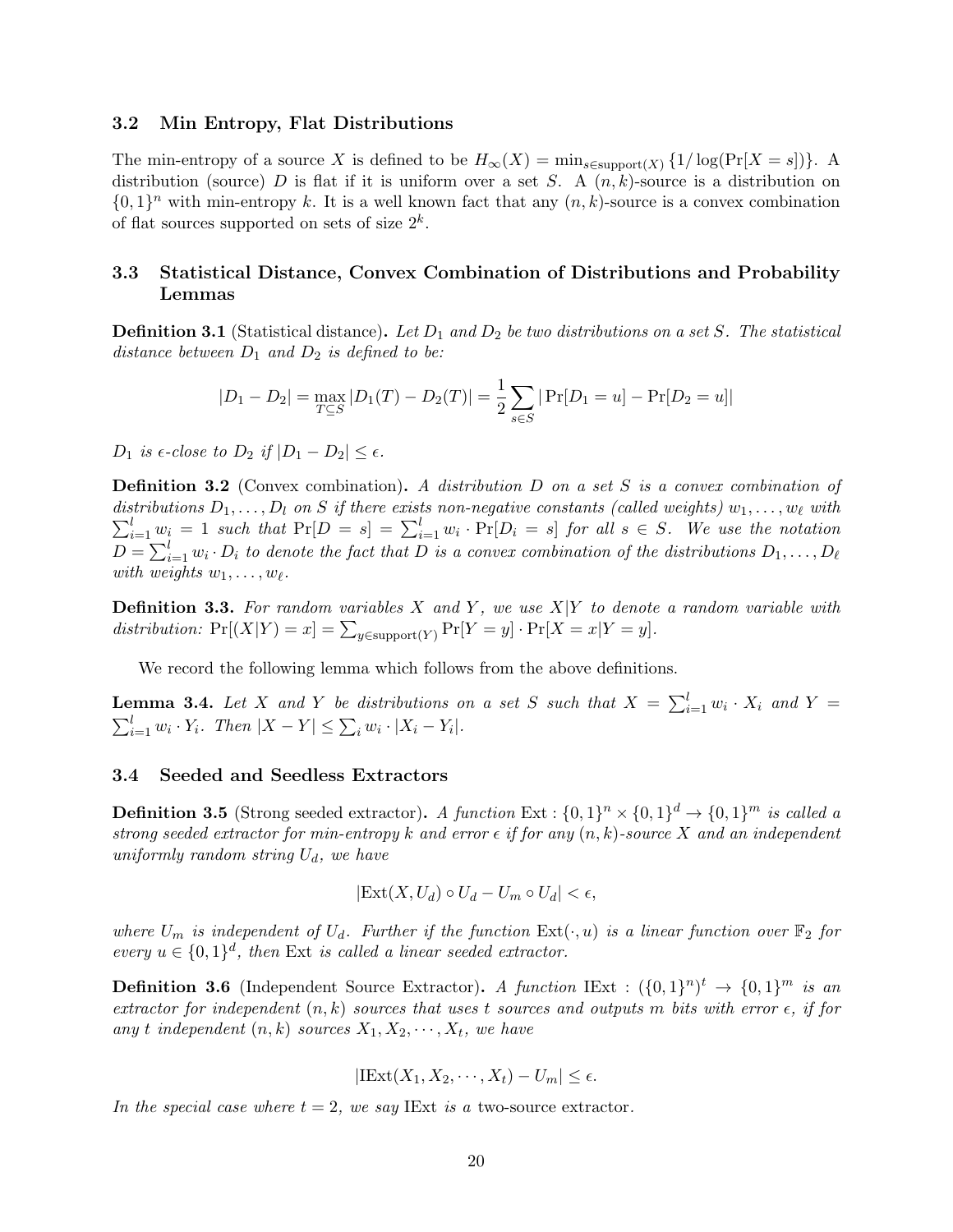#### 3.5 Conditional Min-Entropy

Definition 3.7. The average conditional min-entropy is defined as

$$
\widetilde{H}_{\infty}(X|W) = \log \left( E_{w \leftarrow W} \left[ \max_{x} \Pr[X = x|W = w] \right] \right) = -\log E \left[ 2^{-H_{\infty}(X|W=w)} \right]
$$

We recall some results on conditional min-entropy from [\[DORS08\]](#page-48-14).

**Lemma 3.8** ([DORS08]). For any 
$$
s > 0
$$
,  $\Pr_{w \leftarrow W} \left[ H_{\infty}(X|W=w) \ge \widetilde{H}_{\infty}(X|W) - s \right] \ge 1 - 2^{-s}$ .

<span id="page-21-1"></span>**Lemma 3.9** ([\[DORS08\]](#page-48-14)). If a random variable B can take at most  $\ell$  values, then  $H_{\infty}(A|B) \ge$  $H_{\infty}(A) - \ell.$ 

It is sometimes convenient to work with average case seeded extractors, where if a source  $X$  has average case conditional min-entropy  $H_{\infty}(X|Z) \geq k$  then the output of the extractor is uniform even when Z is given.

<span id="page-21-2"></span>**Lemma 3.10** ([\[DORS08\]](#page-48-14)). For any  $\delta > 0$ , if Ext is a  $(k, \epsilon)$ -extractor then it is also a  $(k + \log(\frac{1}{\delta}))$  $\frac{1}{\delta}$ ),  $(\epsilon + \delta)$  average case extractor.

The following result on conditional min-entropy was proved in [\[MW97\]](#page-49-6).

<span id="page-21-3"></span>**Lemma 3.11.** Let X, Y be random variables such that the random variable Y takes at  $\ell$  values. Then

$$
\Pr_{y \sim Y} \left[ H_{\infty}(X|Y=y) \ge H_{\infty}(X) - \log \ell - \log \left( \frac{1}{\epsilon} \right) \right] > 1 - \epsilon.
$$

We also need the following lemma from [\[Li12b\]](#page-49-3).

**Lemma 3.12.** Let X, Y be random variables with supports  $S, T \subseteq V$  such that  $(X, Y)$  is  $\epsilon$ -close to a distribution with min-entropy k. Further suppose that the random variable Y can take at most  $\ell$ values. Then

$$
\Pr_{y \sim Y} \left[ (X|Y=y) \text{ is } 2\epsilon^{1/2} \text{-close to a source with } \min\text{-entropy } k - \log \ell - \log \left( \frac{1}{\epsilon} \right) \right] \ge 1 - 2\epsilon^{1/2}.
$$

#### 3.6 Somewhere Random Sources

**Definition 3.13.** A source X is a  $t \times k$  somewhere random source if it comprises of t rows on  $\{0,1\}^k$  such that at least one of the rows is uniformly distributed. The rows may have arbitrary correlations among themselves.

#### 3.7 Some Known Extractor Constructions

We use explicit constructions of strong linear seeded extractors [\[Tre01\]](#page--1-8) [\[RRV02\]](#page--1-9).

<span id="page-21-0"></span>**Theorem 3.14** ([\[Tre01\]](#page--1-8)[\[RRV02\]](#page--1-9)). For every  $n, k, m \in \mathbb{N}$  and  $\epsilon > 0$  such that  $m \leq k \leq n$ , there exists an explicit linear strong seeded extractor LSExt :  $\{0,1\}^n \times \{0,1\}^d \rightarrow \{0,1\}^m$  for min-entropy k, error  $\epsilon$ , and  $d = O\left(\frac{\log^2(n/\epsilon)}{\log(k/m)}\right)$  $\frac{\log^2(n/\epsilon)}{\log(k/m)}\bigg).$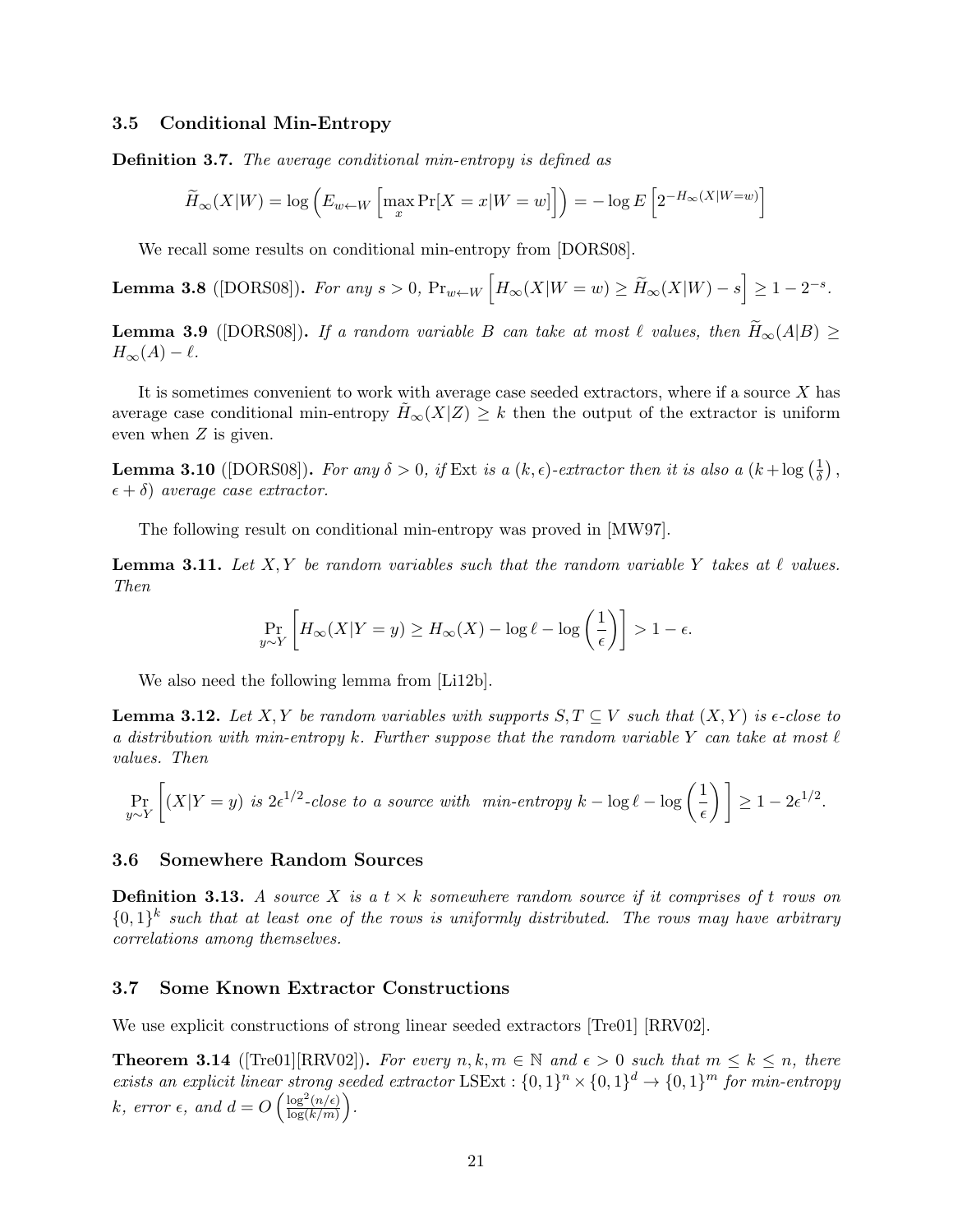The following is an explicit construction of a strong seeded extractor with optimal parameters [\[GUV09\]](#page-49-12).

<span id="page-22-1"></span>**Theorem 3.15.** For any constant  $\alpha > 0$ , and all integers  $n, k > 0$  there exists a polynomial time computable strong seeded extractor  $Ext : \{0,1\}^n \times \{0,1\}^d \to \{0,1\}^m$  with  $d = O(\log n + \log(\frac{1}{\epsilon}))$  and  $m = (1 - \alpha)k$ .

We use the following strong seeded extractor constructed by Zuckerman [\[Zuc07\]](#page--1-10) that achieves seed length  $\log(n) + O(\log(\frac{1}{\epsilon}))$  to extract from any source with constant min-entropy.

<span id="page-22-2"></span>**Theorem 3.16** ([\[Zuc07\]](#page--1-10)). For all constant  $\alpha, \delta, \epsilon > 0$  and for all  $n > 0$  there exists an efficient construction of a strong seeded extractor  $Ext: \{0,1\}^n \times \{0,1\}^d \to \{0,1\}^m$  with  $m \geq (1-\alpha)n$  and  $D = 2^d = O(n)$ .

We recall a folklore construction of a two-source extractors based on the inner product function [\[CG88\]](#page-47-11). We include a proof for completeness.

<span id="page-22-0"></span>**Theorem 3.17** ([\[CG88\]](#page-47-11)). For all  $m, r > 0$ , with  $q = 2^m, n = rm$ , let X, Y be independent sources on  $\mathbb{F}_q^r$  with min-entropy  $k_1, k_2$  respectively. Let IP be the inner product function over the field  $\mathbb{F}_q$ . Then, we have:

$$
|\text{IP}(X,Y), X - U_m, X| \le \epsilon, \quad |\text{IP}(X,Y), Y - U_m, Y| \le \epsilon
$$
  
where  $\epsilon = 2^{\frac{-(k_1 + k_2 - n - m)}{2}}$ .

*Proof.* Let X, Y be uniform on sets  $A, B \subseteq \mathbb{F}_q^r$  respectively, with  $|A| = 2^{k_1}$  and  $|B| = 2^{k_2}$ . Let  $\psi$  be any non-trivial additive character of the finite field  $\mathbb{F}_q$ . For short, we use  $\cdot$  to denote the standard inner product over  $\mathbb{F}_q$ . We have

$$
\sum_{y \in B} |\sum_{x \in A} \psi(x \cdot y)| \le (|B|)^{\frac{1}{2}} \left( \sum_{y \in \mathbb{F}_q^r} \sum_{x, x' \in A} \psi((x - x') \cdot y) \right)^{\frac{1}{2}}
$$

$$
\le |B|^{\frac{1}{2}} \left( \sum_{x, x' \in A} \left( \sum_{y \in \mathbb{F}_q^r} \psi((x - x') \cdot y) \right) \right)^{\frac{1}{2}}
$$

where the first inquality follows by an application of the Cauchy-Schwartz inequality. Further, whenever  $x \neq x'$ , we have

$$
\sum_{y \in \mathbb{F}_q^r} \psi((x - x') \cdot y) = 0.
$$

Thus, continuing with our estimate, we have

It can be similarly shown that

$$
\sum_{y \in B} |\sum_{x \in A} \psi(x \cdot y)| \le |B|^{\frac{1}{2}} (|A| q^r)^{\frac{1}{2}} = 2^{\frac{n+k_1+k_2}{2}}
$$

Thus,

$$
E_Y|\mathbb{E}_X\psi(\text{IP}(X,Y))| \le 2^{\frac{n-k_1-k_2}{2}}
$$

Using Vazirani's XOR Lemma (see [\[Rao07\]](#page-49-13) for a proof), it now follows that

$$
|\text{IP}(X, Y), Y - U_m, Y| \le 2^{\frac{n+m-k_1-k_2}{2}}
$$
  
 
$$
|\text{IP}(X, Y), X - U_m, X| \le 2^{\frac{n+m-k_1-k_2}{2}}.
$$

 $\Box$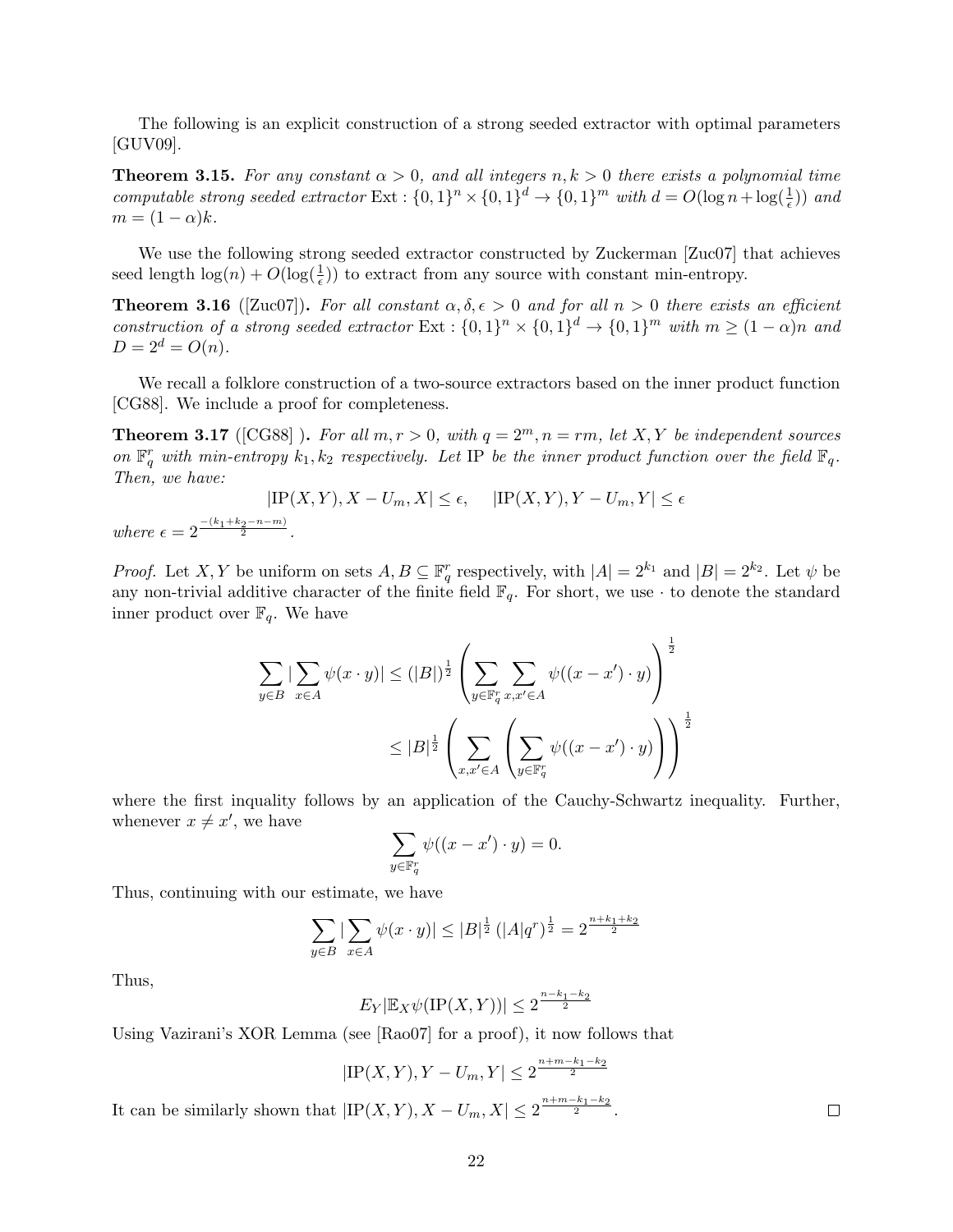## <span id="page-23-0"></span>4 Seeded and Seedless Non-Malleable Extractors

We give formally introduce seedless  $(2, t)$ -non-malleable extractors in this section. We first recall the definition of seeded  $t$ -non-malleable extractors from [\[CRS14\]](#page-48-2), which generalizes the definition introduced in [\[DW09\]](#page-48-0).

**Definition 4.1** (*t*-Non-malleable Extractor). A function snmExt :  $\{0,1\}^n \times \{0,1\}^d \rightarrow \{0,1\}^m$  is a seeded t-non-malleable extractor for min-entropy k and error  $\epsilon$  if the following holds : If X is a source on  $\{0,1\}^n$  with min-entropy k and  $\mathcal{A}_1: \{0,1\}^n \to \{0,1\}^n, \ldots, \mathcal{A}_t: \{0,1\}^n \to \{0,1\}^n$  are arbitrary tampering function with no fixed points, then

$$
|\text{snmExt}(X, U_d) \circ \text{snmExt}(X, \mathcal{A}_1(U_d)) \circ \dots \circ \text{snmExt}(X, \mathcal{A}_t(U_d)) \circ U_d
$$
  
- $U_m \circ \text{snmExt}(X, \mathcal{A}_1(U_d)) \circ \dots \circ \text{snmExt}(X, \mathcal{A}_t(U_d)) \circ U_d| < \epsilon$ 

where  $U_m$  is independent of  $U_d$  and X.

We now proceed to define seedless non-malleable extractors, which were introduced by Cheraghchi and Guruswami in [\[CG14b\]](#page-47-1).

We need the following functions.

$$
copy(x, y) = \begin{cases} x & \text{if } x \neq same^* \\ y & \text{if } x = same^* \end{cases}
$$

$$
copy^{(t)}((x_1,...,x_t),(y_1,...,y_t)) = (copy(x_1,y_1),...,copy(x_t,y_t))
$$

**Definition 4.2** (Seedless Non-Malleable Extractor). A function nmExt :  $\{0,1\}^n \rightarrow \{0,1\}^m$  is a seedless non-malleable extractor with respect to a class of sources  $\mathcal X$  and a family of tampering functions F with error  $\epsilon$  if for every distribution  $X \in \mathcal{X}$  and every tampering function  $f \in \mathcal{F}$ , there exists a random variable  $D_{X,f}$  on  $\{0,1\}^m \cup \{same^*\}$  which is independent of the source X such that

$$
|\text{nmExt}(X) \circ \text{nmExt}(f(X)) - U_m \circ \text{copy}(D_{X,f}, U_m)| \le \epsilon
$$

where both  $U_m$ 's refer to the same uniform m-bit string.

When the class of tampering functions are 2-split-state, the definition of seedless non-malleable extractors specializes as follows.

**Definition 4.3** (Seedless 2-Non-Malleable Extractor). A function nmExt :  $\{0,1\}^n \times \{0,1\}^n \rightarrow$  $\{0,1\}^m$  is a seedless 2-non-malleable extractor at min-entropy k and error  $\epsilon$  if it satisfies the following property: If X and Y are independent  $(n, k)$ -sources and  $\mathcal{A} = (f, g)$  is an arbitrary 2split-state tampering function, then there exists a random variable  $D_{f,g}$  on  $\{0,1\}^m \cup \{same^{\star}\}\$  which is independent of the sources  $X$  and  $Y$ , such that

$$
|\text{nmExt}(X, Y) \circ \text{nmExt}(\mathcal{A}(X, Y)) - U_m \circ \text{copy}(D_{f,g}, U_m)| < \epsilon
$$

where both  $U_m$ 's refer to the same uniform m-bit string.

In this work, we introduce the following natural generalization where the sources  $X, Y$  are tampered by t tampering functions, each of which is from the 2-split-state family.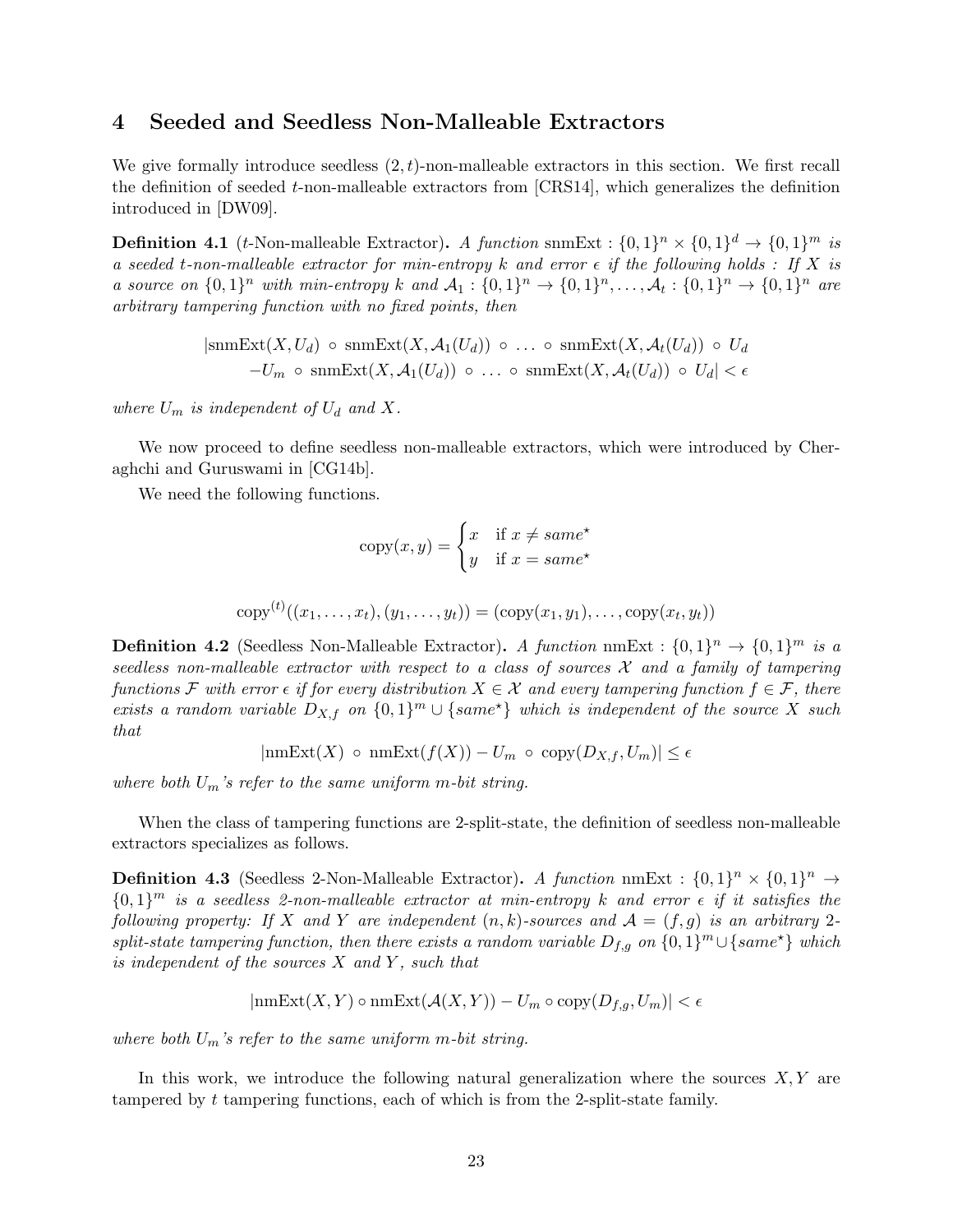<span id="page-24-3"></span>**Definition 4.4** (Seedless (2,t)-Non-Malleable Extractor). A function nmExt :  $\{0,1\}^n \times \{0,1\}^n \rightarrow$  $\{0,1\}^m$  is a seedless  $(2,t)$ -non-malleable extractor at min-entropy k and error  $\epsilon$  if it satisfies the following property: If X and Y are independent  $(n, k)$ -sources and  $\mathcal{A}_1 = (f_1, g_1), \ldots, \mathcal{A}_t = (f_t, g_t)$  $g_t$ ) are t arbitrary 2-split-state tampering functions, then there exists a random variable  $D_{\vec{f},\vec{g}}$  on  $({0,1})^m \cup {same^*})^t$  which is independent of the sources X and Y, such that

 $|\text{nmExt}(X, Y), \text{nmExt}(\mathcal{A}_1(X, Y)), \dots, \text{nmExt}(\mathcal{A}_t(X, Y)) - U_m, \text{copy}^{(t)}(D_{\vec{f}, \vec{g}}, U_m)| < \epsilon$ 

where both  $U_m$ 's refer to the same uniform m-bit string.

## <span id="page-24-1"></span>5 Non-malleable codes via Seedless non-malleable extractors

The following theorem is a straightforward generalization of the connection found between nonmalleable codes and seedless non-malleable extractors [\[CG14b\]](#page-47-1).

<span id="page-24-0"></span>**Theorem 5.1.** Let  $\text{nmExt}: (\{0,1\}^n)^2 \to \{0,1\}^m$  be a polynomial time computable seedless  $(2,t)$ . non-malleable extractor for min-entropy n with error  $\epsilon$ . Then there exists a one-many non-malleable code with an efficient decoder in the 2-split-state model with tampering degree t, block length =  $2n$ , relative rate  $\frac{m}{2n}$ , and error =  $\epsilon 2^{mt+1}$ .

The one-many non-malleable codes in the 2-split-state model is define in the following way: For any message  $s \in \{0,1\}^m$ , the encoder  $Enc(s)$  outputs a uniformly random string from the set nmExt<sup>-1</sup>(s) ⊂ {0, 1}<sup>2n</sup>. For any codeword  $c \in \{0,1\}^{2n}$ , the decoder Dec outputs nmExt(c). Thus for the encoder to be efficient, one need to sample almost uniform from  $nmExt^{-1}(s)$ .

## <span id="page-24-2"></span>6 An Explicit Seedless  $(2, t)$ -Non-Malleable Extractor

We first set up some tools that we use in our extractor construction.

#### 6.1 Averaging Samplers

In our contsruction, we need to pseudorandomly sample a subset T in  $[n]$  such that it intersects any large enough subset with high probability. It turns out that a stronger sampling problem has been extensively studied with the following stronger requirement: For any function  $f : [n] \rightarrow [0, 1]$ , the average of f on the sampled subset T is close to its actual mean with high probability. Such sampling procedures are known as averaging samplers. We use the definition from [\[Vad04\]](#page--1-7).

**Definition 6.1** (Averaging sampler [\[Vad04\]](#page--1-7)). A function Samp :  $\{0,1\}^r$   $\rightarrow$   $[n]^t$  is a  $(\mu,\theta,\gamma)$ averaging sampler if for every function  $f : [n] \to [0,1]$  with average value  $\frac{1}{n} \sum_i f(i) \geq \mu$ , it holds that

$$
\Pr_{i_1,\dots,i_t \leftarrow \text{Samp}(U_R)} \left[ \frac{1}{t} \sum_i f(i) \le \mu - \theta \right] \le \gamma.
$$

Samp has distinct samples if for every  $x \in \{0,1\}^r$ , the samples produced by Samp(x) are all distinct.

The following theorem proved by Zuckerman [\[Zuc97\]](#page--1-6) essentially shows that seeded extractors are equivalent to averaging samplers.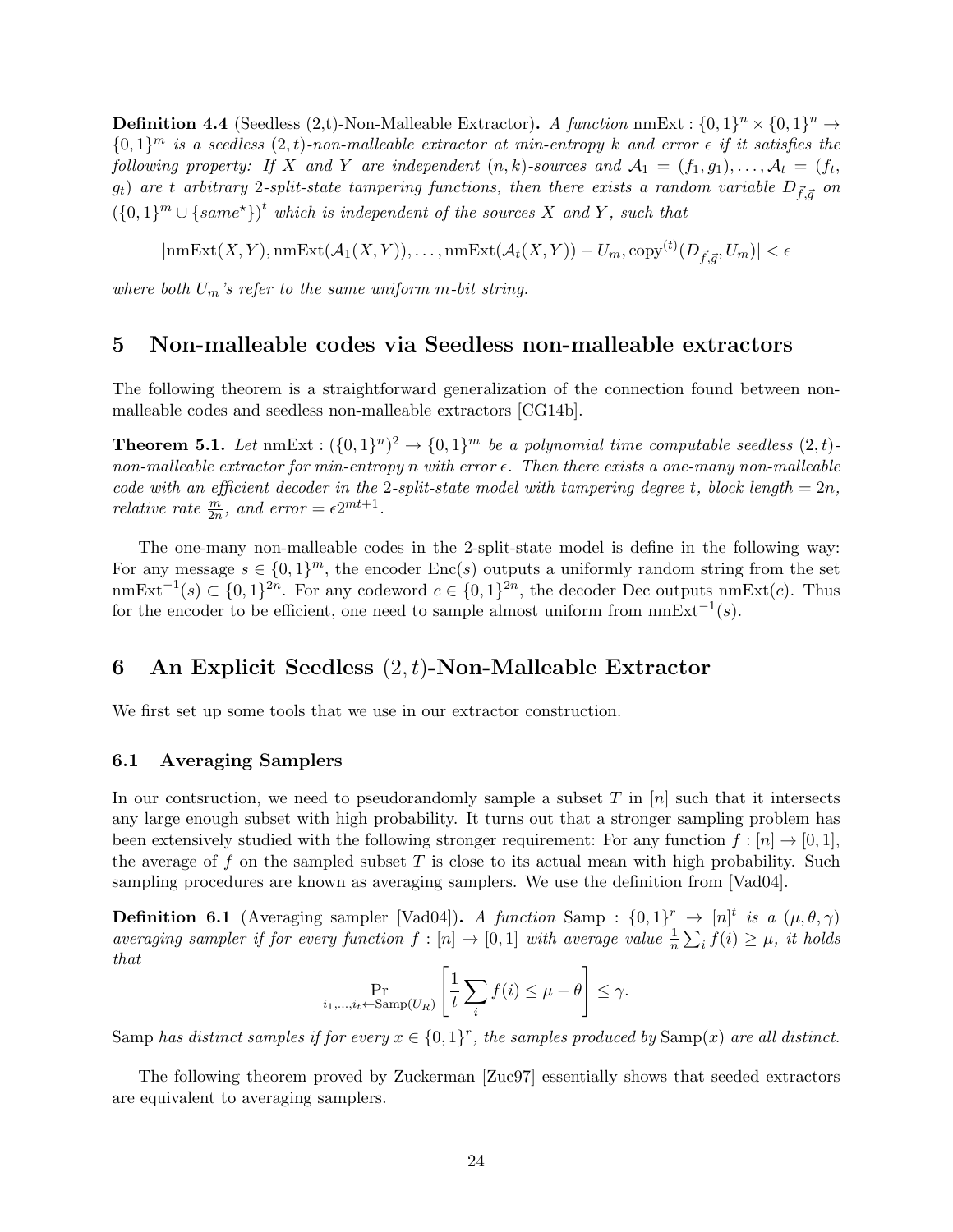<span id="page-25-0"></span>**Theorem 6.2** ([\[Zuc97\]](#page--1-6)). Let  $Ext : \{0,1\}^n \times \{0,1\}^d \rightarrow \{0,1\}^m$  be a strong seeded extractor for minentropy k and error  $\epsilon$ . Let  $\{0,1\}^n = \{s_1,\ldots,s_{2^d}\}$ . Then  $\text{Samp}(x) = (\text{Ext}(x,s_1) \circ s_1,\ldots,\text{Ext}(x,s_{2^d}) \circ s_{2^d})$ is a  $(\mu, \theta, \gamma)$  averaging sampler with distinct samples for any  $\mu > 0$ ,  $\theta = \epsilon$  and  $\gamma = 2^{k-n}$ .

Using known constructions of strong seeded extractors, we have the following corollary.

<span id="page-25-4"></span>**Corollary 6.3.** For any constants  $\delta_{\text{Samp}}$ ,  $\nu_{\text{Samp}} > 0$ , there exist constants  $\alpha, \beta < \nu_{\text{Samp}}$  such that for all  $n > 0$  and any  $r \geq n^{\alpha}$  there exists a polynomial time computable function Samp : {0,  $1$ <sup>r</sup>  $\rightarrow$  [n]<sup>tsamp</sup> t<sub>Samp</sub> =  $O(n^{\beta})$  satisfying the following property: for any set  $S \subset [n]$  of size  $\delta_{\text{Samp}} n$ ,

$$
\Pr[|\mathrm{Samp}(U_r) \cap S| \ge 1] \ge 1 - 2^{-\Omega(n^{\alpha})}.
$$

Further Samp has distinct samples.

*Proof.* We set the parameter  $\alpha$  as follows. Let  $Ext : \{0,1\}^n \times \{0,1\}^d \to \{0,1\}^m$  be the strong linear seeded extractor for min-entropy  $k = \frac{n^{\alpha}}{2}$  $\frac{\mu^{\alpha}}{2}$  and error  $\epsilon = \frac{\delta}{2}$  $\frac{\delta}{2}$  from Theorem [3.14.](#page-21-0) Thus  $t = 2^d = O(n^{\alpha c})$ for some constant c. We choose  $\alpha < \nu_{\text{Samp}}$  small enough such that  $c\alpha < \nu_{\text{Samp}}$  (and set  $\beta = c\alpha$ ). The result now follows by using Theorem 6.[2.](#page-25-0)

#### <span id="page-25-3"></span>6.2 Alternating Extraction

We recall the method of alternating extraction, which we use as a crucial component in our construction.

The alternating extraction protocol takes in two integer parameters  $u, m > 0$ . Assume that there are two parties, Quentin with a source  $Q$  and a uniform seed  $S_1$  (which may be correlated with  $Q$ ), and Wendy with source W. Further suppose that  $(Q, S_1)$  is kept as a secret from Wendy and W is kept a secret from Quentin.The protocol is an interactive process between Quentin and Wendy, and runs for u steps.

Let  $Ext_q$ ,  $Ext_w$  be strong seeded extractors. In the first step, Quentin sends  $S_1$  to Wendy, Wendy computes  $R_1 = \text{Ext}_w(X, S_1)$  and sends it back to Quentin, and Quentin then computes  $S_2 = \text{Ext}_q(Q, R_1)$ . Continuing in this way, in step i, Quentin sends  $S_i$ , Wendy computes the random variables  $R_i = \text{Ext}_w(X, S_i)$  and sends it to Quentin, and Quentin then computes the random variable  $S_{i+1} = \text{Ext}_q(Q, R_i)$ . This is done for u steps. Each of the random variables  $R_i, S_i$ is of length  $m$ . Thus, the following sequence of random variables is generated:

$$
S_1, R_1 = \text{Ext}_w(X, S_1), S_2 = \text{Ext}_q(Q, R_1), \dots, S_u = \text{Ext}_q(Q, R_{u-1}), R_u = \text{Ext}_w(X, S_u).
$$

Look-Ahead Extractor We define the following look-ahead extractor:

$$
laExt(X, (Q, S_1)) = R_1, \ldots, R_u
$$

In our application of the alternating extraction protocol, the initial seed  $S_1$  is not guaranteed to be uniform but only has high min-entropy<sup>[6](#page-25-1)</sup>. We first prove a lemma which shows that strong seeded extractors work even when the seed is not uniform but has high enough min-entropy.

<span id="page-25-2"></span>**Lemma 6.4.** Let Ext :  $\{0,1\}^n \times \{0,1\}^d \rightarrow \{0,1\}^m$  be a strong seeded extractor for min-entropy k, and error  $\epsilon$ . Let X be a  $(n, k)$ -source and let Y be a source on  $\{0, 1\}^d$  with min-entropy  $d - \lambda$ . Then,

$$
|\text{Ext}(X, Y) \circ Y - U_m \circ Y| \le 2^{\lambda} \epsilon.
$$

<span id="page-25-1"></span><sup>&</sup>lt;sup>6</sup> another way to handle this is to use the extractor from [\[Raz05\]](#page-49-14), but we avoid this to ensure invertibility of the final extractor.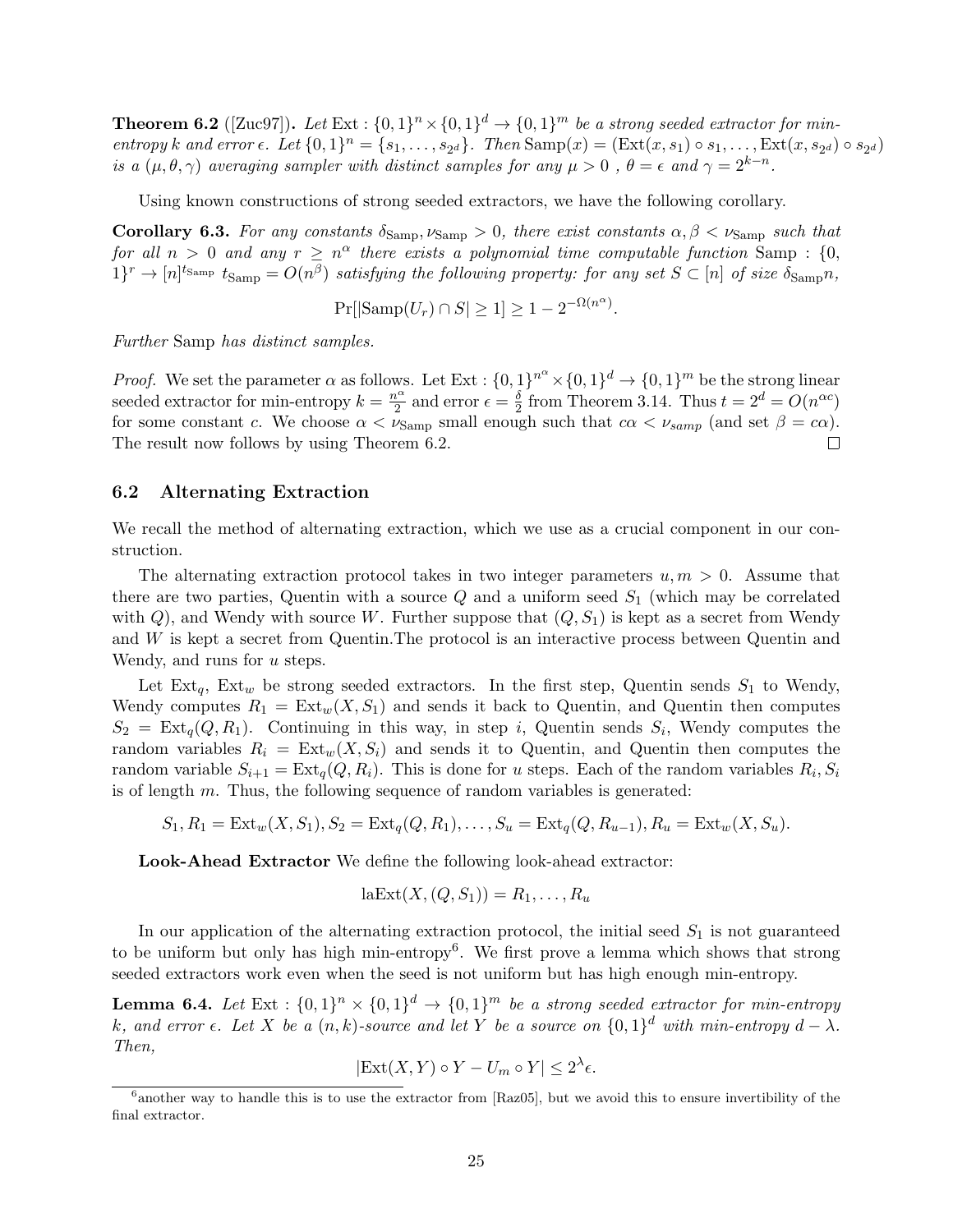*Proof.* Since Y is a source with min-entropy  $d - \lambda$ , we can assume it is uniform on a set A of size  $2^{d-\lambda}$ . Thus

$$
|\text{Ext}(X, Y) \circ Y - U_m \circ Y| = \frac{1}{2^{d-\lambda}} \sum_{y \in A} |\text{Ext}(X, y) - U_m|
$$
  

$$
\leq \frac{1}{2^{d-\lambda}} \sum_{y \in \{0,1\}^d} |\text{Ext}(X, y) - U_m|
$$
  

$$
\leq \frac{1}{2^{d-\lambda}} 2^d \epsilon = 2^{\lambda} \epsilon
$$

where the last inequality uses the fact that Ext is a strong seeded extractor.

**Notation:** If  $Z_a, Z_{a+1}, \ldots, Z_b$  are random variables, we use  $Z_{[a,b]}$  to denote the random variable  $Z_a, \ldots, Z_b$ .

We now prove a general lemma which establishes a strong property satisfied by the alternating extraction protocol. The proof uses ideas from a result proved by Li on alternating extraction [\[Li13a\]](#page-49-10), and in fact generalizes this result.

<span id="page-26-0"></span>**Lemma 6.5.** Let X be a  $(n_w, k_w)$ -source and let  $X^{(1)}, \ldots, X^{(t)}$  be random variables on  $\{0,1\}^{n_w}$ that are arbitrarily correlated with X. Let  $Y = (Q, S_1), Y^{(1)} = (Q^{(1)}, S_{1, ...}^{(1)}), \ldots, Y^{(t)} = (Q^{(t)}, S_1^{(t)})$  be arbitrarily correlated random variables that are independent of  $(X, X^{(1)}, X^{(2)}, \ldots, X^{(t)})$ . Suppose that Q is a  $(n_q, k_q)$ -source,  $S_1$  is a  $(m, m - \lambda)$ -source,  $Q^{(1)}, \ldots, Q^{(t)}$  are each on  $n_q$  bits, and  $S^{(1)}$ ,  $\dots, S^{(t)}$  are each on m bits. Let  $\text{Ext}_q$ ,  $\text{Ext}_w$  be strong seeded extractors that extract m bits at minentropy k with error  $\epsilon$  and seed length m. Let laExt be the look-ahead extractor for an alternating extraction protocol with parameters  $u, m$ , with  $Ext_q, Ext_w$  being the strong seeded extractors used by Quentin and Wendy respectively. Let  $\text{laExt}(X,Y) = R_1, \ldots, R_u$  and for  $j \in [t]$ ,  $\text{laExt}(X^{(j)},$  $Y^{(j)}$ ) =  $R_1^{(j)}$  $1_1^{(j)}, \ldots, R_u^{(j)}$ . If  $k_w, k_q \geq k + u(t+1)m + 2\log(\frac{1}{\epsilon})$ , then the following holds for each  $i \in [u]$ :

$$
R_i, R_{[1,i-1]}, R_{[1,i-1]}^{(1)}, \dots, R_{[1,i-1]}^{(t)}, Q, Q^{(1)}, \dots, Q^{(t)} \approx_{\epsilon_i} U_m, R_{[1,i-1]}, R_{[1,i-1]}^{(1)}, \dots, R_{[1,i-1]}^{(t)}, Q, Q^{(1)}, \dots, Q^{(t)}
$$
  
where  $\epsilon_i = O(u\epsilon + 2^{\lambda}\epsilon)$ .

Proof. We in fact prove the following stronger claim.

**Claim 6.6.** For each  $i \in [u]$  the following hold:

$$
R_i, R_{[1,i-1]}, R_{[1,i-1]}^{(1)}, \dots, R_{[1,i-1]}^{(t)}, S_{[1,i]}, S_{[1,i]}^{(1)}, \dots, S_{[1,i]}^{(t)}, Q, Q^{(1)}, \dots, Q^{(t)}
$$
  

$$
\approx_{\epsilon_i} U_m, R_{[1,i-1]}, R_{[1,i-1]}^{(1)}, \dots, R_{[1,i-1]}^{(t)}, S_{[1,i]}, S_{[1,i]}^{(1)}, \dots, S_{[1,i]}^{(t)}, Q, Q^{(1)}, \dots, Q^{(t)}
$$

and

$$
S_{i+1}, S_{[1,i]}, S_{[1,i]}^{(1)}, \dots, S_{[1,i]}^{(t)}, R_{[1,i]}, R_{[1,i]}^{(1)}, \dots, R_{[1,i]}^{(t)}, X, X^{(1)}, \dots, X^{(t)}
$$
  

$$
\approx_{\epsilon_i+2\epsilon} U_m, S_{[1,i]}, S_{[1,i]}^{(1)}, \dots, S_{[1,i]}^{(t)}, R_{[1,i]}, R_{[1,i]}^{(1)}, \dots, R_{[1,i]}^{(t)}, X, X^{(1)}, \dots, X^{(t)}
$$

 $where \ \epsilon_i = 4(i-1)\epsilon + 2^{\lambda}\epsilon.$  Further, conditioned on  $R_{[1,i-1]}, R_{[1,i-1]}^{(1)}, \ldots, R_{[1,i-1]}^{(t)}, S_{[1,i]}, S_{[1,i]}^{(1)}, \ldots, S_{[1,i]}^{(t)},$ (a)  $(X, X^{(1)}, \ldots, X^{(t)})$  is independent from  $(Y, Y^{(1)}, \ldots, Y^{(t)})$ , (b)  $X, Q$  each have average conditional min-entropy at least  $(u-i)(t+1)m+k+2\log\left(\frac{1}{\epsilon}\right)$  $\frac{1}{\epsilon}$ ) and (c)  $R_i, R_i^{(1)}, \ldots, R_i^{(t)}$  are deterministic functions of  $(X, X^{(1)}, \ldots, X^{(t)})$ .

 $\Box$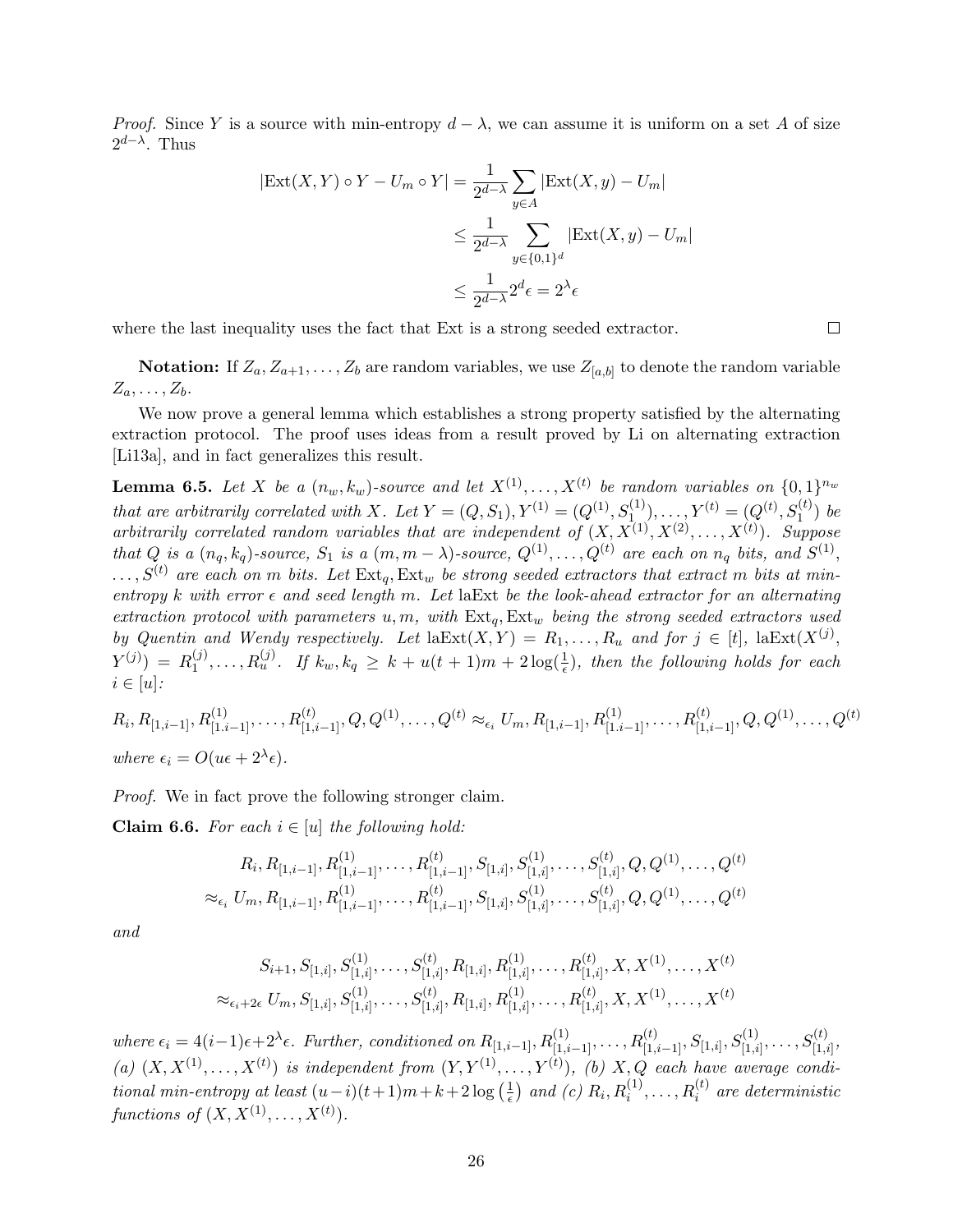*Proof.* We prove this claim by induction on i.

Let  $i = 1$ . Since  $R_1 = \text{Ext}_w(X, S_1)$ , and  $\text{Ext}_w$  is a strong-seeded extractor, it follows by Lemma [6](#page-25-2).4 that  $\text{Ext}_{w}(X, S_1), S_1 \approx_{\epsilon_1} U_m, S_1$ , where  $\epsilon_1 = 2^{\lambda} \epsilon$ . Thus we can fix  $S_1$ , and  $R_1$  is still  $\epsilon_1$ -close to uniform on average. We note that  $R_1$  is a deterministic function of X. Since the random variables  $S_1^{(1)}$  $I_1^{(1)}, \ldots, S_1^{(t)}, Q, Q^{(1)}, \ldots, Q^{(t)}$  are deterministic functions of  $Y, Y^{(1)}, \ldots, Y^{(t)}$  and thus uncorrelated with  $X$ , we have

$$
R_1, S_1, S_1^{(1)}, \ldots, S_1^{(t)}, Q, Q^{(1)}, \ldots, Q^{(t)} \approx_{\epsilon_1} U_m, S_1, S_1^{(1)}, \ldots, S_1^{(t)}, Q, Q^{(1)}, \ldots, Q^{(t)}.
$$

We fix the random variables  $S_1, S_1^{(1)}, \ldots, S_1^{(t)}$ . By Lemma [3.9,](#page-21-1) the source Q has average conditional min-entropy at least  $k_q - m(t+1) = k + (u-1)m(t+1) + 2 \log(\frac{1}{e})$  $(\frac{1}{\epsilon})$  after this fixing. Using Lemma 3.[10](#page-21-2) it follows that  $\text{Ext}_q$  is a  $(k + \log(\frac{1}{\epsilon}))$  $(\frac{1}{\epsilon})$ ,  $2\epsilon$ ) strong average case extractor. We also note that  $R_1, R_1^{(1)}, \ldots, R_1^{(t)}$  are now deterministic functions of  $X, X^{(1)}, \ldots, X^{(t)}$ . Thus recalling that  $S_2 = \text{Ext}_q(Q, R_1)$ , we have  $S_2, R_1 \approx_{(2\epsilon+\epsilon_1)} U_m, R_1$ , since  $R_1$  is  $\epsilon_1$ -close to uniform and using the fact that by Lemma 3.[10](#page-21-2)  $\text{Ext}_w$  is a  $(k + \log(\frac{1}{\epsilon}))$  $(\frac{1}{\epsilon})$ , 2 $\epsilon$ ) strong average case extractor. Thus on fixing  $R_1, S_2$  is  $(2\epsilon + \epsilon_1)$ -close to  $U_m$  on average and is a deterministic function of Y. Since the random variables  $R_1^{(1)}$  $I_1^{(1)}, \ldots, R_1^{(t)}$  are deterministic functions of  $X, X^{(1)}, \ldots, X^{(t)}$ , we thus have

$$
S_2, S_1, S_1^{(1)}, S_1^{(t)}, R_1, R_1^{(1)}, \dots, R_1^{(t)}, X, X^{(1)}, \dots, X^{(t)}
$$
  

$$
\approx_{\epsilon_1+2\epsilon} U_m, S_1, S_1^{(1)}, S_1^{(t)}, R_1, R_1^{(1)}, \dots, R_1^{(t)}, X, X^{(1)}, \dots, X^{(t)}
$$

Further, it still holds that  $(X, X^{(1)}, \ldots, X^{(t)})$  is independent from  $(Y, Y^{(1)}, \ldots, Y^{(t)})$ . This proves the base case of our induction.

Now suppose that the claim is true for i and we will prove it for  $i+1$ . Fix the random variables  $R_{[1,i-1]}, R_{[1,i-1]}^{(1)}, \ldots, R_{[1,i-1]}^{(t)}, S_{[1,i]}^{(1)}, S_{[1,i]}^{(1)}, \ldots, S_{[1,i]}^{(t)}$ . By induction hypothesis, it follows that  $X,Q$  each have average conditional min-entropy at least  $(u - i)m(t + 1) + k + 2 \log(\frac{1}{\epsilon})$  $\frac{1}{\epsilon}$ ) after this fixing. We now fix the random variables  $R_i, R_i^{(1)}, \ldots, R_i^{(t)}$  (these random variables are deterministic functions of  $X, X^{(1)}, \ldots, X^{(t)}$  by induction hypothesis). Thus by Lemma 3.[9,](#page-21-1) the source X has conditional min-entropy at least  $(u-i)(t+1)m+k+2\log\left(\frac{1}{e}\right)$  $(\frac{1}{\epsilon}) - (t+1)m = (u - i - 1)(t+1)m + k + 2\log(\frac{1}{\epsilon})$  $(\frac{1}{\epsilon})$ after this fixing.

Since  $S_{i+1} = \text{Ext}_q(Q, R_i)$  is now independent of X and  $(\epsilon_i + 2\epsilon)$ -close to  $U_m$  on average (by induction hypothesis), it follows that  $Ext_w(X, S_{i+1}), S_{i+1} \approx_{\epsilon_i+4\epsilon} U_m, S_{i+1}$ . Thus on fixing  $S_{i+1}$ ,  $R_{i+1} = \text{Ext}_{w}(X, S_{i+1})$  is  $(\epsilon_i + 4\epsilon)$ -close to  $U_m$  on average, and is a deterministic function of X. We also fix the random variables  $S_{i+1}^{(1)}, \ldots, S_{i+1}^{(t)}$ . Since we have fixed the random variables  $R_i^{(1)}$  $\binom{1}{i}$  $\ldots, R_i^{(t)}$ , thus  $S_{i+1}^{(1)}, \ldots, S_{i+1}^{(t)}$  are deterministic functions of  $Y, Y^{(1)}, \ldots, Y^{(t)}$ . Hence  $R_{i+1}$  is still  $\epsilon_{i+1}$ -close to uniform on average and a deterministic function of X after this fixing. Thus,

$$
R_{i+1}, R_{[1,i]}, R_{[1,i]}^{(1)}, \dots, R_{[1,i]}^{(t)}, S_{[1,i+1]}, S_{[1,i+1]}^{(1)}, \dots, S_{[1,i+1]}^{(t)}, Q, Q^{(1)}, \dots, Q^{(t)}
$$
  

$$
\approx_{\epsilon_{i+1}} U_m, R_{[1,i]}, R_{[1,i]}^{(1)}, \dots, R_{[1,i]}^{(t)}, S_{[1,i+1]}, S_{[1,i+1]}^{(1)}, \dots, S_{[1,i+1]}^{(t)}, Q, Q^{(1)}, \dots, Q^{(t)}.
$$

The source Q has conditional min-entropy at least  $(u-i)(t+1)m+k+2\log\left(\frac{1}{\epsilon}\right)$  $(\frac{1}{\epsilon}) - (t+1)m =$  $(u - i - 1)(t + 1)m + k + 2\log\left(\frac{1}{\epsilon}\right)$  $\frac{1}{\epsilon}$ .

Recall that  $S_{i+2} = \text{Ext}_q(Q, R_{i+1})$ . Since  $\text{Ext}_q$  is a  $(k + \log(\frac{1}{\epsilon}))$  $(\frac{1}{\epsilon})$ , 2 $\epsilon$ ) strong average case extractor, it follows that  $\text{Ext}_q(Q, R_{i+1}), R_{i+1} \approx_{\epsilon_{i+2}+2\epsilon} U_m$ . Since the random variables  $R_{i+1}^{(1)}, \ldots, R_{i+1}^{(t)}$  are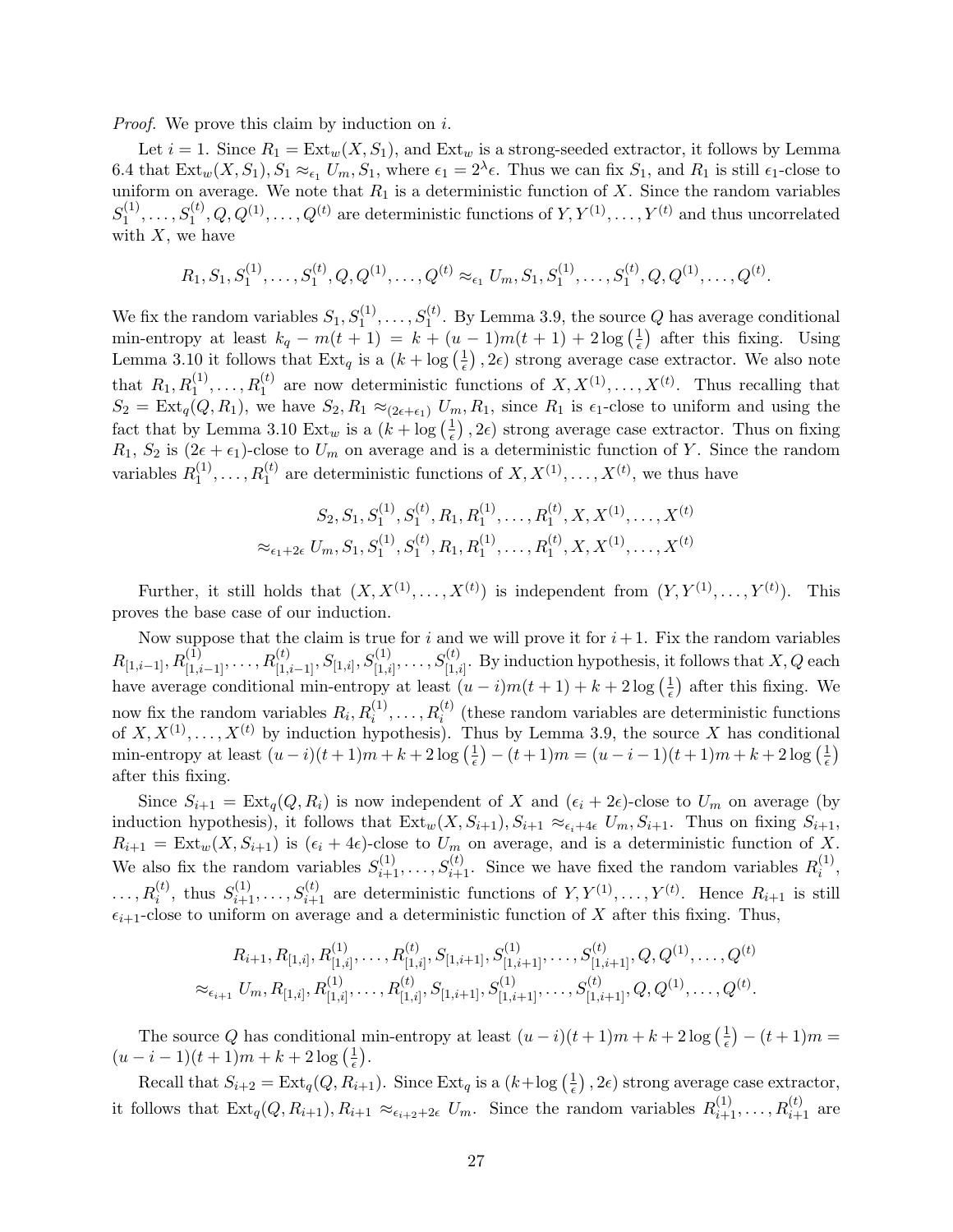deterministic functions of  $X, X^{(1)}, \ldots, X^{(t)}$  (recall that we have fixed  $S_{i+1}^{(1)}, \ldots, S_{i+1}^{(t)}$ ), it follows that

$$
S_{i+2}, S_{[1,i+1]}, S_{[1,i+1]}^{(1)}, \dots, S_{[1,i+1]}^{(t)}, R_{[1,i+1]}, R_{[1,i+1]}^{(1)}, \dots, R_{[1,i+1]}^{(t)}, X, X^{(1)}, \dots, X^{(t)}
$$
  

$$
\approx_{\epsilon_{i+1}+2\epsilon} U_m, S_{[1,i+1]}, S_{[1,i+1]}^{(1)}, \dots, S_{[1,i+1]}^{(t)}, R_{[1,i+1]}, R_{[1,i+1]}^{(1)}, \dots, R_{[1,i+1]}^{(t)}, X, X^{(1)}, \dots, X^{(t)}.
$$

Also, we maintain at each step that  $(X, X^{(1)}, \ldots, X^{(t)})$  is independent from  $(Y, Y^{(1)}, \ldots, Y^{(t)})$ . This completes the proof. П

 $\Box$ 

**Remark 6.7.** We note that if instead of using a strong seeded extractor to generate  $R_1$  (recall  $R_1 = \text{Ext}_w(X, S_1)$ , we used the extractor constructed by Raz [\[Raz05\]](#page-49-14), then the error achieved is  $O(u\epsilon)$ .

#### 6.3 Construction of Some Key Components

In this section, we construct functions which are key ingredients in all our explicit extractor constructions. It is based on a new way of using the technique of alternating extraction, and is inspired by a recent elegant work of Cohen [\[Coh15\]](#page-48-13) on constructing local correlation breakers.

We define the following function which is inspired by the "flip-flop" method introduced by Cohen [\[Coh15\]](#page-48-13).

We now prove the following lemma.

<span id="page-28-0"></span>**Lemma 6.8.** Let  $b, \{b^{(h)}: h \in [j]\}$  be  $j + 1$  bits such that for all  $h \in [j], b \neq b^{(h)}$ . Let X be a  $(n_w,$  $(k_w)$ -source and let  $\{X^{(h)}: h \in [j]\}$  be random variables on  $\{0,1\}^{n_w}$  that are arbitrarily correlated with X. Let  $Y, \{Y^{(h)}: h \in [j]\}$  be arbitrarily correlated random variables that are independent of  $(X, \{X^{(h)}: h \in [j]\})$ . Suppose that Y is a  $(n_y, k_y)$ -source,  $k_y = n_y - \lambda$ , each random variable in  ${Y^{(h)}: h \in [j]}$  is on  $n_y$  bits. Let  $Q_i$  be some function of Y on  $n_q$  bits with min-entropy at least  $n_q - \lambda$ , and for each  $h \in [j]$ , let  $Q^{(h)}$  be an an arbitrary function of  $Y, \{Y^{(a)} : a \in [j]\}$  on  $n_q$  bits.

Let 2laExt be the function computed by Algorithm 1. Let  $2$ laExt $(X, Y, Q_i, b) = Q_{i+1}$ , and for  $h \in$  $[j], \text{ let } 2\text{laExt}(X^{(h)}, Y^{(h)}, Q_i^{(h)}, b^{(h)}) = Q_{i+1}^{(h)}$ . Suppose  $k_y \ge \max\{k, k_1\} + 10 (jn_q + jm + \log(\frac{1}{\epsilon}))$  $\frac{1}{\epsilon} \big) \big),$  $k_w \geq k + 10 \left( jm + \log \left( \frac{1}{\epsilon} \right) \right)$  $(\frac{1}{\epsilon}))$ , and  $n_q \geq k + 10jm + 2\log(\frac{1}{\epsilon}) + \lambda$ .

Then with probability at least  $1-\epsilon'$ , where  $\epsilon' = O(2^{\lambda}\epsilon)$ , over the fixing of the random variables  $Q_i$ ,  $\{Q^{(h)}_i$  $\{h_i^{(h)}: h\in [j]\}, R_{i,1}, R_{i,2}, \{R_{i,1}^{(h)}\}$  $\{a_i^{(h)}, R_{i,2}^{(h)}: h \in [j]\}, \overline{Q}_i, \{\overline{Q}_i^{(h)}\}$  $\{\bar{n}_i^{(h)}: h\in [j]\}, \overline{R}_{i,1}, \overline{R}_{i,2}, \{\overline{R}_{i,1}^{(h)}\}$  $\overline{R}_{i,1}^{(h)},\overline{R}_{i,2}^{(h)}$  $\binom{n}{i,2}$ :  $h \in [j]$ ,  ${Q_{i+1}^{(h)}: h \in [j]}: (a) Q_{i+1}$  is  $\epsilon'$ -close to  $U_{n_q}$  and is a deterministic function of Y (b) The random variables  $(X, \{X^{(h)} : h \in [j]\})$  and  $(Y, \{Y^{(h)} : h \in [j]\})$  are independent (c) X has min-entropy at least  $k_w - 10 (jm + \log(\frac{1}{\epsilon}))$  $\left(\frac{1}{\epsilon}\right)$ ) and Y has min-entropy at least  $k_y-10\left(jn_q+jm+\log\left(\frac{1}{\epsilon}\right)\right)$  $\frac{1}{\epsilon}\big)\big)$  .

*Proof.* Notation: For any function H, if  $V = H(X,Y)$ , let  $V^{(a)}$  denote the random variable  $H(X^{(a)}, Y^{(a)}).$ 

We split the proof into two cases, depending on b. Case 1: Suppose  $b = 1$ . By Lemma [6.5,](#page-26-0) it follows that

$$
R_{i,2}, \{R_{i,1}^{(h)} : h \in [j]\}, Q_i, \{Q_i^{(h)} : h \in [j]\}
$$

$$
\approx_{\epsilon_1} U_m, \{R_{i,1}^{(h)} : h \in [j]\}, Q_i, \{Q_i^{(h)} : h \in [j]\}
$$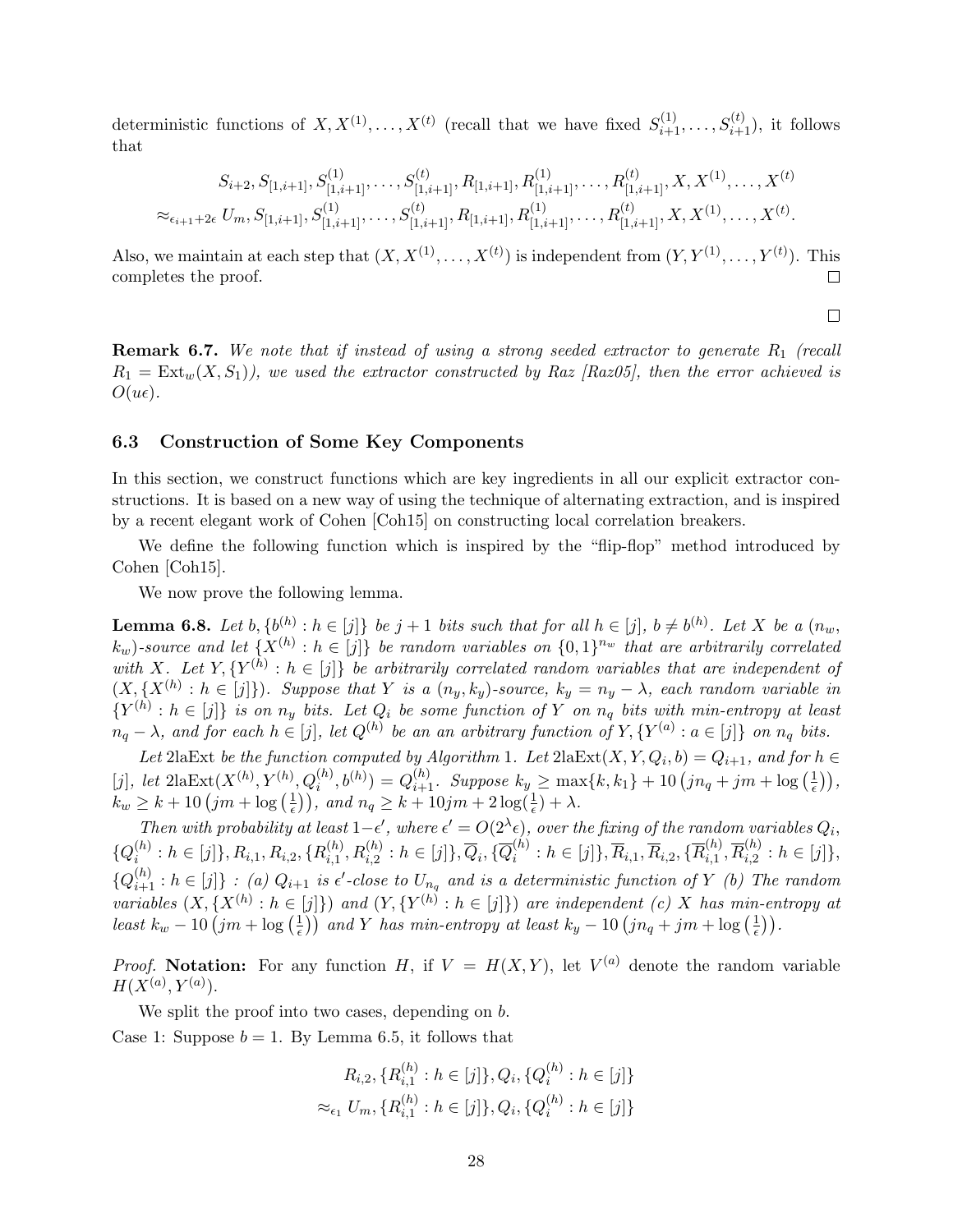Algorithm 1:  $2$ la $Ext(x, y, q_i, b)$ 

**Input:** Bit strings  $x, y, q_i$  of length  $n_w, n_y, n_q$  respectively, and a bit b.

**Output:** A bit string of length  $n_q$ .

**Subroutine:** Let  $Ext_q : \{0,1\}^{n_q} \times \{0,1\}^m \rightarrow \{0,1\}^m$  be a strong seeded extractor set to extract from min-entropy k with error  $\epsilon$  and seed length m. Let  $\text{Ext}_w : \{0,1\}^{n_w} \times \{0,1\}^m \to \{0,1\}^m$  $1\}$ <sup>m</sup> be a strong seeded extractor set to extract from min-entropy k with error  $\epsilon$  and seed length d.

Let laExt :  $\{0,1\}^{n_w} \times \{0,1\}^{n_q+m} \to \{0,1\}^{2m}$  be the look ahead extractors defined in Section [6](#page-25-3).2 for an alternating extraction protocol with parameters  $m, u = 2$  (recall u is the number of steps in the protocol,  $m$  is the length of each random variable that is communicated between the players), and using  $Ext_q, Ext_w$  as the strong seeded extractors.

Let Ext :  $\{0,1\}^{n_y} \times \{0,1\}^{m} \rightarrow \{0,1\}^{n_q}$  be a strong seeded extractor set to extract from min-entropy  $k_1$  with error  $\epsilon$ .

1 Let  $s_{i,1} = \text{Slice}(q_i,m)$ 2 Let  $\text{laExt}(x,(q_i,s_{i,1})) = r_{i,1}, r_{i,2}$ 3 if  $b = 0$ , let  $\overline{q_i} = \text{Ext}(y, r_{i,1})$ 4 else let  $\overline{q_i} = \text{Ext}(y, r_{i,2})$ 5 endif 6 Let  $\overline{s_{i,1}} = \text{Slice}(\overline{q_i}, m)$ . 7 Let  $\text{laExt}(x, (\overline{q_i}, \overline{s_{i,1}})) = \overline{r_{i,1}}, \overline{r_{i,2}}.$ 8 if  $b = 0$ , let  $q_{i+1} = \text{Ext}(y, \overline{r_{i,2}})$ 9 else let  $q_{i+1} = \text{Ext}(y, \overline{r_{i,1}})$ 10 endif 11 Ouput  $q_{i+1}$ .

, where  $\epsilon_1 = c2^{\lambda} \epsilon$ , for some constant c. Thus, we can fix  $\{R_{i,1}^{(h)}\}$  $\{h_{i,1}^{(h)}: h\in [j]\}, Q_i, \{Q_i^{(h)}\}$  $i^{(n)}: h \in [j]$ , and with probability at least  $1 - O(\epsilon_1)$ ,  $R_{i,2}$  is  $O(\epsilon_1)$ -close to  $U_m$ . Note that  $R_{i,2}$  is now a deterministic function of X. Further, by Lemma 3.[11,](#page-21-3) Y loses min-entropy at most  $(j + 1)n_q + \log(\frac{1}{\epsilon})$  $(\frac{1}{\epsilon})$  with probability at least  $1 - \epsilon$  due to this fixing. Since on fixing  $Q_i, \{Q_i^{(h)}\}$  $i^{(h)}$ :  $h \in [j]$ , the random variables  $\{R_{i,1}^{(h)}\}$  $\{h_{i,1}^{(h)}: h \in [j]\}$  are deterministic function of  $X, \{X^{(h)}: h \in [j]\}$ , the source X loses min-entropy at most  $jm + \log(\frac{1}{\epsilon})$  $\frac{1}{\epsilon}$ ) with probability at least  $1 - \epsilon$  due to this fixing. We now note that the random variables  $\{\overline{Q}_i^{(h)}\}$  $i^{(h)}: h \in [j]$  are deterministic functions of  $Y, \{Y^{(h)}: h \in [j]\}.$  Thus, we fix  $\{\overline{Q}_i^{(h)}\}$  $\{h_i^{(h)}: h \in [j]\},$  and by Lemma 3.[11,](#page-21-3) Y loses min-entropy at most  $jn_q + \log(\frac{1}{\epsilon})$  $(\frac{1}{\epsilon})$  with probability at least  $1 - \epsilon$  due to this fixing. Since Ext extracts from min-entropy  $k_1$ , and  $k_y$  was chosen large enough, it follows that the random variable  $Q_i$  is  $(\epsilon + \epsilon_1)$ -close to  $U_{n_q}$  with probability at least  $1 - O(\epsilon_1)$  even after the fixing. Further, we fix  $R_{i,2}$  since Ext is a strong seeded extractor, and by Lemma 3.[11,](#page-21-3) X loses min-entropy at most  $m + \log \left( \frac{1}{\epsilon} \right)$  $(\frac{1}{\epsilon})$  with probability at least  $1 - \epsilon$  due to this fixing. Thus  $\overline{Q}_i$  is now a deterministic function of Y. We now fix the random variables  ${R_i^{(h)}}$  $\{a_i^{(n)}: h \in [j]\}$ , noting that they are deterministic functions of X and hence does not affect the distribution of  $\overline{Q}_i$ . X loses min-entropy at most  $jm + \log(\frac{1}{\epsilon})$  $\frac{1}{\epsilon}$ ) with probability at least  $1 - \epsilon$  due to this fixing.

We now note that the random variables  $\{\overline{R}_{i,1}^{(h)}\}$  $\overline{R}_{i,1}^{(h)},\overline{R}_{i,2}^{(h)}$  $\{a_i^{(h)}\}$ :  $h \in [j]$  are deterministic function of  $X, \{X^{((j))}: j \in [h]\}$  since we have fixed  $\{\overline{Q}_i^{(h)}\}$  $i^{(h)}$  :  $h \in [j]$ . Thus, we can fix  $\{\overline{R}_{i,1}^{(h)}\}$  $\overline{R}_{i,1}^{(h)},\overline{R}_{i,2}^{(h)}$  $\binom{n}{i,2}$  :  $h \in [j]$ and X loses min-entropy at most  $2jm + \log(\frac{1}{\epsilon})$  $(\frac{1}{\epsilon})$  with probability at least  $1 - \epsilon$ . Thus it follows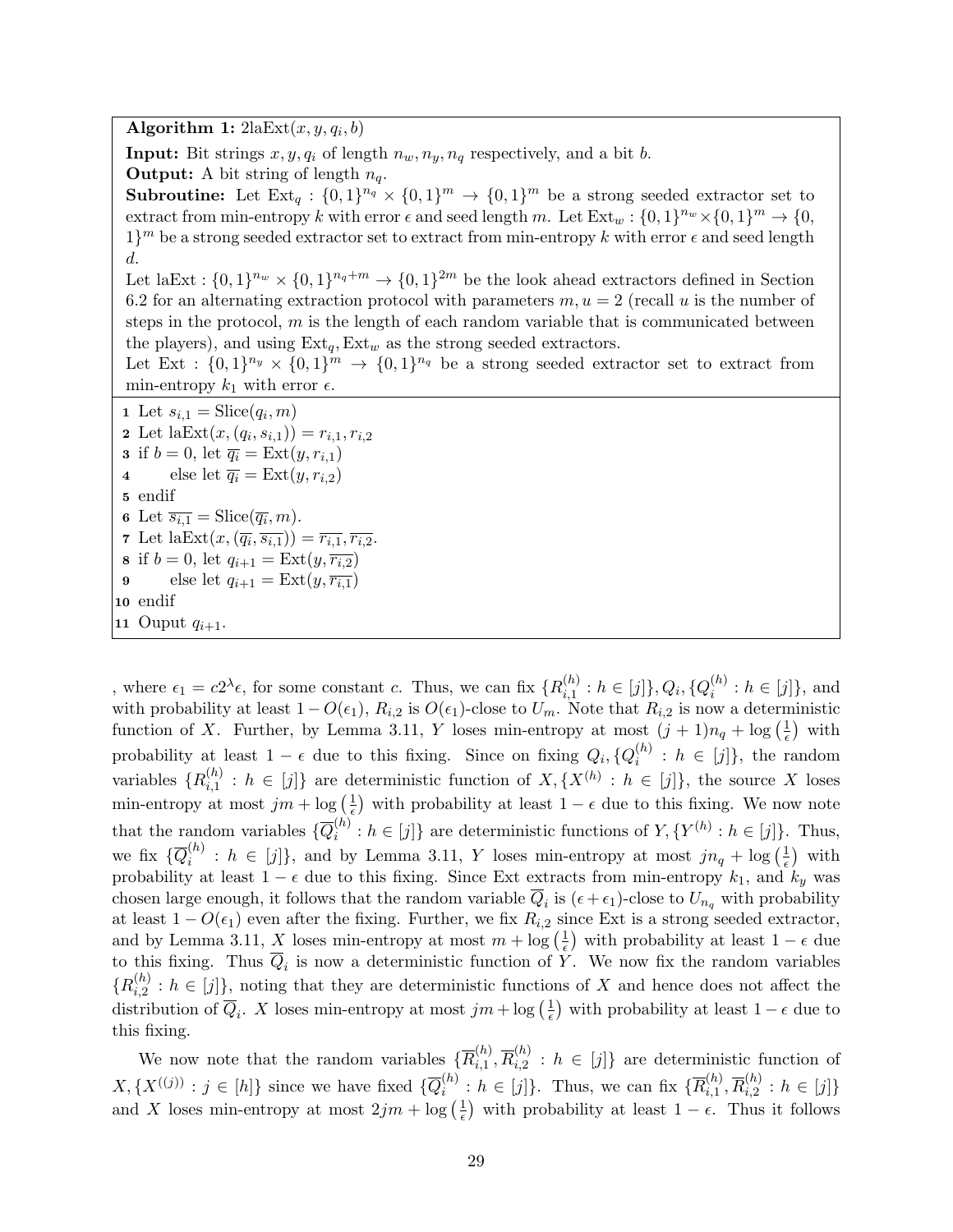by Lemma [6](#page-26-0).5 that  $|R_{i,1}, Q_i - U_m, Q_i| < \epsilon + O(\epsilon_1)$ . We fix  $Q_i$  and Y loses min-entropy at most  $n_q + \log\left(\frac{1}{\epsilon}\right)$  $\frac{1}{\epsilon}$ ) using Lemma 3.[11.](#page-21-3) Finally, we note that  $\{Q_{i+1}^{(h)} : h \in [j]\}$  is now a deterministic function of  $Y, \{Y^{(h)}: h \in [j]\}$ . Thus, we can fix  $\{Q_{i+1}^{(h)}: h \in [j]\}$  variables and Y loses min-entropy at most  $jn_q + \log(\frac{1}{\epsilon})$  $\frac{1}{\epsilon}$ ) with probability at least  $1 - \epsilon$  due to this fixing. Further,  $\overline{R}_{i,1}$  is now a deterministic function of X. It follows that  $Q_{i+1}$  is  $O(\epsilon_1 + \epsilon)$ -close to  $U_{n_q}$  since  $k_y$  is chosen large enough. We further fix  $\overline{R}_{i,1}$  noting that Ext is a strong extractor and X loses min-entropy at most  $m + \log\left(\frac{1}{\epsilon}\right)$  $(\frac{1}{\epsilon})$  with probability at least  $1 - \epsilon$  due to this fixing.

Case 2: Now suppose  $b = 0$ . We fix the random variables  $Q_i$ ,  $\{Q_i^{(h)}\}$  $i^{(n)}: h \in [j]$ . Conditioned on this fixing, it follows by Lemma [6](#page-26-0).5 that  $|R_{i,1} - U_m| < \epsilon_1$ ,  $\epsilon_1 = O(2^{\lambda} \epsilon)$ , with probability at least  $1 - \epsilon$ . Since Ext is a strong seeded extractor (and  $k_y$  is large enough) and  $R_{i,1}$  is a deterministic function of X, it follows that  $|Q_i, R_{1,i} - U_{n_q}, R_{i,1}| < \epsilon + \epsilon_1$  with probability at least  $\epsilon$ . We fix  $R_{i,1}$ , and observe that  $\overline{Q}_i$  is now a deterministic function of Y. We can now fix  $\{R_{i,1}^{(h)}\}$  $a_{i,1}^{(h)}, R_{i,2}^{(h)}: h \in [j]$ } since  ${R_i^{(h)}}$  $\{h_i^{(h)}: h \in [j]\}$  is a deterministic function of  $X, \{X^{(h)}: h \in [j]\}$ , and hence does not affect the distribution of  $\overline{Q}_i$ . As a result of these fixings, it is clear that  $(X, \{X^{(h)}: h \in [j]\})$  is independent of  $(Y_i, \{Y^{(h)}: h \in [j]\})$ . Further X loses min-entropy of at most  $2(j+1)m + \log(\frac{1}{\epsilon})$  $(\frac{1}{\epsilon})$  with probability at least  $1 - \epsilon$ , and Y loses min-entropy of at most  $2(j + 1)n_q + (j + 1)m + 3\log\left(\frac{1}{\epsilon}\right)$  $(\frac{1}{\epsilon})$  with probability at least  $1-3\epsilon$ . Note that now  $\overline{Q}_i$ ,  $\{Q_i^{(h)}\}$  $i^{(h)}: h \in [j]$  are deterministic functions of  $Y, \{Y^{(h)}: h \in [j]\},$ and  $\overline{Q}_i$  is  $O(\epsilon_1)$ -close to  $U_{n_q}$ . By Lemma [6.5,](#page-26-0) it follows that

$$
\overline{R}_{i,2}, \{\overline{R}_{i,1}^{(h)}: h \in [j]\}, \overline{Q}_i, \{\overline{Q}_i^{(h)}: h \in [j]\} \approx_{\epsilon_2} U_m, \{\overline{R}_{i,1}^{(h)}: h \in [j]\}, \overline{Q}_i, \{\overline{Q}_i^{(h)}: h \in [j]\}
$$

where  $\epsilon_2 = c(\epsilon_1 + \epsilon + \epsilon)$ , for some constant c. Thus, we can fix  $\{ \overline{R}_{i,1}^{(h)} \}$  $\overline{Q}_{i,1}^{(h)}: h\in [j]\}, \overline{Q}_{i}, \{\overline{Q}_{i}^{(h)}\}$  $i^{(n)}$  :  $h \in [j]$  and with probability at least  $1 - O(\epsilon_2)$ ,  $\overline{R}_{i,2}$  is  $O(\epsilon_2)$ -close to  $U_m$ . Note that  $\overline{R}_{i,2}$  is now a deterministic function of X. Further, by Lemma 3.[11,](#page-21-3) Y loses min-entropy at most  $(j + 1)n_q + \log(\frac{1}{\epsilon})$  $(\frac{1}{\epsilon})$  with probability at least  $1 - \epsilon$  due to this fixing. Since on fixing  $\overline{Q}_i$ ,  $\{\overline{Q}_i^{(h)}\}$  $i^{(h)}$ :  $h \in [j]$ , the random variables  $\{ \overline{R}_{i,1}^{(h)} \}$  $i_{i,1}^{(n)}: h \in [j]$  are deterministic functions of  $X, \{X^{(h)}: h \in [j]\}$ , the source X loses min-entropy at most  $jm + \log(\frac{1}{\epsilon})$  $\frac{1}{\epsilon}$ ) with probability at least  $1 - \epsilon$  due to this fixing. We now note that the random variables  $\{Q_{i+1}^{(h)} : h \in [j]\}$  are deterministic functions of  $Y, \{Y^{(h)} : h \in [j]\}$ . Thus, we fix  $\{Q_{i+1}^{(h)} : h \in [j]\}$  and by Lemma 3.[11,](#page-21-3) Y loses min-entropy at most  $(j+1)n_q + \log\left(\frac{1}{\epsilon}\right)$  $\frac{1}{\epsilon}$ ) with probability at least  $1-\epsilon$  due to this fixing. Since Ext extracts from min-entropy  $k_1$ , (and  $k_y$  is large enough) it follows that random variable  $Q_{i+1}$  is  $O(\epsilon_2)$ -close to  $U_{n_q}$  even after the fixing. Further, we fix  $\overline{R}_{i,2}$  since Ext is a strong seeded extractor, and by Lemma 3.[11,](#page-21-3) X loses min-entropy  $m + \log \left(\frac{1}{\epsilon}\right)$  $(\frac{1}{\epsilon})$ with probability at least  $1 - \epsilon$  due to this fixing. Further  $Q_{i+1}$  is now a deterministic function of Y. Thus we can fix the random variables  $\{\overline{R}_{i,2}^{(h)}\}$  $\{a_i^{(h)}: h \in [j]\}\$  since they are deterministic function sod X and does not affect the distribution of  $Q_{i+1}$ . X loses min-entropy at most  $m + \log \left( \frac{1}{\epsilon} \right)$  $\frac{1}{\epsilon}$ ) with probability at least  $1 - \epsilon$  due to this fixing. This completes the proof.  $\Box$ 

We now construct a function that is a crucial ingredient in our non-malleable extractor constructions. (Recall that for any string z, we use  $z_{\{h\}}$  to denote the symbol in the h'th co-ordinate of  $z$ .)

<span id="page-30-0"></span>**Lemma 6.9.** Let  $z, z^{(1)}, \ldots, z^{(t)}$  each be  $\ell$  bit strings such that for all  $i \in [t], z \neq z^{(i)}$ . Let X be a  $(n_w, k_w)$ -source and let  $X^{(1)}, \ldots, X^{(t)}$  be random variables on  $\{0, 1\}^{n_w}$  that are arbitrarily correlated with X. Let  $Y, Y^{(1)}, \ldots, Y^{(t)}$  be random variables on  $n_y$  bits that are independent of  $(X, X^{(1)}, X^{(2)}, \ldots, X^{(t)})$ . Suppose that Y is a  $(n_y, k_y)$ -source,  $k_y = n_y - \lambda$ .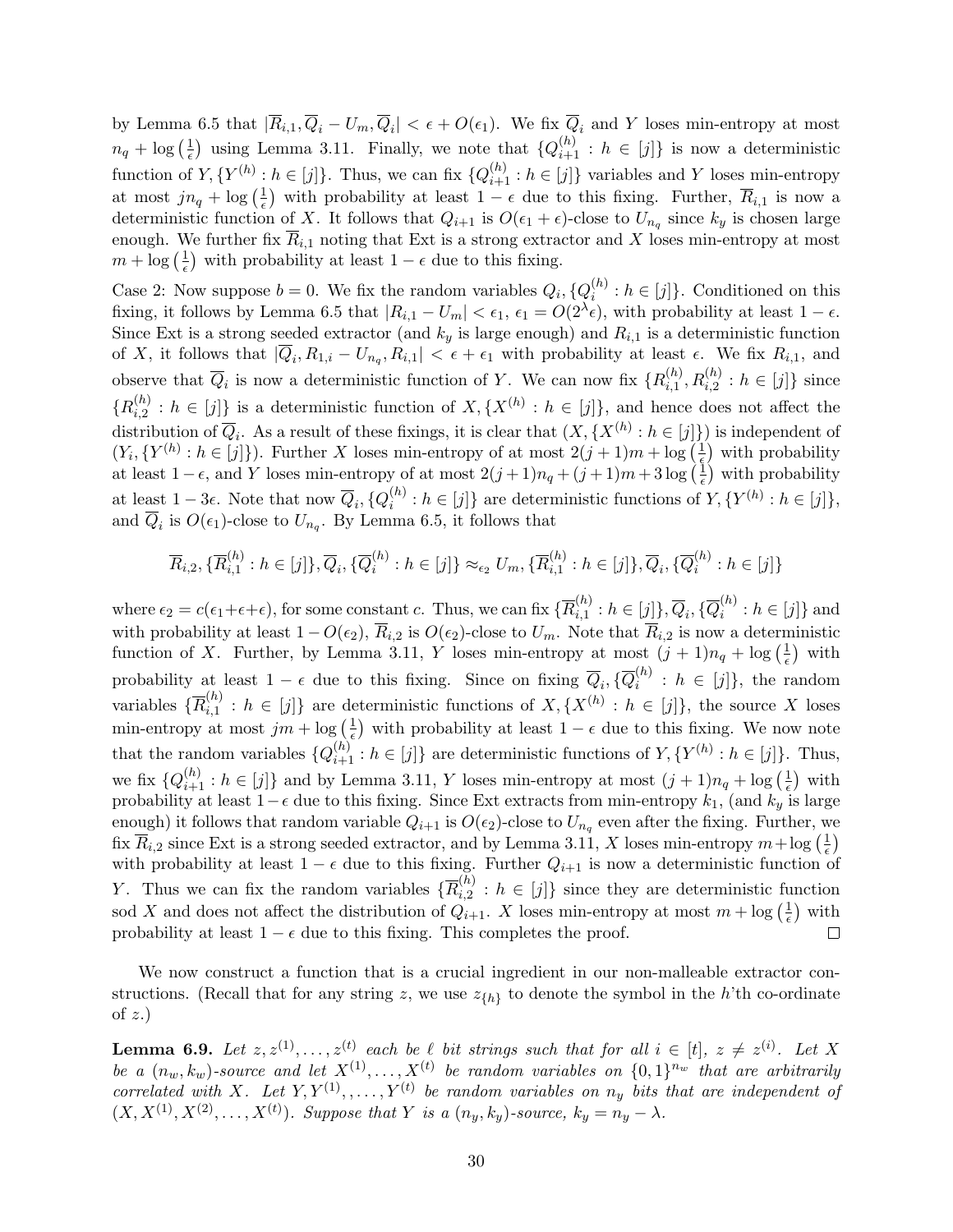Algorithm 2:  $\text{nmExt}_1(x, y, z)$ **Input:** Bit strings  $x, y, z$  of length  $n_w, n_y, \ell$  respectively. **Output:** A bit string of length  $n_q$ . 1 Let  $q_1 = \text{Slice}(y, n_q)$ 2 for  $h = 1$  to  $\ell$  do 3  $q_{h+1} = 2\text{laExt}(x, y, q_h, z_{\{h\}})$ 4 end 5 Ouput  $q_{\ell+1}$ .

Let nmExt<sub>1</sub> be the function computed by Algorithm 2. Let  $\text{nmExt}_1(X, Y, z) = Q_{\ell+1}$ , and for  $h \in [t], \text{ let } \text{nmExt}_1(X^{(h)}, Y^{(h)}, z^{(h)}) = Q_{\ell+1}^{(h)}$ . Suppose  $k_y \ge \max\{k, k_1\} + 20\ell \left(tn_q + tm + \log\left(\frac{1}{\epsilon}\right)\right)$  $\frac{1}{\epsilon} \big) \big),$  $k_w \geq k + 20\ell \left( t m + \log \left( \frac{1}{\epsilon} \right) \right)$  $\frac{1}{\epsilon}$ ) and  $n_q \geq k + 10$ tm +  $2\log(\frac{1}{\epsilon}) + \lambda$ . Then, we have

$$
Q_{\ell+1}, Q_{\ell+1}^{(1)}, \ldots, Q_{\ell+1}^{(t)} \approx_{\epsilon'} U_{n_q}, Q_{\ell+1}^{(1)}, \ldots, Q_{\ell+1}^{(t)}
$$

where  $\epsilon'_{\ell} = O((2^{\lambda} + \ell)\epsilon)$ .

*Proof.* Notation: For any function H, if  $V = H(X,Y)$ , let  $V^{(a)}$  denote the random variable  $H(X^{(a)}, Y^{(a)})$ .

For  $h \in [\ell]$ , define the sets

$$
\text{Ind}_h = \{ i \in [t] : z_{\{h\}} \neq z_{\{h\}}^{(i)} \}, \qquad \overline{\text{Ind}}_h = [t] \setminus \text{Ind}_h,
$$

$$
\text{Ind}_{[h]} = \cup_{i=1}^h \text{Ind}_h, \qquad \overline{\text{Ind}}_{[h]} = [t] \setminus \text{Ind}_{[h]}.
$$

We record a simple claim.

**Claim 6.10.** For each  $i \in [t]$ , there exists  $h \in [\ell]$  such that  $i \in \text{Ind}_h$ .

*Proof.* Recall that we have fixed  $Z, Z^{(1)}, \ldots, Z^{(t)}$  such that  $Z \neq Z^{(i)}$  for any  $i \in [t]$ . Thus it follows that for each  $i \in [t]$ , there exists some  $h \in [\ell]$  such that  $Z_{\{h\}} \neq Z_{\{h\}}^{(i)}$  $\{h\}^{(i)}$ , and hence  $i \in \text{Ind}_h$ .  $\Box$ 

We now prove our main claim, which combined with Lemma [6](#page-28-0).8 and a simple inductive argument proves Lemma 6.[9.](#page-30-0)

<span id="page-31-0"></span>**Claim 6.11.** For any  $h \in \{0, 1, \ldots, \ell\}$ , suppose the following holds:

With probability at least  $1 - \epsilon_h$  over the fixing of the random variables  $\{Q_i : i \in [h]\}, \{Q_i^{(j)}\}$  $i^{(J)}:i\in$  $[h], j \in [t] \}, \{R_{i,1}, R_{i,2} : i \in [h] \}, \{R_{i,1}^{(j)}\}$  $\{ \bar{y}_{i,1}^{(j)}, R_{i,2}^{(j)} : i \in [h], j \in [t] \}, \{ \overline{Q}_i : i \in [h] \}, \{ \overline{Q}_i^{(j)} \}$  $i_i^{(j)}: i \in [h], j \in [t]$ ,  $\{\overline{R}_{i,1}, \overline{R}_{i,2} : i \in [h]\}, \{\overline{R}_{i,1}^{(j)}\}$  $\overline{R}_{i,1}^{(j)},\overline{R}_{i,2}^{(j)}$  $\{a_{i,2}^{(j)}: i \in [h], j \in [t]\}, \{Q_{i+1}^{(j)}: j \in \text{Ind}_{[h]}\}\colon (a) \ Q_{h+1}$  is  $\epsilon_h$ -close to a source with min-entropy at least  $n_q - \lambda$  and is a deterministic function of Y (b)  $\{Q_{h+1}^{(j)} : j \in \overline{\text{Ind}}_{[h]}\}\$ is a deterministic function of  $Y, \{Y^{(j)} : j \in [t]\}$  (c) The random variables  $(X, \{X^{(j)} : j \in [t]\})$ and  $(Y, \{Y^{(j)} : j \in [t]\})$  are independent (d) X has min-entropy at least  $k_w - 10h$   $\left(tm + \log\left(\frac{1}{\epsilon}\right)\right)$  $(\frac{1}{\epsilon})\big)$  >  $k+10$   $\left(\frac{tm}{6}\right)$   $\frac{1}{6}$  $\left(\frac{1}{\epsilon}\right)$  and Y has min-entropy at least  $k_y - 10h\left(tn_q + tm + \log\left(\frac{1}{\epsilon}\right)\right)$  $(\frac{1}{\epsilon})$  > max{k,  $k_1\} + 10 \left(t n_q + t m + \log\left(\frac{1}{\epsilon}\right)\right)$  $(\frac{1}{\epsilon})$  ).

Then, the following holds: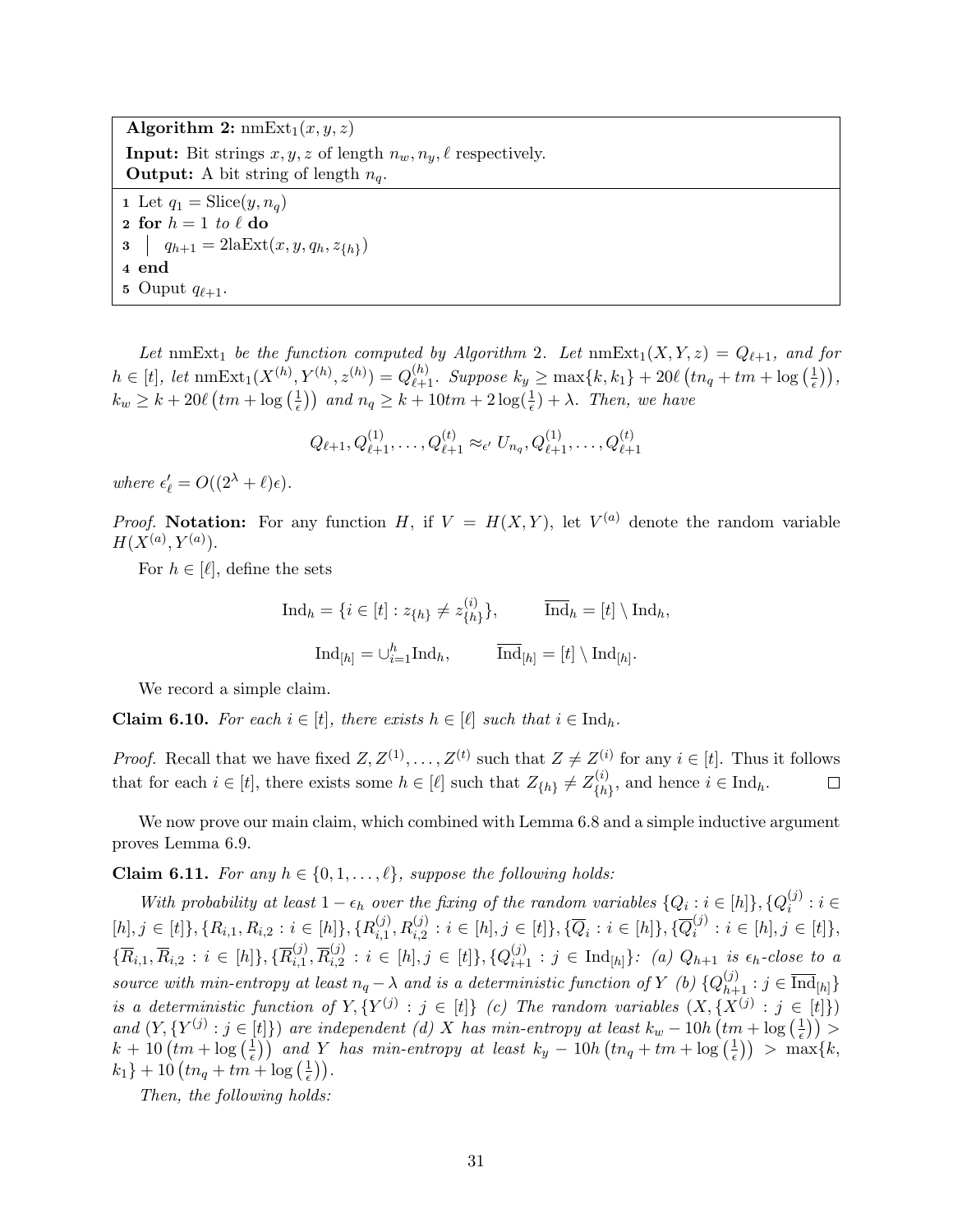Let  $\epsilon_{h+1} = \epsilon_h + c2^{\lambda} \epsilon$  for some constant c. With probability at least  $1 - \epsilon_{h+1}$  over the fixing of the random variables  $\{Q_i : i \in [h+1]\}, \{Q_i^{(j)}\}$  $\{S_i^{(j)}: i\in [h+1], j\in [t]\}, \{R_{i,1}, R_{i,2}: i\in [h+1]\},$  ${R_{i,1}^{(j)}}$  $\{ \bar{y}_{i,1}^{(j)}, R_{i,2}^{(j)} \; : \; i \; \in \; [h+1], j \; \in \; [t] \}, \{ \overline{Q}_i \; : \; i \; \in \; [h+1] \}, \{ \overline{Q}_i^{(j)} \}$  $i_i^{(j)}$  :  $i \in [h+1], j \in [t] \}, \{\overline{R}_{i,1}, \overline{R}_{i,2} \}$  $i \in [h]\}, {\{\overline{R}_{i,1}^{(j)} }$  $\overline{R}_{i,1}^{(j)},\overline{R}_{i,2}^{(j)}$  $\{ \vec{a}_{i,2}^{(j)}: i \in [h+1], j \in [t] \}, \{ Q_{i+1}^{(j)}: j \in \text{Ind}_{[h+1]} \}$ : (a)  $Q_{h+2}$  is  $\epsilon_{h+1}$ -close to  $U_{n,q}$ and is a deterministic function of Y (b)  ${Q_{h+2}^{(j)}: j \in \overline{\text{Ind}}_{[h+1]} }$  is a deterministic function of  $Y, \{Y^{(j)}: j \in [t]\}$  (c) The random variables  $(X, \{X^{(j)}: j \in [t]\})$  and  $(Y, \{Y^{(j)}: j \in [t]\})$  are independent (d) X has min-entropy at least  $k_w - 10(h + 1)$   $\left(tm + \log\left(\frac{1}{e}\right)\right)$  $\left(\frac{1}{\epsilon}\right)$ ) and Y has min-entropy at least  $k_y - 10(h+1)$   $\left(\frac{tm}{e}\right) \frac{1}{h}$  $(\frac{1}{\epsilon})$ .

*Proof.* We fix the random variables  $\{Q_i : i \in [h]\}, \{Q_i^{(j)}\}$  $\{i_i^{(j)}: i \in [h], j \in [t]\}, \{R_{i,1}, R_{i,2}: i \in [h]\}, \{R_{i,1}^{(j)}\}$  $_{i,1}^{\left( j\right) },$  $R_{i,2}^{(j)}$  $\{ \bar{u}_i^{(j)}: i \in [h], j \in [t] \}, \{ \overline{Q}_i: i \in [h] \}, \{ \overline{Q}_i^{(j)} \}$  $\{\vec{a}_i^{(j)}: i \in [h], j \in [t]\}, \{\overline{R}_{i,1}, \overline{R}_{i,2}: i \in [h]\}, \{\overline{R}_{i,1}^{(j)}\}$  $\overline{R}_{i,1}^{(j)},\overline{R}_{i,2}^{(j)}$  $i, 2 : i \in [h],$  $j \in [t]$ ,  $\{Q_{i+1}^{(j)} : j \in \text{Ind}_{[h]} \}$  such that (a), (b), (c), (d) holds (this happens with probability at least  $1 - \epsilon_h$ . We also fix the random variables  $\{R_i^{(j)}\}$  $\lim_{h+1,\psi_1(z_{h+1}^{(j)})} : j \in \text{Ind}_{[h]}\},\$  noting that they are deterministic functions of X. Thus X has min-entropy at least  $k_w-10h(jm+\log(\frac{1}{\epsilon}))$  $\left(\frac{1}{\epsilon}\right)\right)-tm-\log\left(\frac{1}{\epsilon}\right)$  $(\frac{1}{\epsilon})$ with probabilitiy at least  $1 - \epsilon$ . Further, Q has min-entropy at least  $k_y - 10h (tn_q + tm + \log(\frac{1}{\epsilon}))$  $(\frac{1}{\epsilon})$ . The claim now follows directly from Lemma 6.[8.](#page-28-0)

To complete the proof of Lemma 6.[9,](#page-30-0) we now note that the hypothesis of Claim 6.[11](#page-31-0) is indeed satisfied when  $h = 0$ . Thus, by  $\ell$  applications of Claim 6.[11,](#page-31-0) it follows that the  $Q_{\ell+1}$  is  $\epsilon'_\ell$ -close to  $U_{n_q}$ , where  $\epsilon'_\ell = O(2^{\lambda}\epsilon + \ell\epsilon)$ . This follows since for all applications of Claim 6.[11](#page-31-0) except the first time,  $Q_h$  is  $\epsilon_h$ -close to uniform, and hence the parameter  $\lambda = 0$ . This concludes the proof of Lemma 6.[9.](#page-30-0)  $\Box$ 

#### 6.4 An Explict Seedless  $(2, t)$ -Non-Malleable Extractor Construction

We are now ready to present our construction. We first set up the various ingredients developed so far with appropriate parameters.

#### Subroutines and Parameters

- 1. Let  $\gamma$  be a small enough constant and C a large one. Let  $t = n^{\gamma/C}$ .
- 2. Let  $n_1 = n^{\beta_1}$ ,  $\beta_1 = 10\gamma$ . Let IP :  $\{0,1\}^{n_1} \times \{0,1\}^{n_1} \rightarrow \{0,1\}^{n_2}$ ,  $n_2 = \frac{n_1}{10}$ , be the strong two-source extractor from Theorem 3.[17.](#page-22-0)
- 3. Let C be an explicit  $[\frac{n}{\alpha}, n, \frac{1}{10}]$ -binary linear error correcting code with encoder  $E: \{0, 1\}^n \to$  ${0, 1}^{\frac{n}{\alpha}}$ . Such explicit codes are known, for example from the work of Alon et al. [\[ABN](#page-47-12)<sup>+92]</sup>.
- 4. Let Samp :  $\{0,1\}^{n_2} \rightarrow \left[\frac{n}{\alpha}\right]$  $\frac{n}{\alpha}$  be the sampler from Corollary [6](#page-25-4).3 with parameters  $\delta_{\text{Samp}} = \frac{1}{10}$ 10 and  $\nu_{\text{Samp}} = \beta_1$ . Let the number of samples  $t_{\text{Samp}} = n^{\beta_2}$ . Thus,  $\beta_2 \leq \beta_1$ .
- 5. Let  $\ell = 2(n^{\beta_1} + n^{\beta_2})$ . Thus  $\ell \leq n^{11\gamma}$ .
- 6. We set up the parameters for the components used by 2laExt (computed by Algorithm 1) as follows.
	- (a) Let  $n_3 = n^{\beta_3}, n_4 = n^{\beta_4}$ , with  $\beta_3 = 100\gamma$  and  $\beta_4 = 50\gamma$ .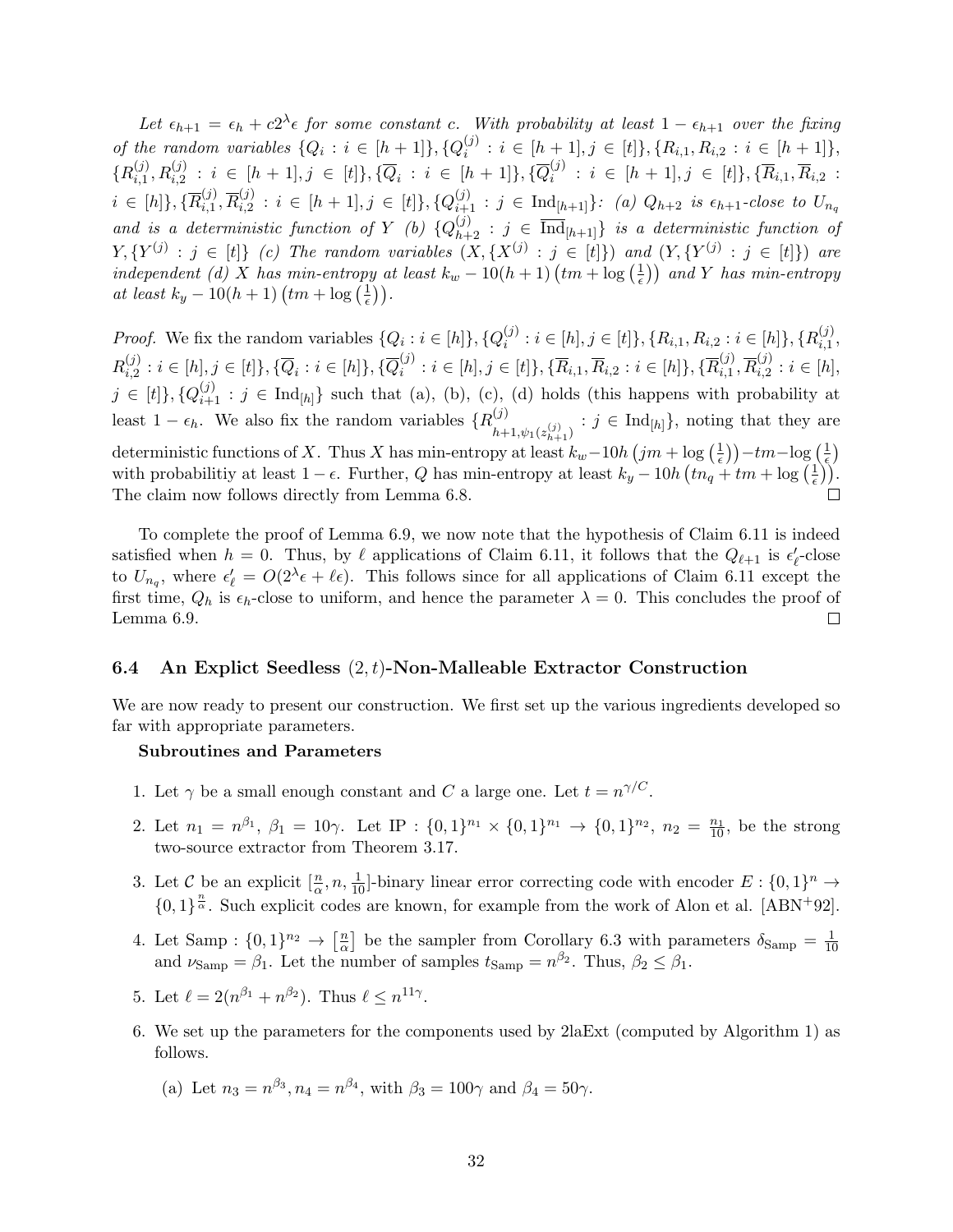Let  $Ext_q: \{0,1\}^{n_3} \times \{0,1\}^{n_4} \rightarrow \{0,1\}^{n_4}$  be the strong seeded linear extractor from Theorem 3.[14](#page-21-0) set to extract from min-entropy  $k_q = \frac{n_3}{4}$  with error  $\epsilon = 2^{-\Omega(n^{\gamma_q})}$ ,  $\gamma_q = \frac{\beta_4}{2}$  $\frac{54}{2}$ . Thus, by Theorem [3.14,](#page-21-0) we have that the seed length  $d_q = O\left(\frac{\log^2(n_3/\epsilon)}{\log(k_3/n_4)}\right)$  $\log(k_q/n_4)$  $= O(n^{2\gamma_q}) =$  $n_4$ .

Let  $Ext_w: \{0,1\}^n \times \{0,1\}^{n_4} \rightarrow \{0,1\}^{n_4}$  be the strong linear seeded extractor from Theorem 3.[14](#page-21-0) set to extract from min-entropy  $k_w = \frac{n}{2}$  with error  $\epsilon = 2^{-\Omega(n^{\gamma_q})}$ .

- (b) Let laExt :  $\{0,1\}^n \times \{0,1\}^{n_3} \rightarrow \{0,1\}^{2n_4}$  be the look ahead extractor used by 2laExt (recall that the parameters in the alternating extraction protocol are set as  $m = n_4$ ,  $u = 2$  where u is the number of steps in the protocol, m is the length of each random variable that is communicated between the players, and  $Ext_q, Ext_w$  are the strong seeded extractors used in the protocol.).
- (c) Let  $Ext: \{0,1\}^{n} \times \{0,1\}^{n_4} \rightarrow \{0,1\}^{n_3}$  be the linear strong seeded extractor from Theorem 3.[14](#page-21-0) set to extract from min-entropy  $\frac{n}{2}$  with seed length  $n_4$  and error  $2^{-\Omega(n^{\beta_4/2})}$ .
- 7. Let  $\text{nmExt}_1$  be the function computed by Algorithm 2, which uses the function 2laExt set up as above.

Algorithm 3:  $nmExt(x,y)$ **Input:** Bit strings  $x, y$ , each of length  $n$ . **Output:** A bit string of length  $n_4$ . 1 Let  $x_1 = \text{Slice}(x, n_1), y_1 = \text{Slice}(y, n_1)$ . Compute  $v = \text{IP}(x, y)$ . 2 Compute  $T = \text{Samp}(v) \subset \left[\frac{n}{\alpha}\right]$  $\frac{n}{\alpha}$ . 3 Let  $z = x_1 \circ x_2 \circ y_1 \circ y_2$  where  $x_2 = (E(x))_{\{T\}}, y_2 = (E(y))_{\{T\}}.$ 4 Output  $nmExt_1(x, y, z)$ .

We now state our main theorem.

<span id="page-33-2"></span>Theorem 6.12. Let nmExt be the function computed by Algorithm 3. Then nmExt is a seedless  $(2,t)$ -non-malleable extractor with error  $2^{-n^{\Omega(1)}}$ .

We establish the following two lemmas, from which the above theorem is direct.

<span id="page-33-1"></span>**Lemma 6.13.** nmExt :  $\{0,1\}^n \times \{0,1\}^n \to \{0,1\}^{n_4}$  satisfies the following property  $\mathcal{P}_n$ : If X, Y are independent  $(n, n - n^{\gamma})$ -sources and  $\mathcal{A}_1 = (f_1, g_1), \ldots, \mathcal{A}_t = (f_t, g_t)$  are arbitrary 2-split-state tampering functions, such that for each  $i \in [t]$ , at least one of  $f_i, g_i$  has no fixed points, then the following holds:

$$
|\text{nmExt}(X, Y), \text{nmExt}(\mathcal{A}_1(X, Y)), \dots, \text{nmExt}(\mathcal{A}_t(X, Y)) - U_{n_4}, \text{nmExt}(\mathcal{A}_1(X, Y)), \dots, \text{nmExt}(\mathcal{A}_t(X, Y))| \le \epsilon,
$$

where  $\epsilon = 2^{-n^{\Omega(1)}}$ .

<span id="page-33-0"></span>**Lemma 6.14.** Suppose  $\text{nmExt}: \{0,1\}^n \times \{0,1\}^n \rightarrow \{0,1\}^{n_4}$ , satisfies property  $\mathcal{P}_n$  (from Lemma 6.[13](#page-33-1)). Then, nmExt is a seedless  $(2,t)$ -non-malleable extractor with error  $(2^{-n^{\gamma}} + \epsilon)2^{2t}$ .

**Notation:** For any function H, if  $V = H(X, Y)$ , let  $V^{(i)}$  denote the random variable  $H(A_i(X, Y))$  $Y$ )).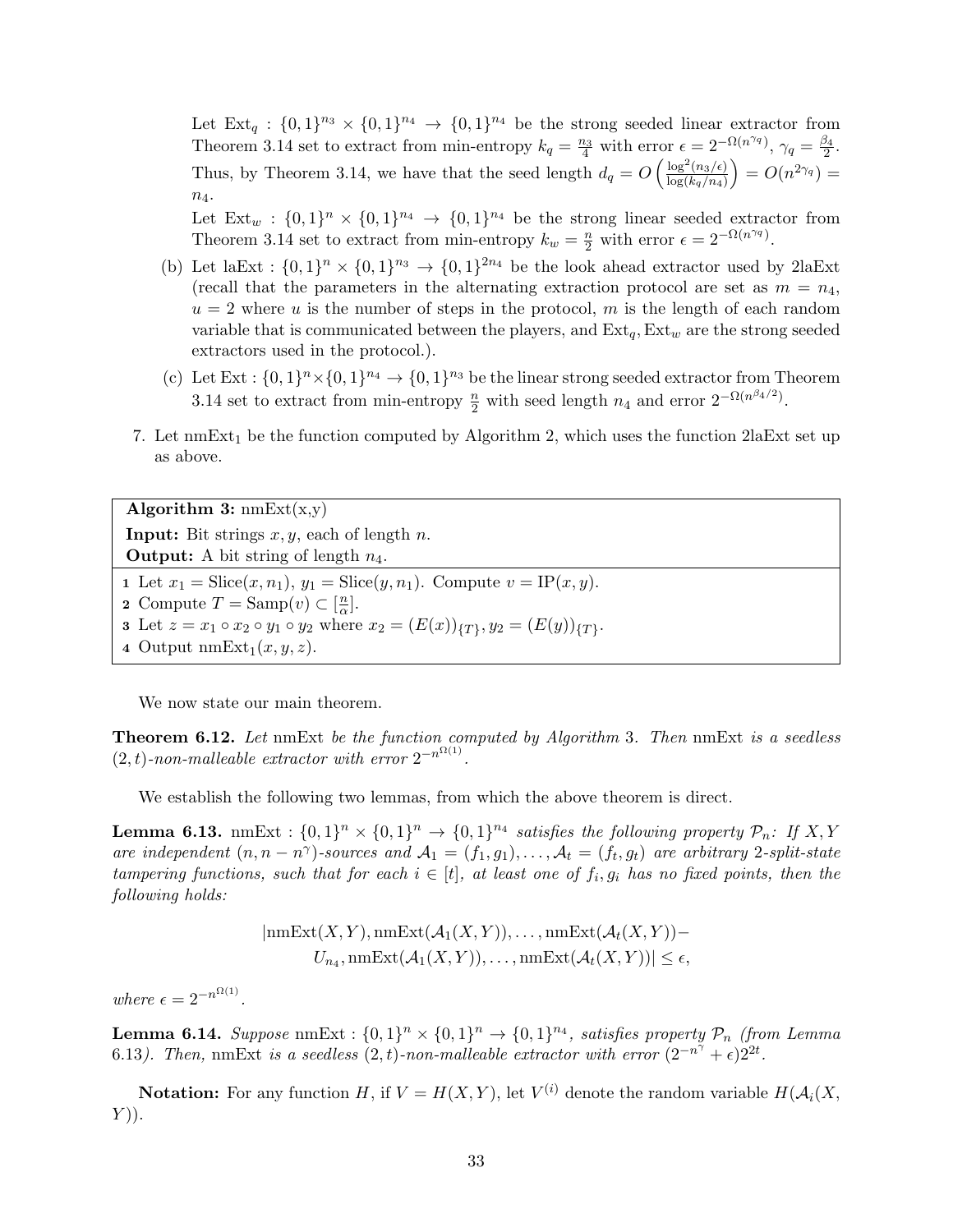Proof of Lemma 6.[13](#page-33-1). We begin by proving the following claim.

<span id="page-34-0"></span>**Claim 6.15.** With probability at least  $1 - 2^{-n^{\Omega(1)}}$ ,  $Z \neq Z^{(i)}$  for each  $i \in [t]$ .

*Proof.* Pick an arbitrary  $i \in [t]$ . Without loss of generality, suppose  $f_i$  has no fixed points. If  $X_1 \neq X_1^{(i)}$  $Y_1^{(i)}$  or  $Y_1 \neq Y_1^{(i)}$  $Y_1^{(i)}$ , then  $Z \neq Z^{(i)}$ . Now suppose  $X_1 = X_1^{(i)}$  $Y_1^{(i)}$  and  $Y_1 = Y_1^{(i)}$  $\mathcal{I}_1^{(i)}$ . We fix  $X_1$ , and note that since IP is a strong extractor (Theorem 3.[17\)](#page-22-0), V is  $2^{-\Omega(n_1)}$ -close to  $U_{n_2}$  after this fixing (with probability at least  $1 - 2^{-\Omega(n_1)}$ ). Also note that  $V = V^{(i)}$ .

Since  $f_i$  has no fixed points, it follows that since  $E$  is an encoder of a code with relative distance distance  $\frac{1}{10}$ ,  $\Delta(E(X), E(X^{(i)})) \ge \frac{n}{100}$  $\frac{n}{10\alpha}$ . Let  $D = \{j \in \left[\frac{n}{\alpha}\right]$  $\frac{n}{\alpha}$  :  $E(X)_{\{j\}} \neq E(X^{(i)})_{\{j\}}$ . Thus  $|D| \geq \frac{n}{10\alpha}$ . Using Corollary 6.[3,](#page-25-4) it follows that with probability at least  $1 - 2^{-\Omega(n_1)}$ ,  $|D \cap \text{Samp}(V)| \ge 1$ , and thus  $X_2 \neq X_2^{(i)}$  $2^{(i)}$  (since Samp $(V) =$  Samp $(V^{(i)})$ ). This proves the claim.  $\Box$ 

We fix  $Z, Z^{(1)}, \ldots, Z^{(t)}$  such that  $Z \neq Z^{(i)}$  for any  $i \in [t]$  (from the lemma above, this occurs with probability  $1-2^{-n^{\Omega(1)}}$ ). We note that by the Lemma 6.[15](#page-34-0) and Lemma 3.[11,](#page-21-3) each of the sources X and Y still has min-entropy at least  $n - n^{\gamma} - (t + 1)\ell - n^{\gamma/10} > n - n^{12\gamma}$  with probability at least  $1 - 2^{-n^{\gamma/10}}$ .

Lemma 6.[13](#page-33-1) now follows directly from Lemma [6](#page-30-0).9 by noting that the following hold by our choice of parameters:

•  $n - n^{12\gamma} > \frac{n}{2} + 20(n^{\beta_1} + n^{\beta_2})(n^{\gamma/C}(n^{\beta_3} + n^{\beta_4}) + n^{\beta_4})$  $\bullet$   $n^{\beta_3} > \frac{4}{3}$  $\frac{4}{3}(20tn^{\beta_4}+n^{12\gamma})$ 

• 
$$
2^{n^{12\gamma}} 2^{-\Omega(n^{\beta_4/2})} < 2^{-\Omega(n^{\beta_4/4})}
$$
.

This concludes the proof.

*Proof of Lemma* 6.[14](#page-33-0). Let  $A_1 = (f_1, g_1), \ldots, A_t = (f_t, g_t)$  be arbitrary 2-split-state adversaries. We partition  $\{0,1\}^n$  in two different ways based on the fixed points of the tampering functions.

For any  $R \subseteq [t]$ , define

$$
W^{(R)} = \{x \in \{0,1\}^n : f_i(x) = x \text{ if } i \in R, \text{ and } f_i(x) \neq x \text{ if } i \in [t] \setminus R\}.
$$

Similary, for any  $S \subseteq [t]$ , define

$$
V^{(S)} = \{ y \in \{0,1\}^n : g_i(y) = y \text{ if } i \in S, \text{ and } g_i(y) \neq y \text{ if } i \in [t] \setminus S \}.
$$

Thus the sets  $W^{(R)}, R \subseteq [t]$  defines a partition of  $\{0,1\}^n$ . Similarly  $V^{(S)}, S \subseteq [t]$  defines a partition of  $\{0,1\}^n$ . For  $R, S \subseteq [t]$ , let  $X^{(R)}$  be a random variable uniform on  $W^{(R)}$ , and  $Y^{(S)}$  be a random variable uniform on  $V^{(S)}$ .

Let  $U_{n_4}$  be uniform on  $\{0,1\}^{n_4}$  and independent of  $X^R, Y^S$ , for all  $R, S \subseteq [t]$ . Define

$$
D_{\vec{f},\vec{g}}^{(R,S)} = (U_{n_4}, Z_1^{(R,S)}, \dots, Z_t^{(R,S)})
$$

where we define the random variable

$$
Z_i^{(R,S)} = \begin{cases} \text{nmExt}(f_i(X^{(R)}), g_i(Y^{(S)})) & \text{if } i \in [t] \setminus (R \cap S) \\ same^{\star} & \text{if } i \in R \cap S \end{cases}
$$

 $\Box$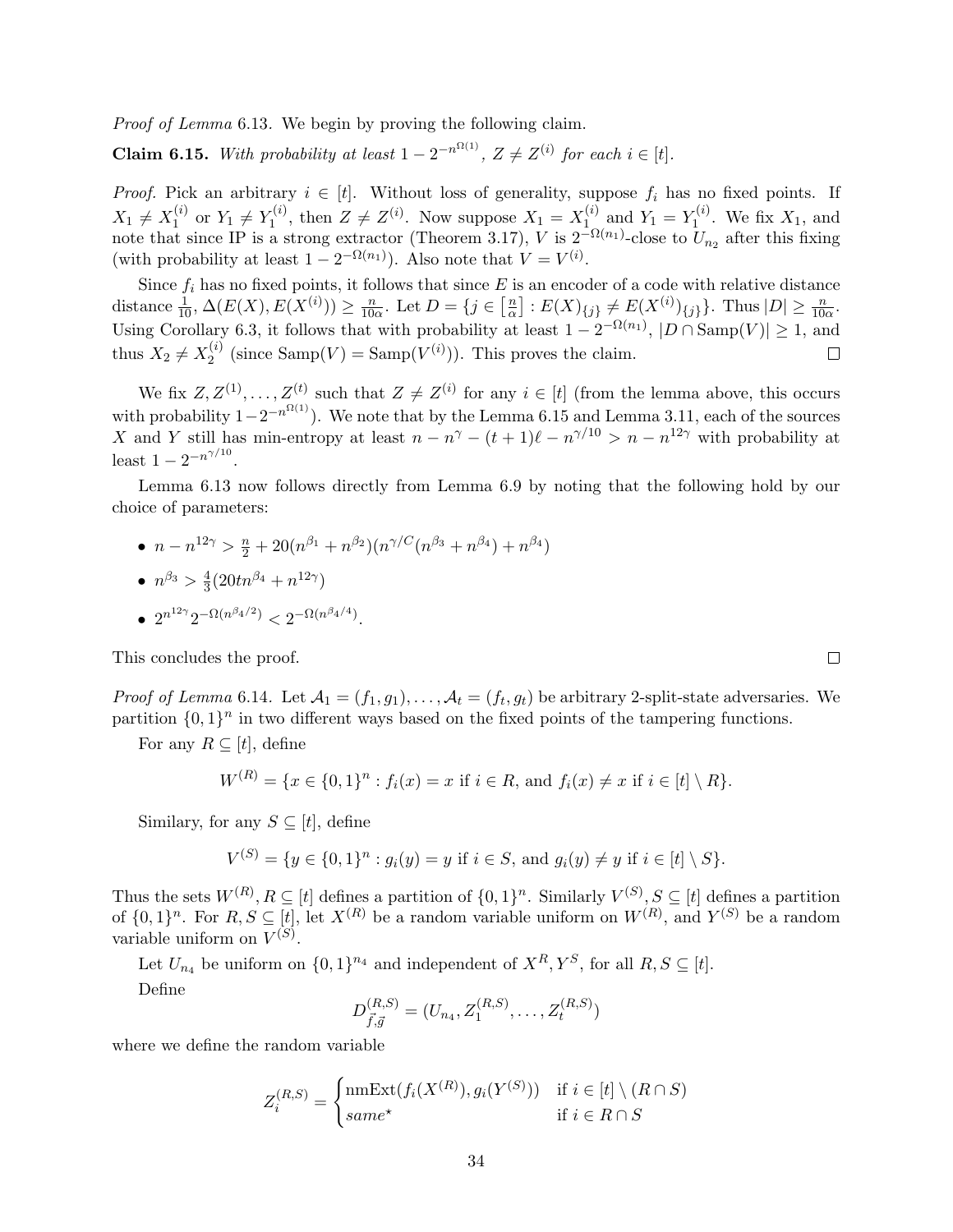Define the distribution:

$$
D_{\vec{f},\vec{g}} = \sum_{R,S} \alpha_{R,S} D^{(R,S)}_{\vec{f},\vec{g}}
$$

, where  $\alpha_{R,S} = \frac{|W^{(R,S)}||V^{(R,S)}|}{2^{2n}}$  $\frac{2^{2n}}{2^{2n}}$ .

We first prove the following claim.

Claim 6.16. Let

$$
\Delta_{R,S} = \alpha_{R,S}|\text{nmExt}(X^{(R)}, Y^{(S)}), \text{nmExt}(f_1(X^{(R)}), g_1(Y^{(S)})), \dots, \\ \text{nmExt}(f_t(X^{(R)}), g_t(Y^{(S)})) - D_{\vec{f}, \vec{g}}^{(R,S)}|.
$$

Then, for every  $R, S \subseteq [t], \Delta_{R,S} \leq 2^{-n^{\gamma}} + \epsilon$ .

*Proof.* If  $|W^{(R)}| \leq 2^{n-n^{\gamma}}$ , it follows that  $\alpha_{R,S} \leq 2^{-n^{\gamma}}$ , and hence the claim follows. Thus, assume that  $H_{\infty}(X^{(R)}) \geq n - n^{\gamma}$ . Using a similar argument, we can assume that  $H_{\infty}(Y^{(S)}) \geq n - n^{\gamma}$ .

Let  $\overline{R \cap S} = [t] \setminus (R \cap S) = \{i_1, \ldots, i_j\}$ . It follows that for any  $c \in \overline{R \cap S}$ , at least one the following is true: (1)  $f_c$  has no fixed points on  $W^{(R)}$  (2)  $g_c$  has no fixed points on  $V^{(S)}$ . Thus, invoking Lemma 6.[13,](#page-33-1) we have

$$
|\text{nmExt}(X^{(R)}, Y^{(S)}), \text{nmExt}(f_{i_1}(X^{(R)}), g_{i_1}(Y^{(S)})), \dots, \text{nmExt}(f_{i_j}(X^{(R)}), g_{i_j}(Y^{(S)}))
$$

$$
-U_{n_4}, \text{nmExt}(f_{i_1}(X^{(R)}), g_{i_1}(Y^{(S)})), \dots, \text{nmExt}(f_{i_j}(X^{(R)}, g_{i_j}(Y^{(S)}))| \le \epsilon
$$

The claim now follows by observing that for each  $c \in R \cap S$ ,  $f_c$  and  $g_c$  are the identity functions on the sets  $W^{(R)}$  and  $V^{(S)}$  respectively.  $\Box$ 

Let X, Y be independent and uniformly random on  $\{0,1\}^n$ . Thus, we have

$$
|\text{nmExt}(X, Y), \text{nmExt}(\mathcal{A}_1(X, Y)), \dots, \text{nmExt}(\mathcal{A}_t(X, Y))
$$

$$
-U_{n_4}, \text{copy}^{(t)}(D_{\vec{f}, \vec{g}}, U_{n_4})| = \sum_{R, S \subseteq [t]} \Delta_{R, S} \le 2^{2t} (\epsilon + 2^{-n^{\gamma}}).
$$

Thus nmExt is a  $(2, t)$ -non-malleable extractor with error  $(\epsilon + 2^{-n^{\gamma}})2^{2t}$ .

 $\Box$ 

## <span id="page-35-0"></span>7 An Explict Seeded Non-Malleable Extractor at Polylogarithmic Min-entropy

#### Subroutines and Parameters

- 1. Let  $\gamma$  be a small enough constant and C a large one. Let t, k, d be parameters such that  $t \leq k^{\gamma/2}$ .
- 2. Let  $n_1 = \log \left( \frac{tn}{\epsilon} \right)$  $\frac{n}{\epsilon}$ . Let Ext<sub>s</sub>:  $\{0,1\}^n \times \{0,1\}^{n_1} \to \{0,1\}^{n_1}$  be the strong seeded extractor from Theorem 3.[15](#page-22-1) set to extract from min-entropy  $2n_1$  and error  $2^{-\Omega(n_1)}$ .
- 3. Let C be an explicit  $[\frac{d}{\alpha}, d, \frac{1}{10}]$ -binary linear error correcting code with encoder  $E: \{0, 1\}^d \to \{0, 1\}^d$  $1\frac{d}{dx}$ . Such explicit codes are known, for example from the work of Alon et al. [\[ABN](#page-47-12)<sup>+92]</sup>.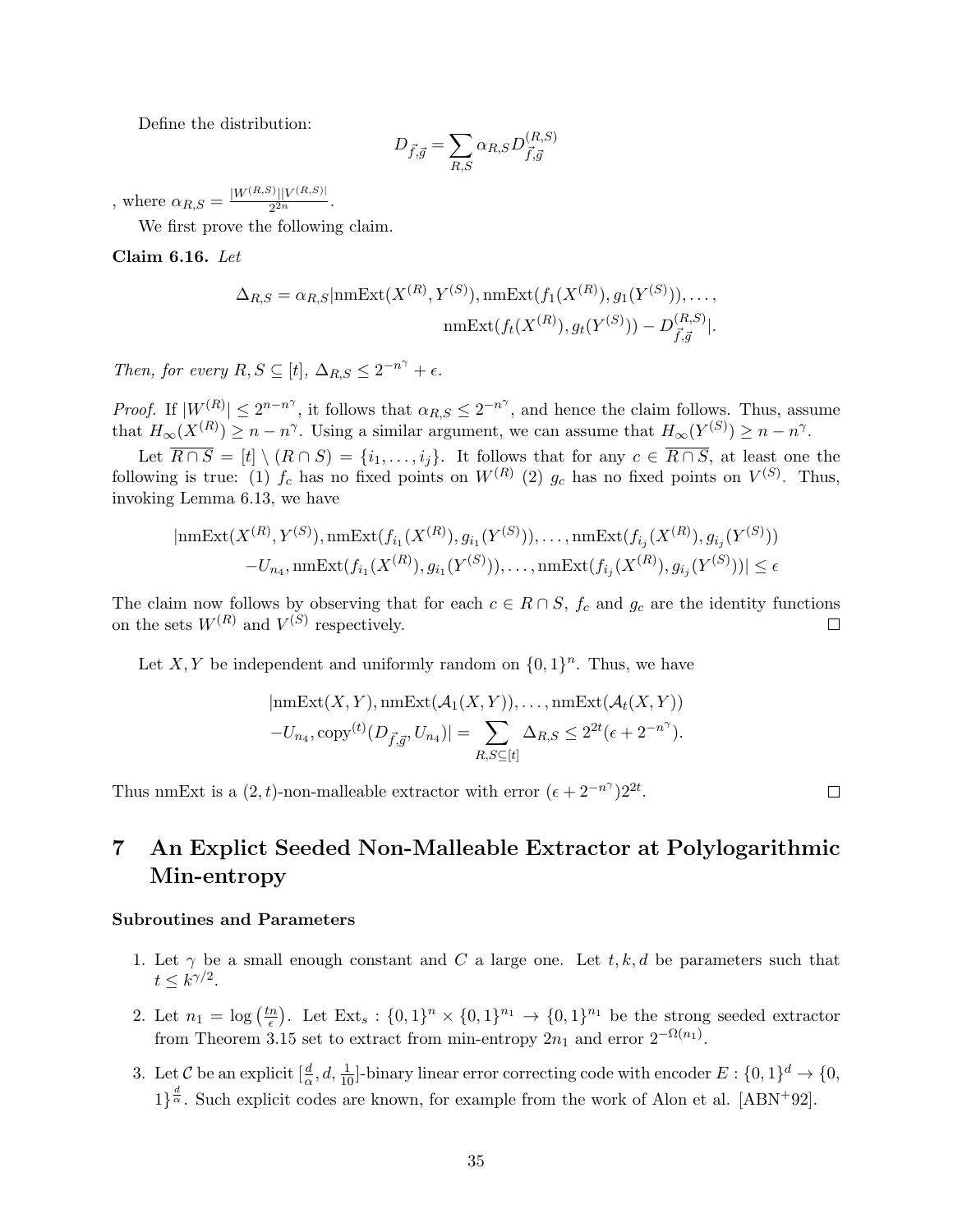- 4. Let  $\text{Ext}_{\text{Samp}}: \{0,1\}^{n_1} \times \{0,1\}^{d_1} \to \{0,1\}^{n_2}$  be the strong seeded extractor from Theorem 3.[16](#page-22-2) set to extract from min-entropy  $\frac{n_1}{2}$  with error  $\frac{1}{20}$  and output length  $n_2$ , such that  $N_2D_1 = \frac{d}{\alpha}$  $\frac{d}{\alpha}$ , where  $N_2 = 2^{n_2}$  and  $D_1 = 2^{d_1}$ . Let  $\{0, 1\}^{d_1} = \{s_1, \ldots, s_{D_1}\}$ . Define Samp:  $\{0, 1\}^{n_1} \to [\frac{d}{\alpha}]$  $\frac{d}{\alpha}$ ] $D_1$ as:  $\text{Samp}(x) = (\text{Ext}(x, s_1) \circ s_1, \dots, \text{Ext}(x, s_{D_1}) \circ s_{D_1})$ . By Theorem 3.[16,](#page-22-2) we have  $D_1 = c_1 n_1$ , for some constant  $c_1$ .
- 5. Let  $\ell = n_1 + D_1 = (c_1 + 1)n_1$ .
- 6. We set up the parameters for the components used by 2laExt (computed by Algorithm 1) as follows.
	- (a) Let  $n_3 = c_3 t\ell, n_4 = 10\ell$ , for some large enough constant  $c_3$ . Let  $\text{Ext}_q: \{0,1\}^{n_3} \times \{0,1\}^{n_4} \to \{0,1\}^{n_4}$  be the strong seeded extractor from Theorem 3.[15](#page-22-1) set to extract from min-entropy  $k_q = \frac{n_3}{4}$  with error  $\epsilon = 2^{-\Omega(n_4)}$ . Let  $Ext_w: \{0,1\}^n \times \{0,1\}^{n_4} \to \{0,1\}^{n_4}$  be the strong seeded extractor from Theorem 3.[15](#page-22-1) set to extract from min-entropy  $\frac{k}{2}$  with error  $\epsilon = 2^{-\Omega(n_4)}$ .
	- (b) Let laExt :  $\{0,1\}^n \times \{0,1\}^{n_3+n_4} \to \{0,1\}^{2n_4}$  be the look ahead extractor used by 2laExt. Recall that the parameters in the alternating extraction protocol are set as  $m = n_4$ ,  $u = 2$  where u is the number of steps in the protocol, m is the length of each random variable that is communicated between the players, and  $Ext_q, Ext_w$  are the strong seeded extractors used in the protocol.
	- (c) Let  $Ext: \{0,1\}^d \times \{0,1\}^{n_4} \to \{0,1\}^{n_3}$  be the strong seeded extractor from Theorem 3.[15](#page-22-1) set to extract from min-entropy  $\frac{d}{2}$  with seed length  $n_4$  and error  $2^{-\Omega(n_4)}$ .
- 7. Let  $\text{nmExt}_1$  be the function computed by Algorithm 2, which uses the function 2laExt set up as above.
- 8. Let  $n_5 = \frac{k}{100}$  $\frac{k}{100t}$ . Let  $Ext_1: \{0,1\}^n \times \{0,1\}^{n_4} \rightarrow \{0,1\}^{n_5}$  be the strong seeded extractor from Theorem 3.[15](#page-22-1) set to extract from min-entropy  $\frac{k}{4}$  with seed length  $n_4$ , error  $2^{-\Omega(n_4)}$ .

Algorithm 4:  $\text{smExt}(x,y)$ **Input:** Bit strings  $x, y$ , of length  $n, d$  respectively. **Output:** A bit string of length  $n_4$ . 1  $y_1 = \text{Slice}(y, n_1)$ . Compute  $v = \text{Ext}_s(x, y_1)$ . 2 Compute  $T = \text{Samp}(v) \subset \left[\frac{n}{\alpha}\right]$  $\frac{n}{\alpha}$ .

- **3** Let  $z = y_1 \circ y_2$  where  $y_2 = (E(y))_{\{T\}}$ .
- 4 Output  $Ext_1(x, \text{nmExt}_1(x, y, z)).$

We now state our main theorem.

**Theorem 7.1.** Let snmExt :  $\{0,1\}^n \times \{0,1\}^d \rightarrow \{0,1\}^{n_5}$  be the function computed by Algorithm 4. Then snmExt satisfies the following property: For any  $\epsilon > 0$ ,  $k \geq C \log^{2+\gamma} \left(\frac{n}{\epsilon}\right)$  $(\frac{n}{\epsilon}), t \leq k^{\gamma/2}$  and  $d \geq Ct^2 \log^2\left(\frac{n}{\epsilon}\right)$  $\binom{n}{\epsilon}$ , if X is a  $(n, k)$ -source, and Y is an independent and uniform distribution on  $\{0,1\}^d$ , and  $\mathcal{A}_1 \ldots, \mathcal{A}_t$  are arbitrary tampering functions, such that for each  $i \in [t]$ ,  $\mathcal{A}_i$  has no fixed points, then the following holds:

$$
|{\rm sumExt}(X, Y), {\rm sumExt}(X, \mathcal{A}_1(Y)), \dots, {\rm sumExt}(X, \mathcal{A}_t(Y)), Y - U_{n_5}, {\rm sumExt}(X, \mathcal{A}_1(Y)), \dots, {\rm sumExt}(X, \mathcal{A}_t(Y)), Y| \le O(\epsilon),
$$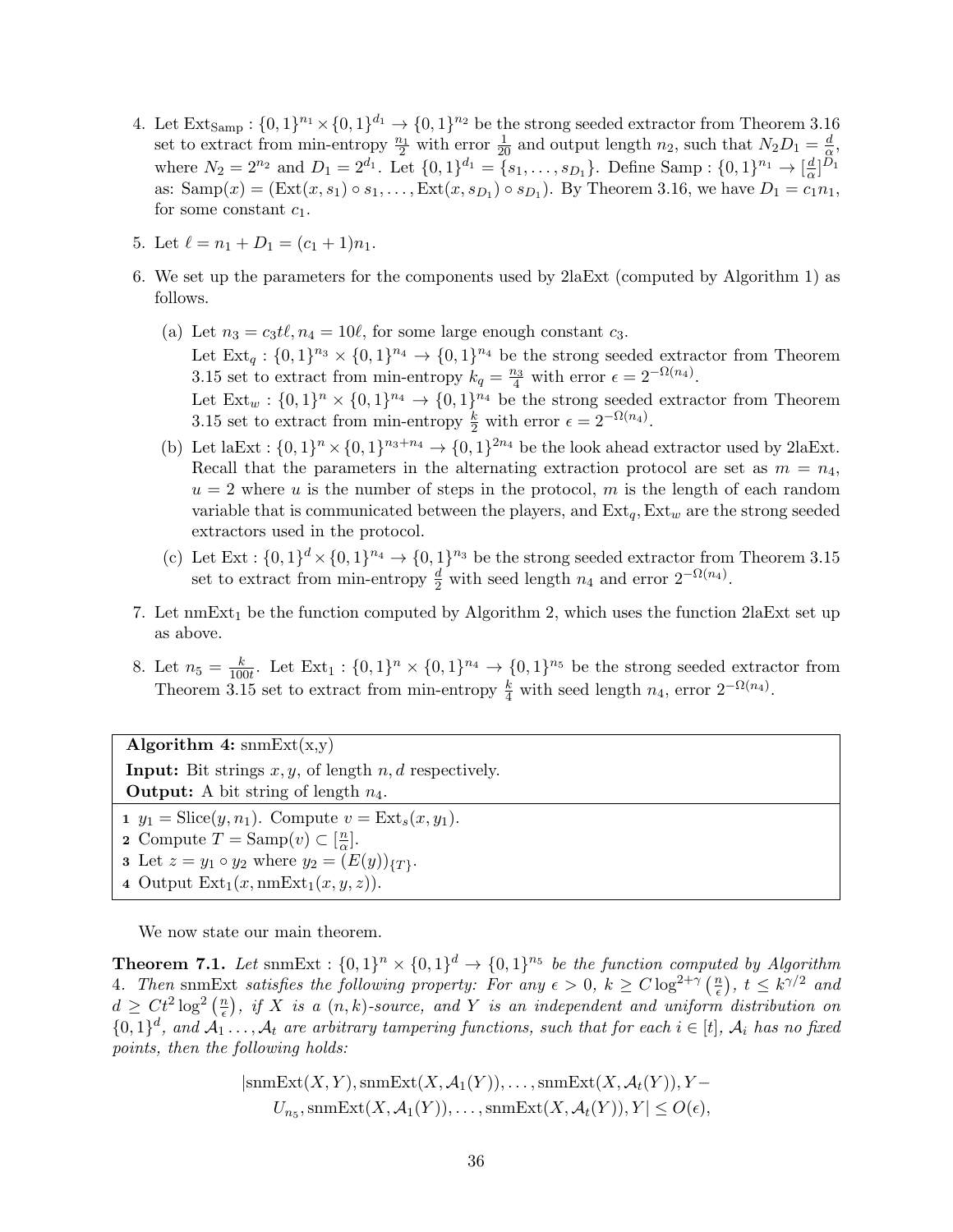**Notation:** For any function H, if  $V = H(X, Y)$ , let  $V^{(i)}$  denote the random variable  $H(X, Y)$  $\mathcal{A}_i(Y)$ ).

Proof. We first prove the following claim.

<span id="page-37-1"></span>**Claim 7.2.** With probability at least  $1 - \epsilon$ ,  $Z \neq Z^{(i)}$  for each  $i \in [t]$ .

*Proof.* Pick an arbitrary  $i \in [t]$ . If  $Y_1 \neq Y_1^{(i)}$  $Y_1^{(i)}$ , then we have  $Z \neq Z^{(i)}$ . Now suppose  $Y_1 = Y_1^{(i)}$  $I^{(i)}$ . We fix Y<sub>1</sub>, and note that since Ext<sub>s</sub> is a strong extractor (Theorem 3.[17\)](#page-22-0), B is  $2^{-\Omega(n_1)}$ -close to  $U_{n_1}$ .

Since  $A_i$  has no fixed points, it follows that since E is an encoder of a code with relative distance distance  $\frac{1}{10}$ ,  $\Delta(E(Y), E(Y^{(i)})) \ge \frac{d}{10}$  $\frac{d}{10\alpha}$ . Let  $\mathcal{D} = \{j \in \left[\frac{d}{\alpha}\right]$  $\frac{d}{d}$ ] :  $E(Y)_{\{j\}} \neq E(Y^{(i)})_{\{j\}}$ . Thus  $|\mathcal{D}| \geq \frac{d}{10\alpha}$ . Using Theorem 6.[2,](#page-25-0) it follows that with probability at least  $1 - \epsilon$ ,  $|\mathcal{D} \cap \text{Samp}(V)| \geq 1$ , and thus  $Y_2 \neq Y_2^{(i)}$  $Z_2^{(i)}$  (since  $\text{Samp}(V) = \text{Samp}(V^{(i)}))$ ). The claim now follows by a simple union bound.  $\Box$ 

We fix  $Z, Z^{(1)}, \ldots, Z^{(t)}$  such that  $Z \neq Z^{(i)}$  for any  $i \in [t]$  (from the lemma above, this occurs with probability  $1 - \epsilon$ ). We note that by the Lemma [7](#page-37-1).2 and Lemma 3.[11,](#page-21-3) the source X has minentropy at least  $k - 2n_1$  and the source Y has min-entropy at least  $d - 2\ell$  with probability at least  $1 - \epsilon$ .

Lemma 6.[13](#page-33-1) now follows directly from Lemma [6](#page-30-0).9 by noting that the following hold by our choice of parameters:

$$
\bullet \ \ \frac{d}{2} > 20\ell(t(n_3+n_4) + \log(\frac{1}{\epsilon}))
$$

• 
$$
k - 2n_1 \ge \frac{n_3}{4} + 20\ell(tn_4 + \log(\frac{1}{\epsilon}))
$$

• 
$$
n_3 - 2n_1 \ge \frac{4}{3}(10tn_4 + 2\log(\frac{1}{\epsilon}))
$$

This concludes the proof.

## <span id="page-37-0"></span>8 Efficient Encoding and Decoding Algorithms for One-Many Non-Malleable Codes

In this section, we construct efficient algorithms for almost uniformly sampling from the pre-image of any output of a modified version of the  $(2, t)$ -non-malleable extractor constructed in Section [6.](#page-24-2) Combining this with Theorem [5](#page-24-0).1 and Theorem 6.[12](#page-33-2) gives us efficient constructions of one-many non-malleable codes in the 2-split state model, with tampering degree  $t = n^{\Omega(1)}$ , relative rate  $n^{\Omega(1)}/n$  and error  $2^{-n^{\Omega(1)}}$ .

A major part of this section is on modifying the components used in the construction of nmExt (Algorithm 3) so that the overall extractor is much simpler to analyze as a function, and this enables us to develop efficient sampling algorithms from the pre-image. We present the modified extractor construction in Section 8.[2.](#page-40-0) However, we first need to solve a simpler problem.

#### 8.1 A New Linear Seeded Extractor

A crucial sub-problem that we have to solve is almost uniformly sampling from the pre-image of a linear seeded extractor in polynomial time. Towards this, we recall a well known property of linear seeded extractors.

 $\Box$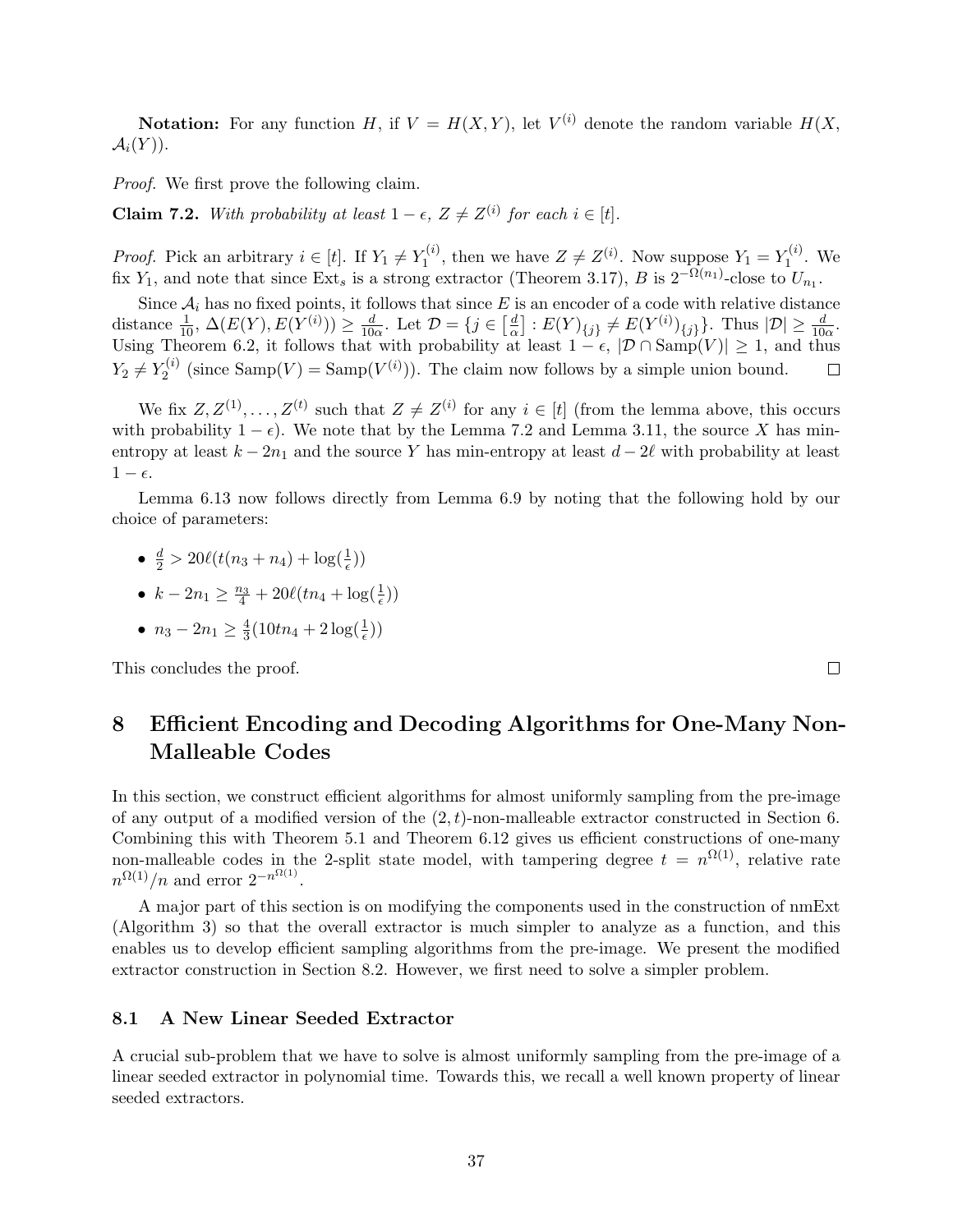<span id="page-38-0"></span>**Lemma 8.1** ([\[Rao09\]](#page-49-15)). Let Ext :  $\{0,1\}^n \times \{0,1\}^d \rightarrow \{0,1\}^m$  be a linear seeded extractor for min-entropy k with error  $\epsilon < \frac{1}{2}$ . Let X be an affine  $(n, k)$ -source. Then

$$
\Pr_{u \sim U_d} [|\text{Ext}(X, u) - U_m| > 0] \le \epsilon.
$$

**Definition 8.2.** For any seeded extractor  $Ext: \{0,1\}^n \times \{0,1\}^d \rightarrow \{0,1\}^m$ , any  $s \in \{0,1\}^d$  and  $r \in \{0,1\}^m$ , we define:

- Ext $(\cdot, s) : \{0,1\}^n \to \{0,1\}^m$  to be the map  $\text{Ext}(\cdot, s)(x) = \text{Ext}(x, s)$ .
- Ext<sup>-1</sup>(r) to be the set  $\{(x, y) \in \{0, 1\}^n \times \{0, 1\}^d : \text{Ext}(x, y) = r\}.$
- Ext<sup>-1</sup>( $\cdot$ , s) to be the set {x : Ext(x, s) = r}.

We now present a natural way of sampling from pre-images of linear seeded extractors.

**Claim 8.3.** Let  $Ext : \{0,1\}^n \times \{0,1\}^d \rightarrow \{0,1\}^m$  be a linear seeded extractor for min-entropy k with error  $\epsilon < 2^{-1.5m}$ . For any  $r \in \{0,1\}^m$ , consider the following efficient sampling procedure S which on input r does the following: (a) Sample  $s \sim U_d$ , (b) sample x uniformly from the subspace  $\text{Ext}(\cdot,s)^{-1}(r)$ . (c) Output  $(x,s)$ . Let  $\mathcal{D}_r$  be the distribution uniform on  $\text{Ext}^{-1}(r)$ , and let  $\mathcal{S}(r)$ denote the distribution produced by  $S$  on input r.

Then,

$$
|\mathcal{S}(r) - \mathcal{D}_r| \le 2^{-\Omega(m)}
$$

Proof. Define the sets:

 $Good = \{s \in \{0,1\}^d : \text{rank}(\text{Ext}(\cdot,s)) = m\}, \quad Bad = \{0,1\}^d \setminus Good.$ 

It follows by Lemma [8](#page-38-0).1 that  $|Good| \ge (1 - \epsilon)2^d$ . Thus, for any  $s \in Good$ ,  $|Ext(\cdot, s)^{-1}(r)| = 2^{n-m}$ . Thus, we have

$$
\sum_{s \in Good} |\text{Ext}^{-1}(\cdot, s)(r)| \ge 2^{d+n-m-1}.
$$

Further, for any  $s' \in Bad$ ,  $|\text{Ext}^{-1}(\cdot, s')(r)| \leq 2^n$ , and hence

$$
\sum_{s' \in Bad} |\text{Ext}^{-1}(\cdot, s')(r)| \le \epsilon 2^{d+n} < 2^{d+n-1.5m}.
$$

Thus  $|\bigcup_{s' \in bad} \text{Ext}^{-1}(\cdot, s')(r)| < 2^{-0.5m} |\text{Ext}^{-1}(r)|$ . It now follows that

$$
|\mathcal{S}(r) - \mathcal{D}_r| \le 2^{-0.4m}
$$

 $\Box$ 

 $\Box$ 

We note that  $\epsilon$  must be  $o(2^{-m})$  for the above sampling procedure to work with low enough error. However, this would require a seed length of  $d = O(m^2)$  (by Theorem 3.[14\)](#page-21-0). For each step of the alternating extraction protocol the seed length then goes down by a quadratic factor, which is insufficient for our application.

To get past this difficulty, we construct a new strong linear seeded extractor for high minentropy sources with the seed length close to the output length with the property that the size of the pre-image of any output is the same for any fixing of the seed. Algorithm 5 provides this construction.

#### Parameters and Subroutines: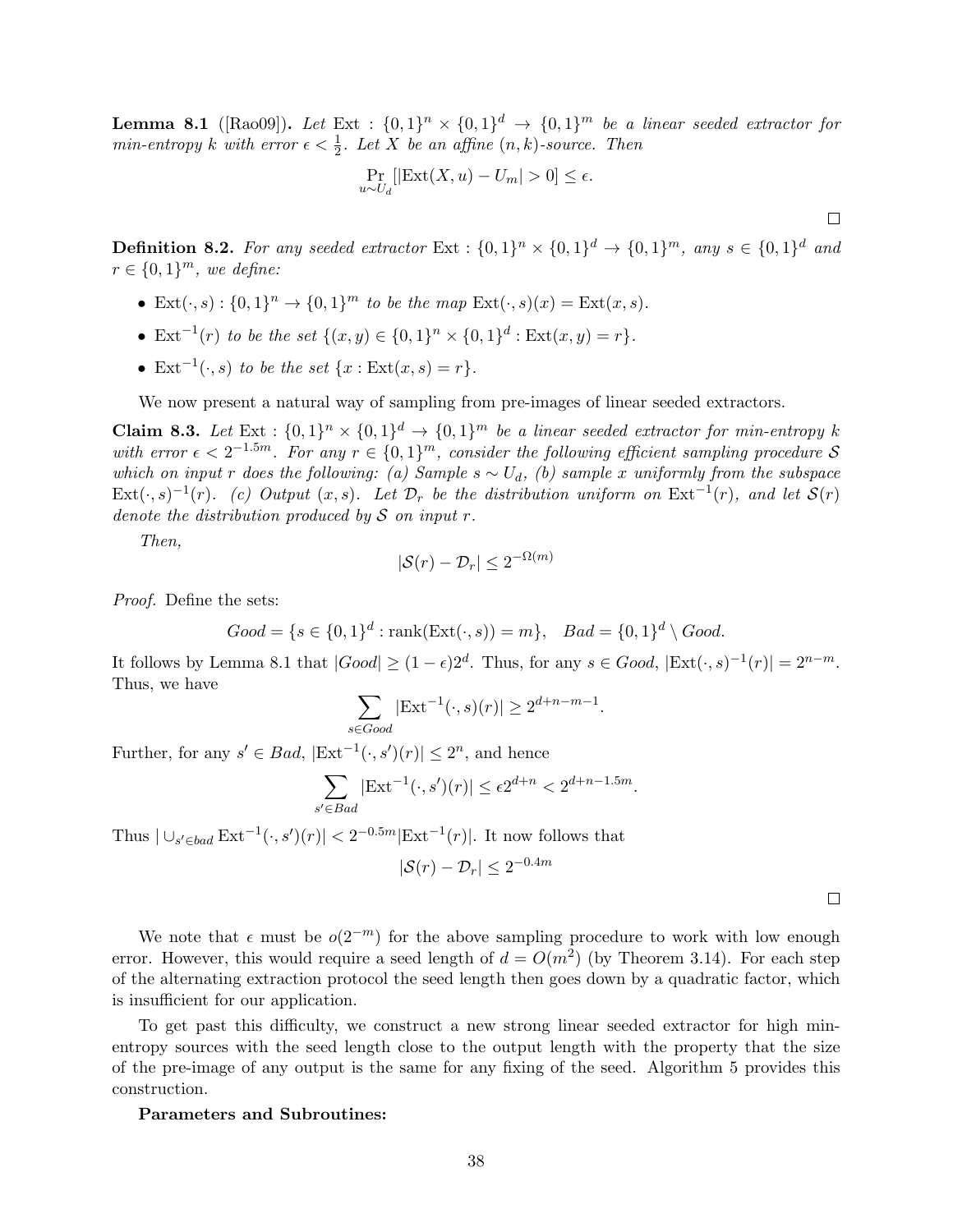- 1. Let  $\delta > 0$  be any constant. Let  $d = n^{\delta}$ . Let  $d = d_1 + d_2$ , where  $d_1 = n^{\delta_1}$ ,  $\delta > 10\delta_1$ . Let  $m = d/2$ .
- 2. Let Samp :  $\{0,1\}^{d_1} \to [n]^t$ ,  $t = d_2$ , be an  $(\mu, \theta, \gamma)$  averaging sampler with distinct samples, such that  $\mu = \frac{(\delta - 2\tau)}{\log(1/\tau)}$  $\frac{(\delta - 2\tau)}{\log(1/\tau)}, \ \theta = \frac{\tau}{\log(1/\tau)}$  $\frac{\tau}{\log(1/\tau)}$  and  $\gamma = 2^{-\Omega(d_1)}$ ,  $\tau = 0.05$ .
- 3. Let IP :  $\{0,1\}^{d_2} \times \{0,1\}^{d_2} \to \{0,1\}^{\frac{d}{2}}$  be the strong 2-source extractor from Theorem 3.[17.](#page-22-0)

| Algorithm 5: $iExt(x,s)$                                                         |
|----------------------------------------------------------------------------------|
| <b>Input:</b> Bit strings $x, s$ of length $n, d$ respectively.                  |
| <b>Output:</b> A bit string of length $m$ .                                      |
| 1 Let $s_1 = \text{Slice}(s, d_1)$ . Let $s_2$ be the remaining $d_2$ bits of s. |
| <b>2</b> Let $T = \text{Samp}(s_1) \subset [n]$ . Let $x_1 = x_{\{T\}}$ .        |
| <b>3</b> Output IP $(x_1, s_2)$ .                                                |

Informally the construction of iExt is as follows. Given a uniform seed  $S$ , we use a slice  $S_1$ of S to sample co-ordinates from the weak source  $X$ , and then apply a strong 2-source extractor (based on the inner product function) to the source  $X_1$  (which is the projection of X to the sampled co-ordinates) and the remaining bits  $S_2$  of S to extract  $\frac{d}{2}$  uniform bits.

The correctness of this procedure relies on the fact that by pseudorandomly sampling coordinates of X and projecting X to these co-ordinates, the min-entropy rate is roughly the pre-served for most choices of the uniform seed [\[Zuc97\]](#page--1-6) [\[Vad04\]](#page--1-7) [\[Li12a\]](#page-49-2). Thus, we can fix  $S_1$ , and the strong two-source extractor IP now receives two independent inputs  $S_2$  and  $X_2$  with almost full min-entropy. Thus, the output is close to uniform. Further we show that the number of linear constraints on the source  $X$  is the same for any fixing of the seed. This allows us to show that size of the pre-image of any particular output is the same for any fixing of the seed. We now formally prove these ideas.

We need the following theorem proved by Vadhan [\[Vad04\]](#page--1-7).

<span id="page-39-0"></span>**Theorem 8.4** ([\[Vad04\]](#page--1-7)). Let  $1 \ge \delta \ge 3\tau > 0$ . Let Samp :  $\{0,1\}^r \to [n]^t$  be an  $(\mu,\theta,\gamma)$  averaging sampler with distinct samples, such that  $\mu = \frac{(\delta - 2\tau)}{\log(1/\tau)}$  $\frac{(\delta - 2\tau)}{\log(1/\tau)}$  and  $\theta = \frac{\tau}{\log(1/\tau)}$  $\frac{\tau}{\log(1/\tau)}$ . If X is a  $(n, \delta n)$  source, then the random variable  $(U_r, X_{\{Samp(U_r)\}})$  is  $(\gamma + 2^{-\Omega(\tau n)})$ -close to  $(U_r, W)$  where for every  $a \in \{0, 1\}^r$ , the random variable  $W|U_r = a$  is a  $(t,(\delta - 3\tau)t)$ -source.

<span id="page-39-1"></span>**Lemma 8.5.** Let iExt be the function computed by Algorithm 5. If X is a  $(n, 0.9n)$  source and S is an independent uniform seed on  $\{0,1\}^d$ , then the following holds:

$$
|\mathrm{iExt}(X, S), S - U_m, S| < 2^{-n^{\Omega(1)}}.
$$

Further for any  $r \in \{0,1\}^m$  and any  $s \in \{0,1\}^d$ ,  $|\text{iExt}(\cdot, s)^{-1}(r)| = 2^{n-m}$ .

*Proof.* Using Theorem 8.[4,](#page-39-0) it follows that  $X_1$  is  $2^{-n^{\Omega(1)}}$ -close to a source with min-entropy at least 0.8n for any fixing of  $S_1$ . Further, we note that after fixing  $S_1$ ,  $S_2$  and  $X_1$  are independent sources. We now think of  $X_1, S_2$  as sources in  $\{0, 1\}^{d_2+1}$  by appending a 1 to both the sources, so that  $S_2 \neq 0$ , and then apply the inner product map. This results in an entropy loss of only 1. It now follows by Theorem 3.[17](#page-22-0) that

$$
|\mathrm{iExt}(X, S), S - U_m, S| < 2^{-n^{\Omega(1)}}.
$$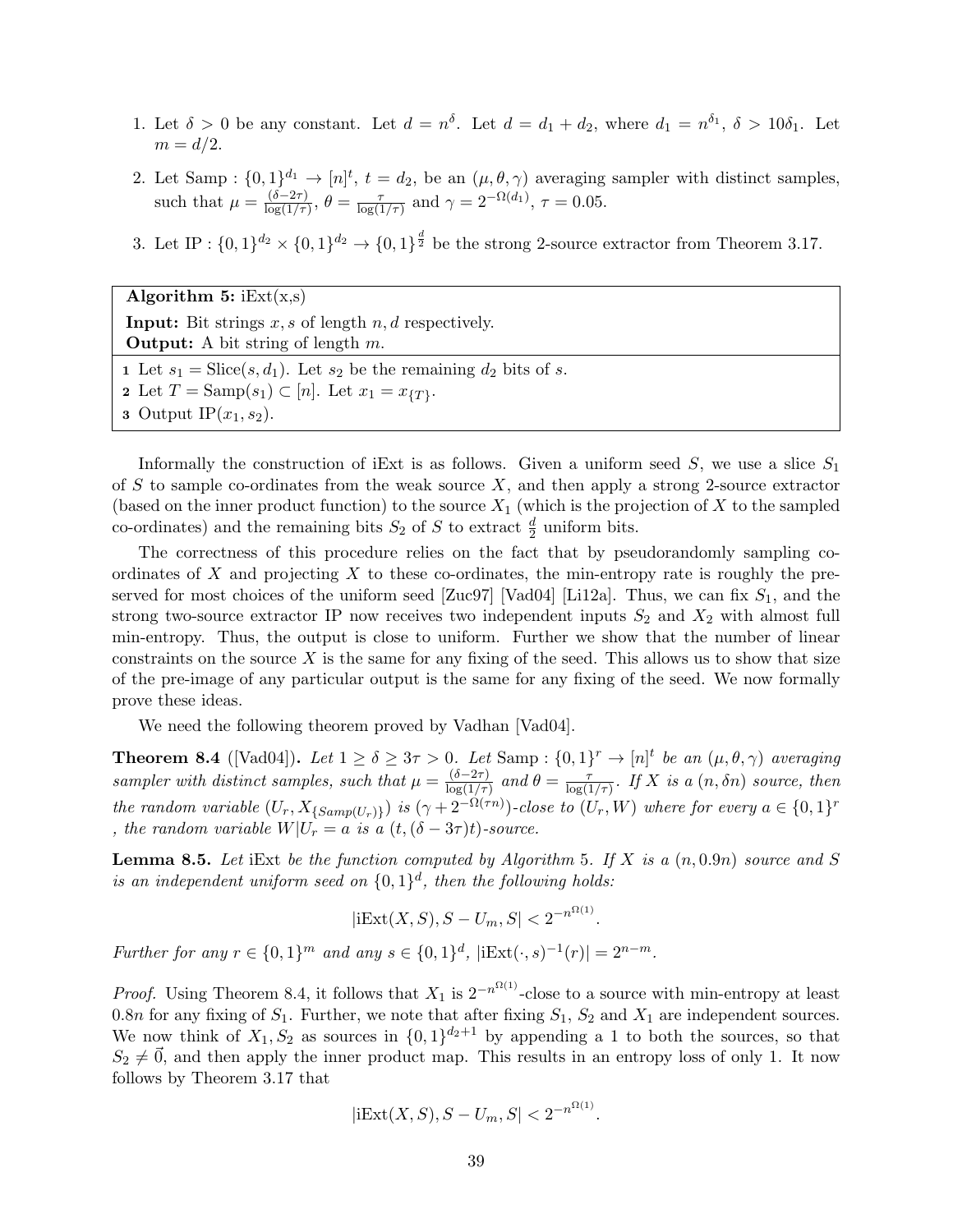It is easy to see that for any fixing of the seed  $S = s$ , iExt $(\cdot, s)$  is a linear map. Let X be uniform on *n* bits. We note that for any fixing of  $S_2 = s_2$ ,  $X_1$  lies in a subspace of dimension  $d_2 - m$  over  $F_2$ . Further, the bits outside T have no restrictions placed on them. Thus the size of  $iExt(\cdot, s)^{-1}(r)$  is exactly  $2^{d_2-m+n-d_2} = 2^{n-m}$ . This completes the proof of the lemma.  $\Box$ 

Based on the above lemma, we construct an efficient procedure for sampling uniformly from the pre-image of the function iExt.

**Claim 8.6.** Let iExt :  $\{0,1\}^n \times \{0,1\}^d \rightarrow \{0,1\}^m$  be the function computed by Algorithm 5. Then there exists a polynomial time algorithm  $\text{Samp}_1$  that takes as input  $r \in \{0,1\}^m$ , and samples from a distribution that is uniform on  $iExt^{-1}(r)$ .

*Proof.* It follows by Lemma [8](#page-39-1).5 that for any fixing of the seed s, the size of the set  $iExt(\cdot, s)^{-1}(r)$  is exactly  $2^{n-m}$ . Thus we can use the following strategy: (a) Sample  $s \sim U_d$  (b) Sample x uniformly random from the subspace iExt $(\cdot, s)^{-1}(r)$  (c) Output  $(x, s)$ . It follows that each element in iExt<sup>-1</sup> $(r)$ is picked with probability exactly  $\frac{1}{2^d} \cdot \frac{1}{2^{n-m}}$ . Thus the output of our sampling procedure is indeed uniform on  $iExt^{-1}(r)$ .  $\Box$ 

#### <span id="page-40-0"></span>8.2 A Modified Construction of the Seedless  $(2, t)$ -Non-Malleable Extractor

We first describe the high level ideas involved in modifying the construction of nmExt (Algorithm 3), before presenting the formal construction.

- We use the linear seeded extractor iExt (Algorithm 5) for any seeded extractor used in the construction of nmExt.
- Next we divide the sources X and Y into blocks of size  $n^{1-\delta}$  respectively for a small constant  $δ$ . Since each of X and Y have almost full min-entropy, we now have two block sources, where each block has almost full min-entropy conditioned on the previous blocks. The idea is to use new blocks of X and Y for each round of alternating extraction in nmExt.

To implement this however, we need some care. Recall that the alternating extraction protocol is run for two rounds between either X and  $Q_h$ , or X and  $Q_h$  in the function 2laExt. The idea now is to run these two of alternating extraction by dividing  $Q_h$  into two blocks, and using two new partitions of X (each round being run by using a block from either X or  $Q_h$ ). Now to generate these  $Q_h$ 's, we use a  $O(t)$  blocks of Y, and for each block apply the strong seeded extractor iExt, using as seed the output of the alternating extraction from the previous step, and finally concatenate the outputs. This works because these  $O(t)$  blocks form a block source, and using the same seed to extract from all the blocks is a well known technique of extracting from block sources.

- By appropriate setting of the lengths of the seeds in the alternating extraction, we ensure that each block of X and Y still has min-entropy rate  $1-o(1)$  even after fixing all the intermediate seeds, the random variables  $Q_h, \overline{Q}_h$  and their tampered versions. This can be ensured since each of these variables are of length at most  $n^{\delta_1}$  for some small constant  $\delta_1$ , and the number of adversaries is also  $n^{\Omega(1)}$ ).
- The above modification is almost sufficient for us to successfully sample from the pre-image of any output. One final modification is to use a specific error correcting code (the Reed-Solomon code over a field of size  $n + 1$  with characteristic 2) in the initial step of the construction,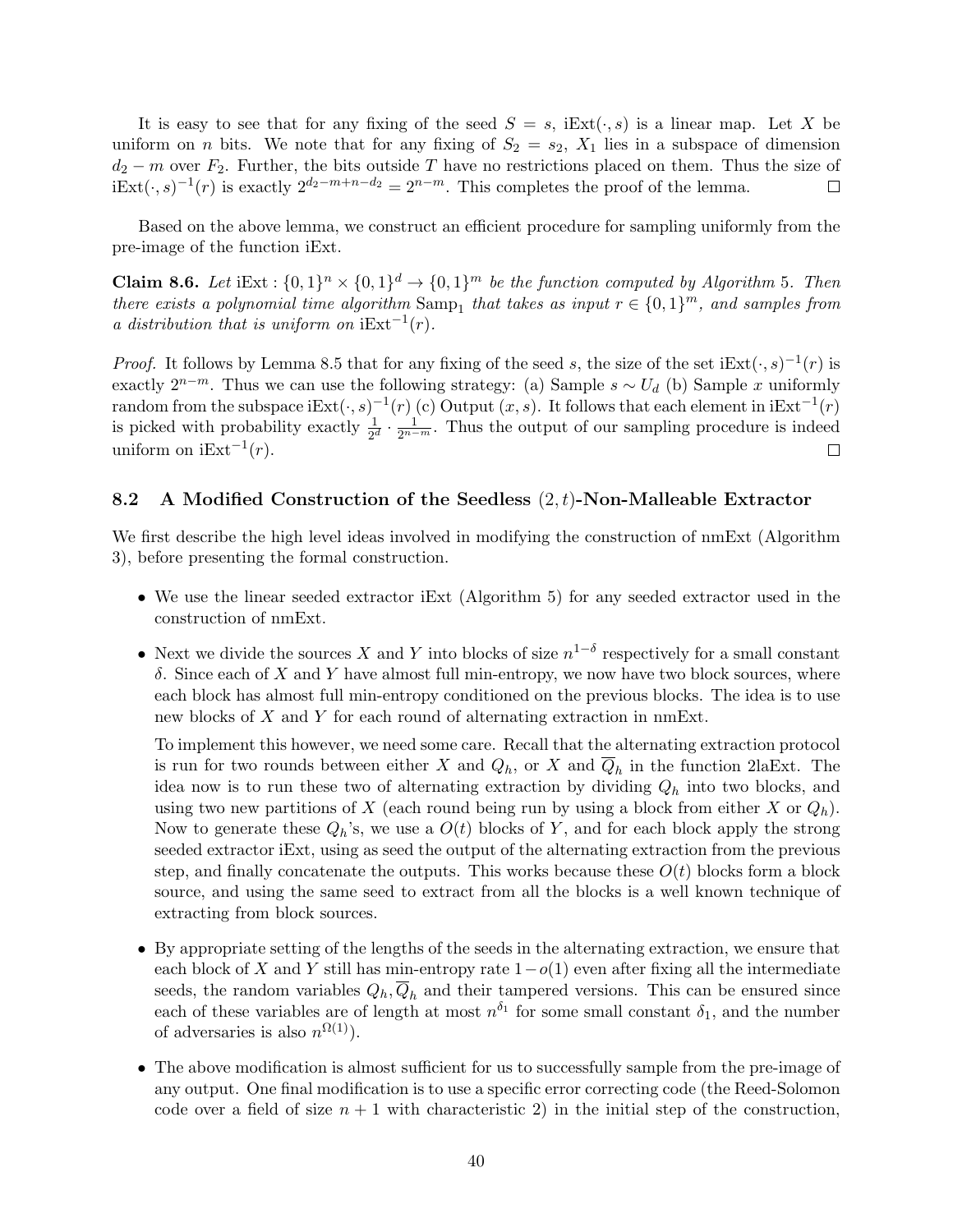when we encode the sources and sample bits from it. We give some intuition as to why this is necessary. Since we are using linear seeded extractors in the alternating extraction, by fixing the seeds we impose linear restrictions on the blocks of  $X$  and  $Y$ . Now, if we fix the output of the initial sampling step (the random variable  $Z$  in Algorithm 3), we are imposing more linear constraints on the blocks (assuming we are using a linear code). Now, it is not clear if the constraints imposed by the linear seeded extractor is independent from the constraints imposed by  $Z$ , and thus for different fixings of the  $Z$  and the seeds the size of the pre-image of any output of the non-malleable extractor may be different.

To get past this difficulty, our idea is to first partition  $X$  and  $Y$  into slightly smaller blocks (which does not affect the correctness of the extractor) such that at least half of the blocks are unused by the alternating extraction steps. Now, we show that by using the Reed-Solomon code over  $\mathbb{F} = \mathbb{F}_{2^{\log(n+1)}}$  to encode the sources, fixing Z imposes linear constraints involving the variables from these unused blocks, and we show that this is sufficient to argue that it is linearly independent of the restrictions imposed by the alternating extraction part. We provide complete details of the sampling algorithms in Section [8.3.](#page-42-0)

We now proceed to present the extractor construction. Recall that if  $Z_a, Z_{a+1}, \ldots, Z_b$  are random variables, we use  $Z_{[a,b]}$  to denote the random variable  $Z_a, \ldots, Z_b$ .

### Subroutines and Parameters (used by Algorithm 6, Algorithm 7, Algorithm 8)

- 1. Let  $\gamma$  be a small enough constant and C a large one. Let  $t = n^{\gamma/C}$ .
- 2. Let  $n_1 = n^{\beta_1}$ ,  $\beta_1 = 10\gamma$ . Let  $n_2 = n n_1$ . Let  $IP_1: \{0, 1\}^{n_1} \times \{0, 1\}^{n_1} \rightarrow \{0, 1\}^{n_3}$ ,  $n_3 = \frac{n_1}{10}$ be the strong two-source extractor from Theorem 3.[17.](#page-22-0)
- 3. Let  $\mathbb{F}$  be the finite field  $\mathbb{F}_{2^{\log(n+1)}}$ . Let  $n_4 = \frac{n_2}{\log(n+1)}$ . Let RS :  $\mathbb{F}^{n_4} \to \mathbb{F}^n$  be the Reed-Solomon code encoding  $n_4$  symbols of  $\mathbb F$  to n symbols in  $\mathbb F$  (we overload the use of RS, using it to denote both the code and the encoder). Thus RS is a  $[n, n_4, n - n_4 + 1]_n$  error correcting code.
- 4. Let Samp :  $\{0,1\}^{n_3} \to [n]^{n_5}$  be a  $(\mu, \frac{1}{10}, 2^{-n^{\Omega(1)}})$  averaging sampler with distinct samples. By using the strong seeded extractor from Theorem 3.[15,](#page-22-1) we can set  $n_5 = n^{\beta_2}$ ,  $\beta_2 < \beta_1/2$ .
- 5. Let  $\ell = 2(n_1 + n_5 \log n) < 4n^{\beta_1}$ . Thus  $\ell \leq n^{11\gamma}$ .
- 6. Let  $n_6 = 50Ct\ell$ . Let  $IP_2: \{0,1\}^{n_6} \times \{0,1\}^{n_6} \rightarrow \{0,1\}^{2n_q}$ ,  $n_q = 10Ct\ell$ , be the strong twosource extractor from Theorem 3.[17.](#page-22-0)

7. Let 
$$
n_7 = n - n_1 - n_6
$$
. Let  $n_x = \frac{n_7}{8\ell}$ . Let  $n_y = \frac{n_7}{16Ct\ell}$ . Thus  $n_x, n_y \ge n^{1-15\gamma}$ .

- 8. Let  $d_1 = 80\ell$ .
- 9. Let  $iExt_1: \{0,1\}^{n_x} \times \{0,1\}^{d_1} \rightarrow \{0,1\}^{d_2}, d_2 = 40\ell$ , be the extractor computed by Algorithm 5.
- 10. Let  $iExt_2: \{0,1\}^{n_q} \times \{0,1\}^{d_2} \rightarrow \{0,1\}^{d_3}, d_3 = 20\ell$ , be the extractor computed by Algorithm 5.
- 11. Let  $iExt_3: \{0,1\}^{n_x} \times \{0,1\}^{d_3} \rightarrow \{0,1\}^{d_4}, d_4 = 10\ell$  be the extractor computed by Algorithm 5.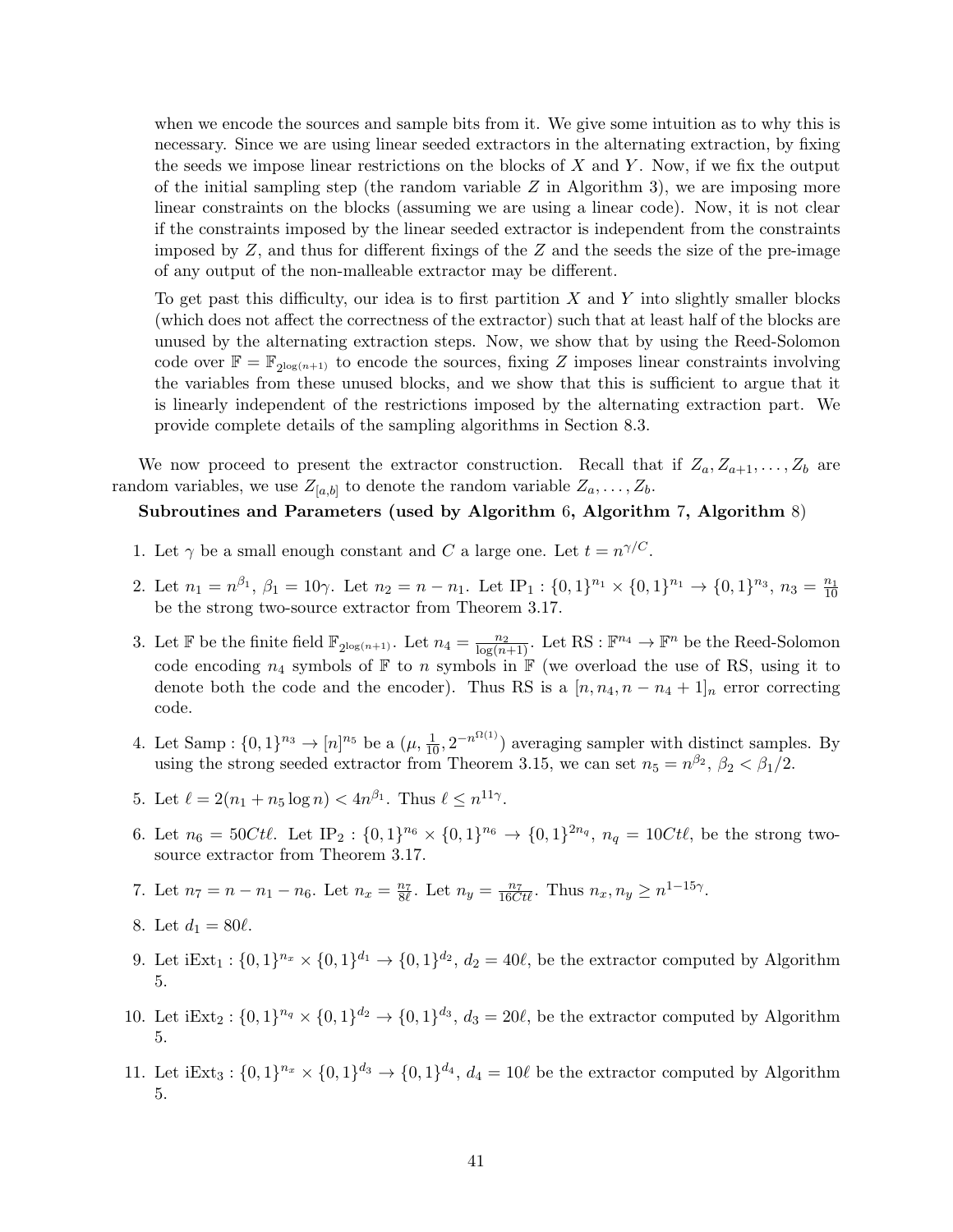- 12. Let  $iExt_4: \{0,1\}^{n_y} \times \{0,1\}^{d_4} \rightarrow \{0,1\}^{d_5}, d_5 = 5\ell$ , be the extractor computed by Algorithm 5.
- 13. Let  $Ext: \{0,1\}^{4Ctn_y} \times \{0,1\}^{d_4} \rightarrow \{0,1\}^{2n_q}$  be defined in the following way. Let  $v_1, \ldots, v_{4t}$  be strings, each of length  $n_y$ . Define  $\text{Ext}(v_1 \circ \ldots \circ v_{4Ct}, s) = \text{iExt}_4(v_1, s) \circ \ldots \circ \text{iExt}_4(v_{4Ct}, s)$ .

**Input:** Bit strings  $x, y$ , each of length n. **Output:** A bit string of length  $m$ . 1 Let  $x_1 = \text{Slice}(x, n_1), y_1 = \text{Slice}(y, n_1)$ . Compute  $\nu = \text{IP}_1(x, y)$ . 2 Let  $x_2, y_2$  be  $n_2$  length strings formed by cutting  $x_1, y_1$  from  $x, y$  respectively. **3** Let  $T = \text{Samp}(\nu) \subset [n]$ . 4 Interpret  $x_2, y_2$  as elements in  $\mathbb{F}^{n_4}$ . 5 Let  $\overline{x}_2 = \text{RS}(x_2), \overline{y}_2 = \text{RS}(y_2)$ . 6 Let  $\overline{x}_1 = (\overline{x}_2)_{\{T\}}, \overline{y}_1 = (\overline{y}_2)_{\{T\}},$  interpreting  $\overline{x}_2, \overline{y}_2 \in \mathbb{F}^n$ . 7 Let  $z = x_1 \circ \overline{x}_1 \circ y_1 \circ \overline{y}_1$ , where z is interpreted as a binary string. 8 Interpret  $x_2, y_2$  as binary strings.

9 Output inmExt<sub>1</sub> $(x_2, y_2, z)$ .

Algorithm 6:  $\text{imExt}(x,y)$ 

Algorithm 7:  $\text{immExt}_1(x_2, y_2, z)$ 1 Let  $x_3 = \text{Slice}(x_2, n_6), y_3 = \text{Slice}(y_2, n_6)$ . Let  $w, v$  be the remaining parts of  $x_2, y_2$ respectively. 2 Let  $IP_2(x_3, y_3) = (q_{1,1}, q_{1,2}),$  where each of  $q_{1,1}, q_{1,2}$  is of length  $n_q$ . 3 Let  $w_1, \ldots, w_{8\ell}$  be an equal sized partition of the string w into 8 $\ell$  stings. 4 Let  $v_1, \ldots, v_{16t\ell}$  be an equal sized partition of the string v into  $16Ct\ell$  stings. 5 for  $h = 1$  to  $\ell$  do 6  $(q_{h+1,1}, q_{h+1,2}) = 2$ ila $\text{Ext}(v_{[8C(h-1)t+1,8Cht]}, w_{[4h-3,4h]}, q_{h,1}, q_{h,2}, h, z_{\{h\}})$ 7 end 8 Ouput  $(q_{\ell+1,1}, q_{\ell+1,2}).$ 

Theorem 8.7. Let inmExt be the function computed by Algorithm 7. Then inmExt is a seedless  $(2,t)$ -non-malleable extractor with error  $2^{-n^{\Omega(1)}}$ .

The proof of the above theorem is essentially the same as the proof provided in Section [6,](#page-24-2) and we do not repeat it. The correctness of inmExt follows directly from the proof of Theorem 6.[12,](#page-33-2) and the correctness of the extractor iExt (Lemma 8.[5\)](#page-39-1), the fact that by our choice of parameters each block of X and Y still has min-entropy rate at least 0.9 after appropriate conditioning of the intermediate random variables and their tampered versions, and the fact that using the RS in place of a binary error correcting code does not affect correctness of the procedure.

### <span id="page-42-0"></span>8.3 Efficiently Sampling from the Pre-Image of inmExt

Since the construction of the non-malleable extractor inmExt (Algorithm 6, Algorithm 7, Algorithm 8) is composed of various sub-parts and sub-functions, we first argue about the invertibility of these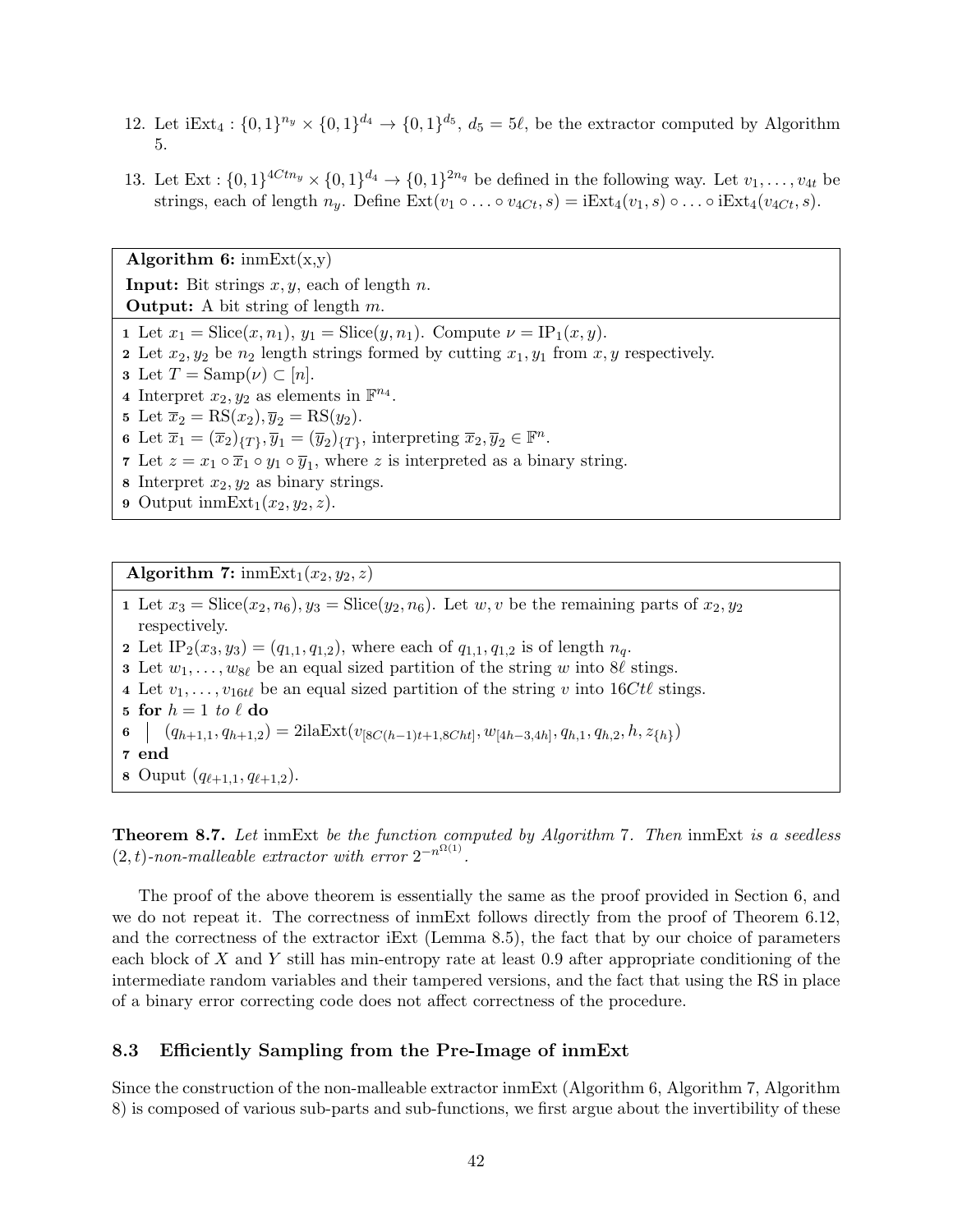Algorithm 8:  $2i$ laExt( $v_{[8C(h-1)t+1,8Cht]}$ ,  $w_{[4h-3,4h]}$ ,  $q_{h,1}, q_{h,2}, h, b)$ 

1 Let  $s_{h,1} = \text{Slice}(q_{h,1}, d_1), r_{h,1} = \text{Ext}_1(w_{4h-3}, s_{h,1}), s_{h,2} = \text{Ext}_2(q_{h,2}, r_{h,1}),$  $r_{h,2} = \text{Ext}_3(w_{4h-2}, s_{h,2}).$ 2 if  $b = 0$  then 3 | Let  $r_h = \text{Slice}(r_{h,1}, d_4).$ 4 else 5 | Let  $r_h = r_{h,2}$ 6 end 7 Let  $\text{Ext}(v_{[8C(h-1)t+1,8(h-1)t+4Ct]}, r_h) = (\overline{q}_{h,1}, \overline{q}_{h,2}),$  where both  $\overline{q}_{h,1}, \overline{q}_{h,2}$  are of length  $n_q$ . 8 Let  $\bar{s}_{h,1} = \text{Slice}(\bar{q}_{h,1}, d_1), \bar{r}_{h,1} = \text{Ext}_1(w_{4h-1}, \bar{s}_{h,1}), \bar{s}_{h,2} = \text{Ext}_2(\bar{q}_{h,2}, \bar{r}_{h,1}),$  $\overline{r}_{h,2} = \text{Ext}_3(w_{4h}, \overline{s}_{h,2}).$ 9 if  $b = 0$  then 10 Let  $\overline{r}_h = \overline{r}_{h,2}$ . 11 else 12 | Let  $\overline{r}_h = \text{Slice}(\overline{r}_{h,1}, d_4).$ 13 end 14 Let  $\text{Ext}(v_{[8C(h-1)t+4Ct+1,8Cht]}, r_h) = (q_{h+1,1}, q_{h+1,2})$ , where both  $q_{h+1,1}, q_{h+1,2}$  are of length  $n_q$ . 15 Ouput  $(q_{h+1,1}, q_{h+1,2})$ .

parts and then show a way to compose these sampling procedure to sample almost uniformly from the pre-image of inmExt. We refer to all the variables, sub-routines and notations introduced in these algorithms while developing the sampling procedures. Unless we state otherwise, by a subspace we mean a subspace over  $\mathbb{F}_2$ .

We first show how to sample uniformly from the pre-image of 2ila Ext (Algorithm 8), since it is a crucial sub-part of inmExt. We have the following claim.

<span id="page-43-0"></span>Claim 8.8. For any fixing of the variables  $\{s_{1,i}, r_{1,i}, \overline{s}_{1,i}, \overline{r}_{1,i} : i \in \{1,2\}\}\$ , and any  $b \in \{0,1\}$  define the set:

$$
2\text{ilaExt}^{-1}(q_{2,1}, q_{2,2}) = \{(x_3, y_3, v_{[1,4Ct]}, w_{[1,4]}) \in \{0, 1\}^{2n_6 + 4Ctn_y + 4n_x} :
$$
  

$$
2\text{ilaExt}(v_{[1,4Ct]}, w_{[1,4]}, q_{1,1}, q_{1,2}, b) = (q_{2,1}, q_{2,2})\}
$$

There exists an efficient algorithm Samp<sub>2</sub> that takes as input  $q_{2,1}, q_{2,2}, b, \{s_{1,i}, r_{1,i}, \overline{s}_{1,i}, \overline{r}_{1,i} : i \in \{1, \}$  $2\}$ , and samples uniformly from  $2i\text{laExt}^{-1}(q_{2,1}, q_{2,2}).$ 

Further, the set 2ila $Ext^{-1}(q_{2,1}, q_{2,2})$  is a subspace over  $\mathbb{F}_2$  of dimension  $d_1$ , and its size does not depend on the inputs to  $Samp_2$ .

*Proof.* The general idea is that by fixing the seeds in the alternating extraction, each block of  $w$ takes values independent of the fixing of the other blocks of w and the  $q_{i,j}$ 's, and similarly the  $q_{i,j}$ 's takes values independent of each other and the blocks of  $w$ . We now formally prove this intuition.

Since,  $s_{1,1}$  is a slice of  $q_{1,1}$  it follows that  $q_{1,1}$  is restricted to the subspace of size  $2^{n_q-d_1}$ . Since  $r_{1,1} = i \text{Ext}_1(w_1, s_{1,1}),$  it follows that  $w_1$  is restricted to the set  $i \text{Ext}_1(\cdot, s_{1,1})^{-1}(r_{1,1}).$  Further, it follows by Lemma [8.5](#page-39-1) that this is a subspace of size  $2^{n_x-d_2}$ . Similar arguments show that  $q_{1,2}$  is restricted to the subspace of dimension  $2^{n_q-d_3}$ , and  $w_2$  is restricted to a subspace of dimension  $2^{n_x-d_4}$ . Further, we note that each of these variables have no correlation.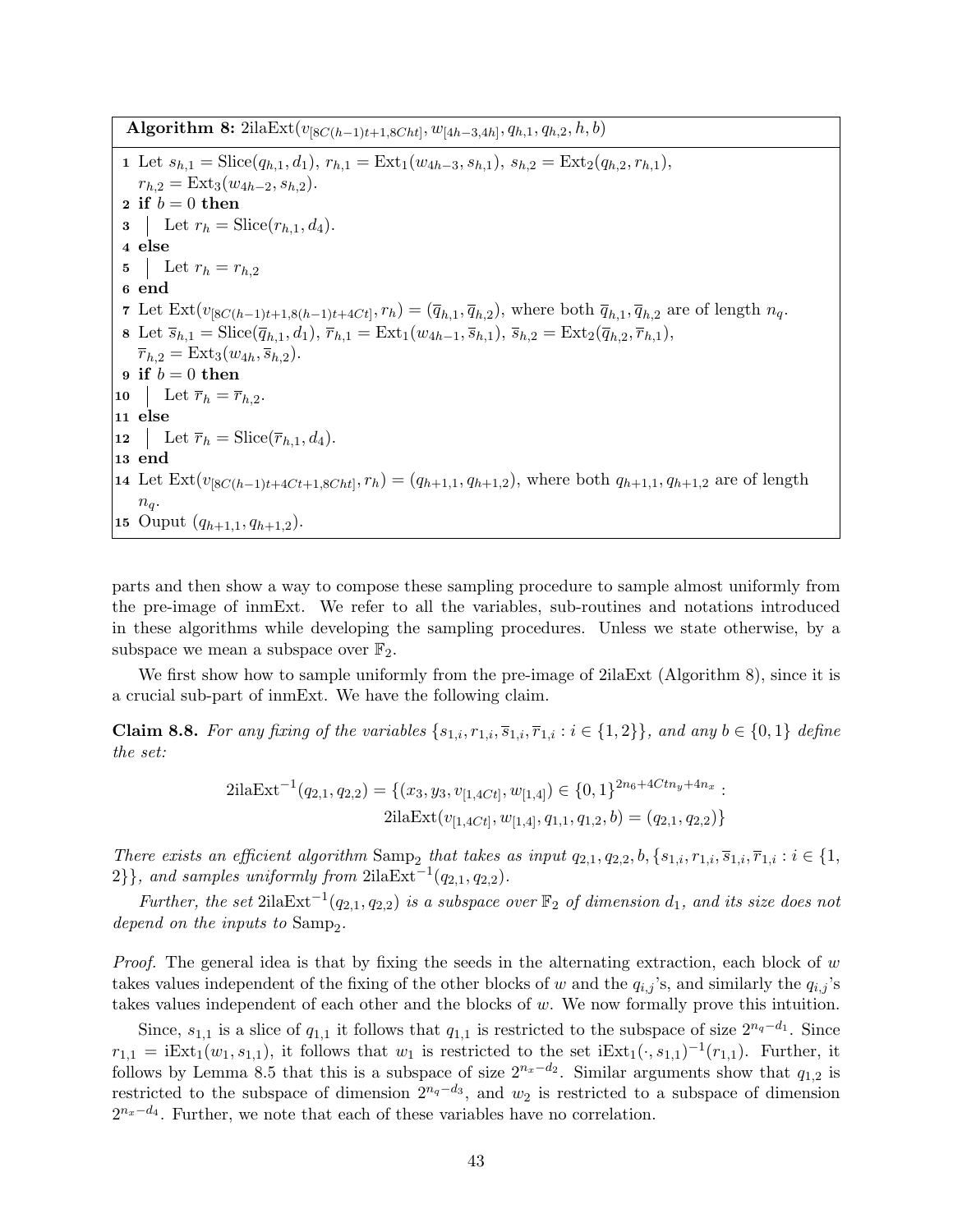By repeating this argument for the next two rounds of alternating extraction, it follows that  $\overline{q}_{1,1}$  is restricted to a subspace of size  $2^{n_q-d_1}$ ,  $w_3$  is restricted to a subspace of size  $2^{n_x-d_2}$ ,  $\overline{q}_{1,2}$  is restricted to a subspace of size  $2^{n_q-d_3}$ , and  $w_4$  is restricted to a subspace of size  $2^{n_x-d_4}$ .

Further since  $(q_{2,1}, q_{2,2}) = \text{Ext}(v_{[4Ct+1,8t]}, r_1) = i\text{Ext}_4(v_{4Ct+1}, r_1) \circ \dots \circ i\text{Ext}_4(v_{8Ct}, r_1)$ , it follows by an application of Lemma [8](#page-39-1).5 that for any fixed  $q_{2,1}$ ,  $v_{[4Ct+1,6t]}$  is restricted to a subspace of size  $2^{2Ct(n_y-d_5)}$ . A similar argument shows that for any fixed  $q_{2,2}$ ,  $v_{[6Ct+1,8Ct]}$  is restricted to a subspace of size  $2^{2Ct(n_y-d_5)}$ .

Finally, since IP<sub>1</sub>(x<sub>3</sub>, y<sub>3</sub>) = (q<sub>1,1</sub>, q<sub>1,2</sub>), it follows that for any fixed x<sub>3</sub>, q<sub>1,1</sub>, q<sub>1,2</sub>, the variable y<sub>3</sub> lies in a subspace of size  $2^{n_6-\log(2n_q)}$  since by fixing the variables  $x_3, q_{1,1}, q_{1,2}$ , we are restricting  $y_3$ to a subspace of dimension  $\left(\frac{n_6}{\log(2n_q)}-1\right)$  over the field  $\mathbb{F}_{2^{\log(2n_q)}}$ .

It is clear from the arguments that we did not use any specific values of the inputs given to the algorithm Samp<sub>1</sub> (including the value of the bit b) to argue about the size of 2ilaExt<sup>-1</sup>( $q_{2,1}, q_{2,2}$ ). Also note that each of  $x_3, y_3, v_{[1,4Ct]}, w_{[1,4]}$  is restricted to some subspace. Since  $2i\lambda\text{Ext}^{-1}(q_{2,1}, q_{2,2})$ is the cartesian product of these subspaces, it follows that it is a subspace over  $\mathbb{F}_2$ . Thus the lemma now follows since we can efficiently sample from a given subspace. П

Using arguments very similar to the above claim, we obtain the following result.

<span id="page-44-0"></span>**Claim 8.9.** For any  $h \in \{2, ..., \ell\}$ , any fixing of the variables  $\{s_{h,i}, r_{h,i}, \overline{s}_{h,i}, \overline{r}_{h,i} : i \in \{1,2\}\}$ , and any  $b \in \{0,1\}$  define the set:

$$
2\text{ilaExt}^{-1}(q_{h+1,1}, q_{h+1,2}) = \{ (v_{[8C(h-1)t-4Ct+1,8C(h-1)t+4Ct]}, w_{[4h-3,4h]}) \in \{0,1\}^{8Ctn_y+4n_x} :
$$
  

$$
2\text{ilaExt}(v_{[8C(h-1)t+1,8Cht]}, w_{[4h-3,4h]}, q_{1,1}, q_{1,2}, b) = (q_{h+1,1}, q_{h+1,2}) \}.
$$

There exists an efficient algorithm  $\text{Samp}_{h+1}$  that takes as input  $q_{h+1,1}, q_{h+1,2}, b, \{s_{h,i}, r_{h,i}, \overline{s}_{h,i}, \overline{r}_{h,i} :$  $i \in \{1,2\}$ , and samples uniformly from  $2i\lambda\sum_{i=1}^{n} (q_{h+1,1}, q_{h+1,2}).$ 

Further, 2ilaExt<sup>-1</sup>( $q_{h+1,1}, q_{h+1,2}$ ) is a subspace over  $\mathbb{F}_2$ , and its size does not depend on the inputs to  $\text{Samp}_{h+1}$ .

 $\Box$ 

We now show a way of efficiently sampling from the pre-image of the function  $\text{imExt}_{1}$  (Algorithm 7).

<span id="page-44-1"></span>**Claim 8.10.** For any string  $\alpha \in \{0,1\}^{\ell}$ , and any fixing of the variables  $\{s_{h,i}, r_{h,i}, \overline{s}_{h,i}, \overline{r}_{h,i} : h \in [\ell],$  $i \in \{1,2\}$  define the set:

inmExt<sub>1</sub><sup>-1</sup>(
$$
q_{\ell+1,1}, q_{\ell+1,2}
$$
) = { $(x_2, y_2) \in \{0, 1\}^{2n_2}$ : inmExt<sub>1</sub>( $x_2, y_2, \alpha$ ) = ( $q_{\ell+1,1}, q_{\ell+1,2}$ )}.

There exists an efficient algorithm  $\text{Samp}_{nm_1}$  that takes as input  $\{s_{h,i}, r_{h,i}, \overline{s}_{h,i}, \overline{r}_{h,i} : h \in [\ell], i \in \{1, \}$  $2\}, \alpha, q_{\ell+1,1}, q_{\ell+1,2}, \text{ and samples uniformly from } \text{immExt}_1^{-1}(q_{\ell+1,1}, q_{\ell+1,2}).$ 

Further,  $\text{imExt}_{1}^{-1}(q_{\ell+1,1}, q_{\ell+1,2})$  is a subspace over  $\mathbb{F}_{2}$ , and its size does not depend on the inputs to  $\text{Samp}_{nm_1}$ .

*Proof.* We observe that once we fix all the seeds  $\{s_{h,i}, r_{h,i}, \overline{s}_{h,i}, \overline{r}_{h,i} : h \in [\ell], i \in \{1,2\}\}\)$ , for different  $h \in [\ell],$  the blocks  $(v_{[8C(h-1)t-4Ct+1, 8C(h-1)t+4Ct]}, w_{[4h-3,4h]})$  can be sampled independently. Thus, by using the algorithms  $\{\mathrm{Samp}_{h+1} : h \in \ell\}$  from Claim [8](#page-43-0).8 and Claim 8.[9,](#page-44-0) we sample the variable  $x_3, y_3, w_{[1,4]}, v_{[1,4Ct]}, \{v_{[8C(h-1)t-4Ct+1, 8C(h-1)t+4Ct]}, w_{[4h-3,4h]} : h \in [\ell] \}.$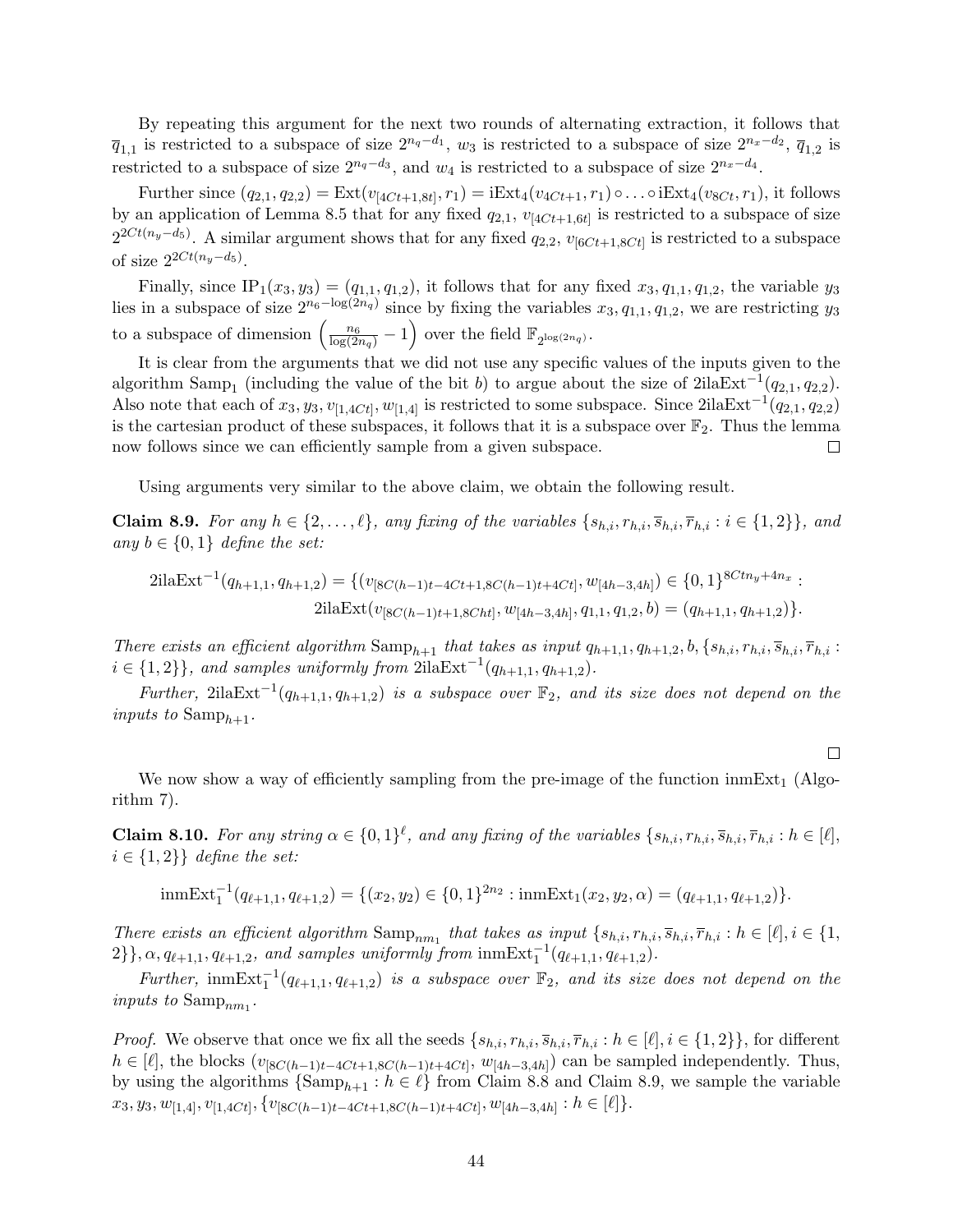Finally, since  $\text{Ext}(v_{\vert 8C(\ell-1)t+4Ct+1, 8C\ell t}, \overline{r}_{\ell}) = (q_{\ell+1,1}, q_{\ell+1,2}),$  it follows by the arguments in Lemma 8.[8,](#page-43-0) that the block  $v_{[8C(\ell-1)t+4Ct+1,8C\ell t)]}$  is restricted to a subspace of size  $2^{4Ct(n_y-d_5)}$ . Thus, we can efficiently sample this block as well.

Further the variable  $w_{[4\ell+1,8\ell]}$  is unused by the algorithm inmExt<sub>1</sub>, and hence takes all values in  $\{0,1\}^{4\ell n_x}$ . Similarly the variable  $v_{[8C\ell t+1,16C\ell t]}$  is unused by the algorithm inmExt<sub>1</sub> and hence takes all values in  $\{0,1\}^{8Ct\ell}$ . Thus, we sample these variables as uniform strings of the appropriate length.

Since  $x_2, y_2$  are concatenations of the various blocks sampled above, we can indeed sample efficiently from a distribution uniform on  $\{(x_2, y_2) \in \{0, 1\}^{2n_2} : \text{inmExt}(x, y, \alpha) = (q_{\ell+1,1}, q_{\ell+1,2})\}.$ Further since by Claim [8](#page-43-0).8 and Claim 8.[9,](#page-44-0) the size of the pre-images of each of the blocks generated do not depend on the inputs (and is also a subspace), it follows that  $2\text{immExt}_{1}^{-1}(q_{\ell+1,1}, q_{\ell+1,2})$  is a subspace, and its size does not depend on the inputs to  $\text{Samp}_{nm_1}$ .  $\Box$ 

We now proceed to construct an algorithm to uniformly sample from the pre-image of any output of the function inmExt (Algorithm  $6$ ), which will yield the required efficient encoder for the resulting one-many non-malleable codes.

<span id="page-45-0"></span>**Claim 8.11.** For any fixing of the variable  $z = x_1 \circ \overline{x}_1 \circ y_1 \circ \overline{y}_1$  and the variables  $\{s_{h,i}, r_{h,i}, \overline{s}_{h,i}\}$  $\overline{r}_{h,i}$ :  $h \in [\ell], i \in \{1,2\}\},\$  define the set:

 $\text{immExt}^{-1}(q_{\ell+1,1}, q_{\ell+1,2}) = \{(x, y) \in \{0, 1\}^{2n} : \text{immExt}(x, y) = (q_{\ell+1,1}, q_{\ell+1,2})\}.$ 

There exists an efficient algorithm  $\text{Samp}_{nm}$  that takes as input  $\{s_{h,i}, r_{h,i}, \overline{s}_{h,i}, \overline{r}_{h,i} : h \in [\ell], i \in \{1, \}$  $2\}, z, q_{\ell+1,1}, q_{\ell+1,2},$  and samples uniformly from  $\mathrm{imExt}^{-1}(q_{\ell+1,1}, q_{\ell+1,2}).$ 

Further, inmExt<sup>-1</sup>( $q_{\ell+1,1}, q_{\ell+1,2}$ ) is a subspace over  $\mathbb{F}_2$ , and its size does not depend on the inputs to  $Samp_{nm}$ .

*Proof.* We fix the variables  $x_1$  and  $y_1$ . Let  $T = \text{Samp}(\nu) = \{t_1, \ldots, t_{n_5}\}$ . We now think of  $x_2$  as an element in  $\mathbb{F}^{n_4}$ ,  $\mathbb{F} = \mathbb{F}_{2^{\log(n+1)}}$ . Let  $x_2 = (x_{2,1}, \ldots, x_{2,n_4})$ , where each  $x_{2,i}$  is in  $\mathbb{F}$ . Recall that the  $n_4 \times n$  generator matrix G of the code RS is the following:

$$
G = \begin{pmatrix} 1 & 1 & \cdots & 1 \\ \alpha_1 & \alpha_2 & \cdots & \alpha_n \\ \vdots & \vdots & \ddots & \vdots \\ \alpha_1^{n_4-1} & \alpha_2^{n_4-1} & \cdots & \alpha_n^{n_4-1} \end{pmatrix}
$$

where  $\alpha_1, \ldots, \alpha_n$  are distinct non-zero field elements of  $\mathbb{F}$ .

Let

$$
G_T = \begin{pmatrix} 1 & 1 & \cdots & 1 \\ \alpha_{t_1} & \alpha_{t_2} & \cdots & \alpha_{t_{n_5}} \\ \vdots & \vdots & \ddots & \vdots \\ \alpha_{t_1}^{n_4 - 1} & \alpha_{t_2}^{n_4 - 1} & \cdots & \alpha_{t_{n_5}}^{n_4 - 1} \end{pmatrix}
$$

Since  $\overline{x}_1 = \text{RS}(x_2)_{\{T\}}$ , we have the following identity:

$$
(x_{2,1} \quad \cdots \quad x_{2,n_4}) G_T = \overline{x}_1 \tag{1}
$$

Thus, for any fixing of  $\overline{x}_1$ , the variable  $x_2$  is restricted to a subspace of dimension  $(n_4 - n_5)$  over the field F.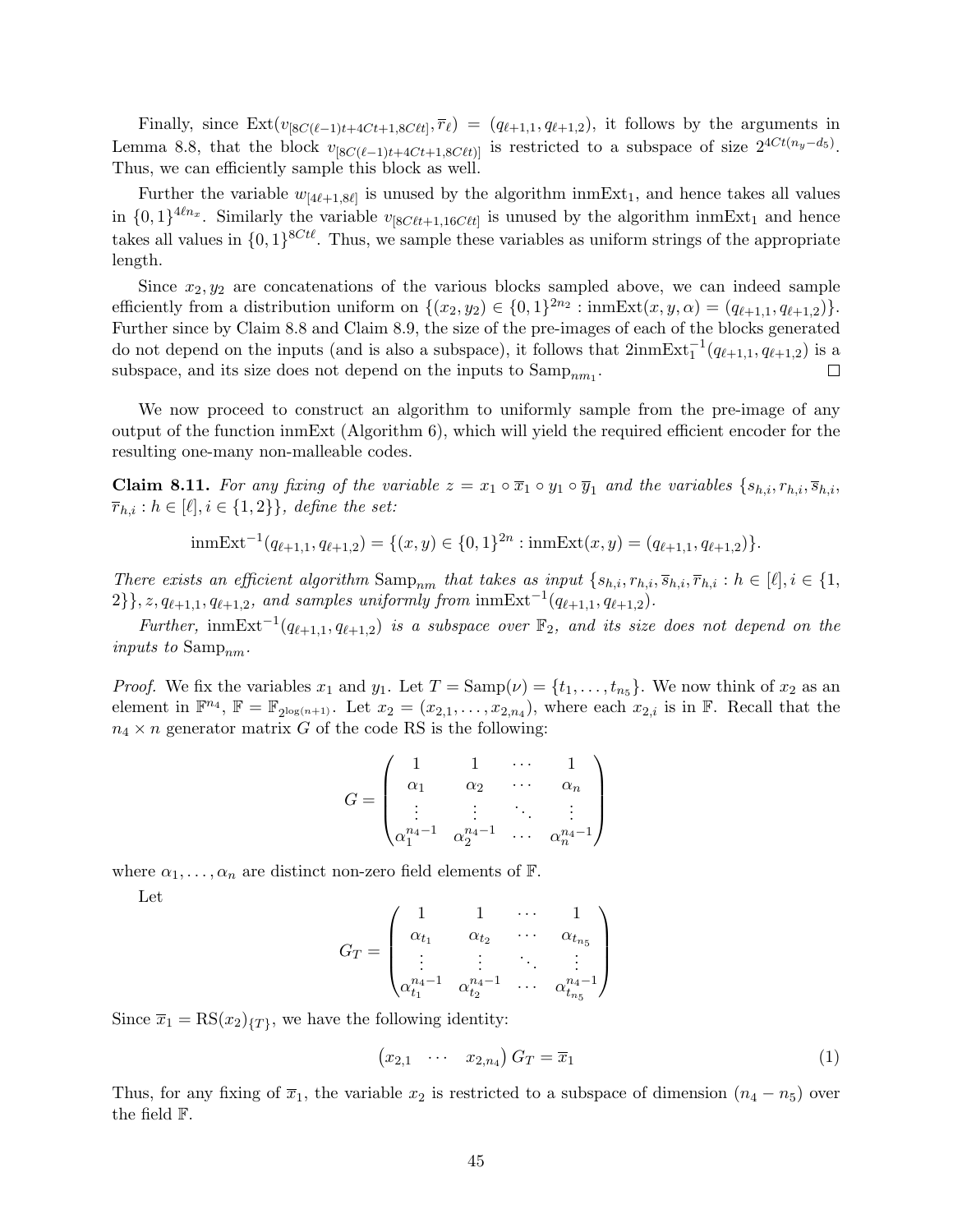Now, let  $j \in [n_4]$  be such that  $(x_{2,1},...,x_{2,j})$  is the string  $(x_3, w_{[1,4\ell]})$ , and  $(x_{2,j+1},...,x_{2,n_4})$  is the string  $w_{[4\ell+1,8\ell]}$ . Clearly,  $(n_4 - j)$  log  $n = 4\ell n_x$ , and thus by our choice of parameters it follows that  $j = n_4 - \frac{4\ell n_x}{\log n} = \frac{n_4}{2} + \frac{n_6}{\log(n+1)} < \frac{2n_4}{3} < n_4 - n_5$ .

We further note since any  $n_5 \times n_5$  sub-matrix of  $G_T$  has full rank (since it is the Vandermonde's matrix), it follows by the rank-nullity thorem that any  $j \times n_5$  sub-matrix of  $G_T$  has null space of dimension exactly  $j - n_5$ . Thus for any  $\lambda \in \mathbb{F}^{n_5}$ , the equation:

$$
(x_{2,j+1} \cdots x_{2,n_4})\begin{pmatrix} \alpha_{t_1}^j & \alpha_{t_2}^j & \cdots & \alpha_{t_{n_5}}^j \\ \vdots & \vdots & \ddots & \vdots \\ \alpha_{t_1}^{n_4-1} & \alpha_{t_2}^{n_4-1} & \cdots & \alpha_{t_{n_5}}^{n_4-1} \end{pmatrix} = \overline{x}_1 + \lambda
$$
 (2)

has exactly  $\left| \mathbb{F} \right|^{(j-n_5)}$  solution.

Thus, for any fixing of the variables,  $x_{2,1}, \ldots, x_{2,j}$ , equation (1) has exactly  $|\mathbb{F}|^{j-n_5}$  solutions. In other words, for any fixing of  $x_3, w_{[1,4\ell]}, \overline{x}_1$ , the variable  $w_{[4\ell+1,8\ell]}$  is restricted to a subspace, and the size of the subspace does not depend on the fixing of  $x_3, w_{[1,4\ell]}, \overline{x}_1$ . Using, a similar argument, we can show that for any fixing of  $y_3$ ,  $v_{[1,8Ct\ell]}, \overline{y}_1$ , the variable  $v_{[8Ct\ell+1,16Ct\ell]}$  is restricted to a subspace, and the size of the subspace does not depend on the fixing of  $y_3, v_{[1,8Ct\ell]}, \overline{y}_1$ .

Now consider any fixing of the variables  $\{s_{h,i}, r_{h,i}, \overline{s}_{h,i}, \overline{r}_{h,i} : h \in [\ell], i \in \{1,2\}\}\$ , z. As proved in the Claim 8.[10,](#page-44-1) we can efficiently sample the variables  $x_3, w_{[1,4\ell]}, y_3, v_{[1,8C\ell\ell]}$ . By the above argument, the variables  $v_{[4\ell+1,8\ell]}$  and  $w_{[8Ct\ell+1,16Ct\ell]}$  now lie in a subspace, and hence we can efficiently sample these variables as well. Thus we have an efficient procedure  $\text{Samp}_{nm}$  for uniformly sampling  $(x, y)$  from the set inmExt<sup>-1</sup> $(q_{\ell+1,1}, q_{\ell+1,2})$ .

It also follows by Claim 8.[10,](#page-44-1) that the total size of the pre-image of the variables  $x_3, w_{[1,4\ell]},$  $y_3, v_{[1,8Ct\ell]}$  does not depend on z or the variables  $\{s_{h,i}, r_{h,i}, \overline{s}_{h,i}, \overline{r}_{h,i} : h \in [\ell], i \in \{1,2\}\}.$  Further, for any fixing of  $x_3, w_{[1,4\ell]}, y_3, v_{[1,8Ct\ell]}, z$ , as argued above, the variables  $v_{[4\ell+1,8\ell]}$  and  $w_{[8Ct\ell+1,16Ct\ell]}$ now lie in a subspace, whose size does not depend on the fixed variables. Thus, overall the size of the total pre-image of x, y does not depend on the inputs to  $\text{Samp}_{nm}$ .  $\Box$ 

We now state the main result of this section.

**Theorem 8.12.** There exists an efficient procedure that given an input  $(q_{\ell+1,1}, q_{\ell+1,2}) \in \{0, 1\}^{n_q} \times$  $\{0,1\}^{n_q}$ , samples uniformly from the set  $\{(x,y): \text{immExt}(x,y) = (q_{\ell+1,1}, q_{\ell+1,2})\}.$ 

Proof. We use the following simple strategy.

- 1. Uniformly sample the variables  $z, \{s_{h,i}, r_{h,i}, \overline{s}_{h,i}, \overline{r}_{h,i} : h \in [\ell], i \in \{1, 2\}\},\$
- 2. Use the variables sampled in Step (1) as input to the algorithm  $\text{Samp}_{nm}$  to sample  $(x, y)$ .

The correctness of this procedure follows directly from Claim 8.[11,](#page-45-0) since it was proved that for any fixing of the variables of Step 1, the size of pre-image of inmExt is the same.  $\Box$ 

## Acknowledgments

The first author would like to thank his advisor, David Zuckerman, for his constant guidance and encouragement.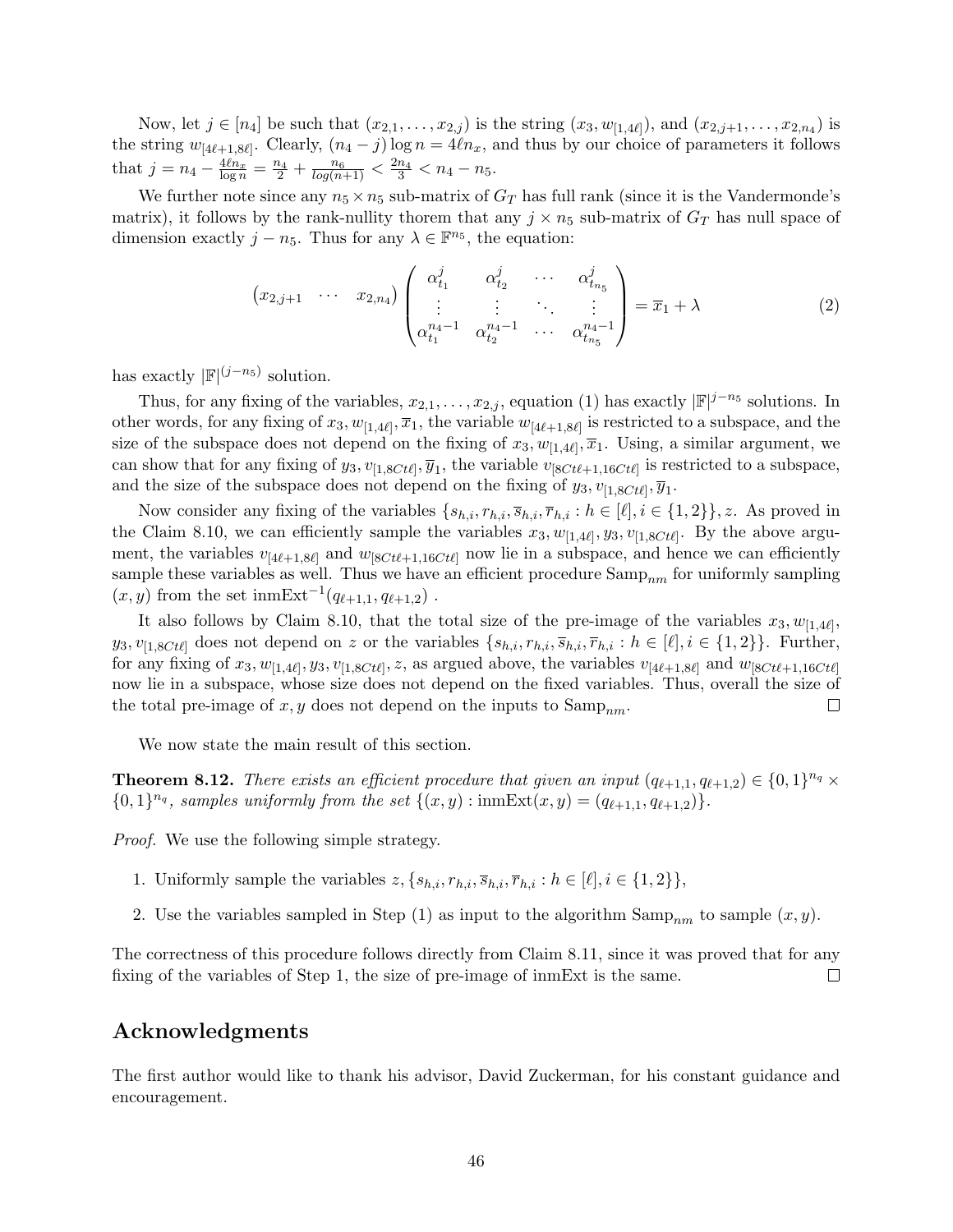## References

- <span id="page-47-12"></span>[ABN+92] Noga Alon, Jehoshua Bruck, Joseph Naor, Moni Naor, and Ron M. Roth. Construction of asymptotically good low-rate error-correcting codes through pseudo-random graphs. IEEE Transactions on Information Theory, 38:509–516, 1992.
- <span id="page-47-2"></span>[ADKO15] D. Aggarwal, Y. Dodis, T. Kazana, and M. Obremski. Non-malleable reductions and applications. To appear in STOC, 2015.
- <span id="page-47-3"></span>[ADL14] Divesh Aggarwal, Yevgeniy Dodis, and Shachar Lovett. Non-malleable codes from additive combinatorics. In STOC, 2014.
- <span id="page-47-5"></span>[AGM+14] Shashank Agrawal, Divya Gupta, Hemanta K. Maji, Omkant Pandey, and Manoj Prabhakaran. Explicit non-malleable codes resistant to permutations. Cryptology ePrint Archive, Report 2014/316, 2014. <http://eprint.iacr.org/>.
- <span id="page-47-0"></span>[Bou05] J. Bourgain. More on the sum-product phenomenon in prime fields and its applications. International Journal of Number Theory, 01(01):1–32, 2005.
- <span id="page-47-13"></span>[BRF13] Dan Boneh, Tim Roughgarden, and Joan Feigenbaum, editors. Symposium on Theory of Computing Conference, STOC'13, Palo Alto, CA, USA, June 1-4, 2013. ACM, 2013.
- <span id="page-47-10"></span>[BRSW06] Boaz Barak, Anup Rao, Ronen Shaltiel, and Avi Wigderson. 2 source dispersers for  $n^{o(1)}$  entropy and Ramsey graphs beating the Frankl-Wilson construction. In *Proceed*ings of the 38th Annual ACM Symposium on Theory of Computing, 2006.
- <span id="page-47-7"></span>[CCFP11] Hervé Chabanne, Gérard D. Cohen, Jean-Pierre Flori, and Alain Patey. Non-malleable codes from the wire-tap channel. CoRR, abs/1105.3879, 2011.
- <span id="page-47-6"></span>[CCP12] Hervé Chabanne, Gérard D. Cohen, and Alain Patey. Secure network coding and non-malleable codes: Protection against linear tampering. In ISIT, pages 2546–2550, 2012.
- <span id="page-47-11"></span>[CG88] Benny Chor and Oded Goldreich. Unbiased bits from sources of weak randomness and probabilistic communication complexity. SIAM Journal on Computing, 17(2):230–261, 1988.
- <span id="page-47-4"></span>[CG14a] Mahdi Cheraghchi and Venkatesan Guruswami. Capacity of non-malleable codes. In ITCS, pages 155–168, 2014.
- <span id="page-47-1"></span>[CG14b] Mahdi Cheraghchi and Venkatesan Guruswami. Non-malleable coding against bit-wise and split-state tampering. In TCC, pages 440–464, 2014.
- <span id="page-47-9"></span>[CGM+15] Nishanth Chandran, Vipul Goyal, Pratyay Mukherjee, Omkant Pandey, and Jalaj Upadhyay. Block-wise non-malleable codes. IACR Cryptology ePrint Archive, 2015:129, 2015.
- <span id="page-47-8"></span>[CKM11] SeungGeol Choi, Aggelos Kiayias, and Tal Malkin. Bitr: Built-in tamper resilience. In DongHoon Lee and Xiaoyun Wang, editors, Advances in Cryptology ASIACRYPT 2011, volume 7073 of Lecture Notes in Computer Science, pages 740–758. 2011.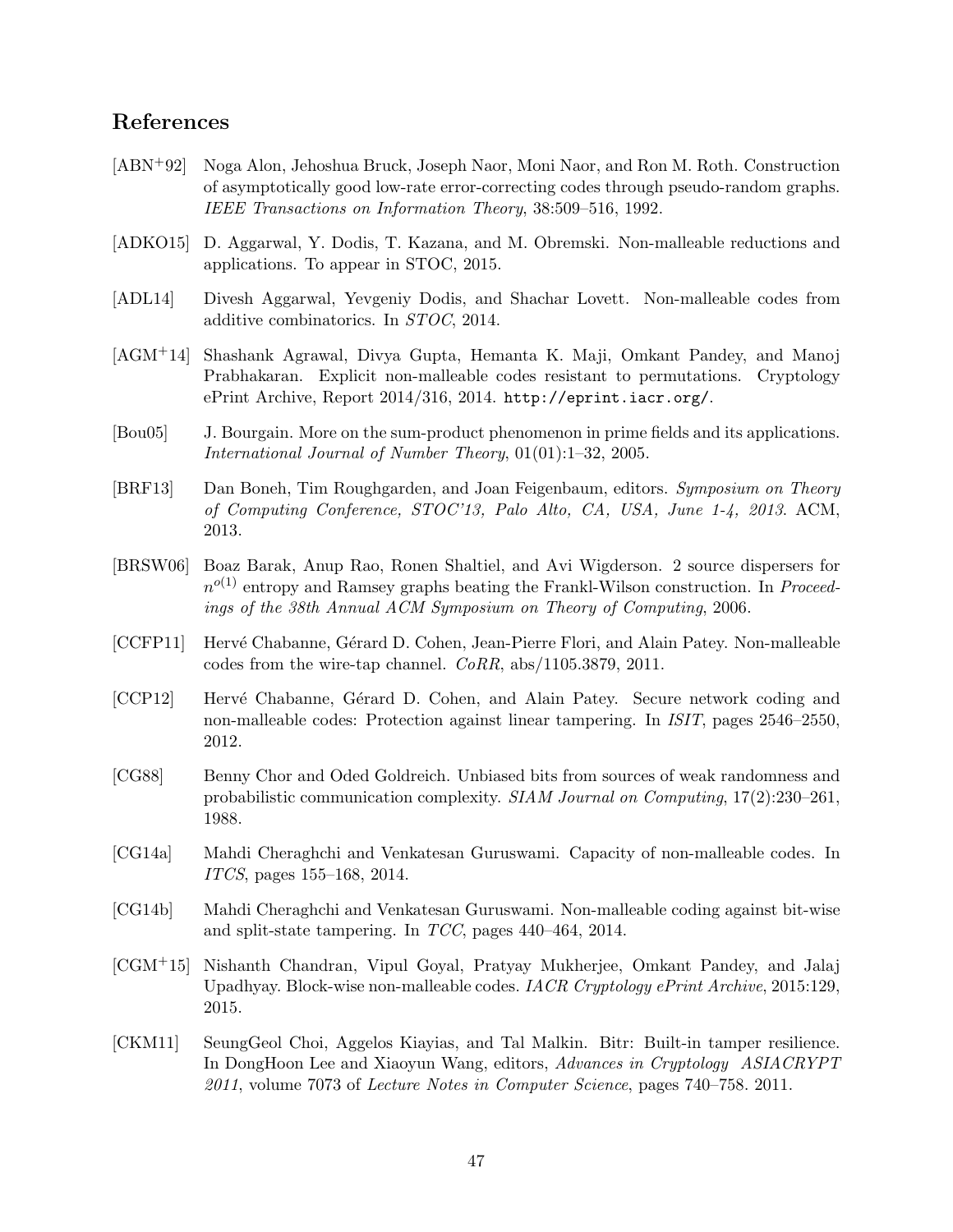- <span id="page-48-11"></span>[CKOR10] N. Chandran, B. Kanukurthi, R. Ostrovsky, and L. Reyzin. Privacy amplification with asymptotically optimal entropy loss. In Proceedings of the 42nd Annual ACM Symposium on Theory of Computing, pages 785–794, 2010.
- <span id="page-48-13"></span>[Coh15] Gil Cohen. Local correlation breakers and applications to three-source extractors and mergers. Technical Report TR15-038, ECCC, 2015.
- <span id="page-48-2"></span>[CRS14] Gil Cohen, Ran Raz, and Gil Segev. Non-malleable extractors with short seeds and applications to privacy amplification. SIAM Journal on Computing,  $43(2):450-476$ , 2014.
- <span id="page-48-4"></span>[CZ14] Eshan Chattopadhyay and David Zuckerman. Non-malleable codes against constant split-state tampering. In Proceedings of the 55th Annual IEEE Symposium on Foundations of Computer Science, pages 306–315, 2014.
- <span id="page-48-6"></span>[DKO13] Stefan Dziembowski, Tomasz Kazana, and Maciej Obremski. Non-malleable codes from two-source extractors. In CRYPTO  $(2)$ , pages 239–257, 2013.
- <span id="page-48-10"></span>[DKRS06] Y. Dodis, J. Katz, L. Reyzin, and A. Smith. Robust fuzzy extractors and authenticated key agreement from close secrets. In Advances in Cryptology  $-$  CRYPTO '06, 26th Annual International Cryptology Conference, Proceedings, pages 232–250, 2006.
- <span id="page-48-1"></span>[DLWZ14] Yevgeniy Dodis, Xin Li, Trevor D. Wooley, and David Zuckerman. Privacy amplification and non-malleable extractors via character sums. SIAM Journal on Computing, 43(2):800–830, 2014.
- <span id="page-48-14"></span>[DORS08] Y. Dodis, R. Ostrovsky, L. Reyzin, and A. Smith. Fuzzy extractors: How to generate strong keys from biometrics and other noisy data. SIAM Journal on Computing, 38:97– 139, 2008.
- <span id="page-48-5"></span>[DPW10] Stefan Dziembowski, Krzysztof Pietrzak, and Daniel Wichs. Non-malleable codes. In ICS, pages 434–452, 2010.
- <span id="page-48-0"></span>[DW09] Yevgeniy Dodis and Daniel Wichs. Non-malleable extractors and symmetric key cryptography from weak secrets. In STOC, pages 601–610, 2009.
- <span id="page-48-3"></span>[DY13] Yevgeniy Dodis and Yu Yu. Overcoming weak expectations. In 10th Theory of Cryptography Conference, 2013.
- <span id="page-48-9"></span>[FMNV14] Sebastian Faust, Pratyay Mukherjee, Jesper Buus Nielsen, and Daniele Venturi. Continuous non-malleable codes. In TCC, pages 465–488, 2014.
- <span id="page-48-12"></span>[FMVW13] Sebastian Faust, Pratyay Mukherjee, Daniele Venturi, and Daniel Wichs. Efficient nonmalleable codes and key-derivation for poly-size tampering circuits. IACR Cryptology ePrint Archive, 2013:702, 2013.
- <span id="page-48-8"></span>[GGSW13] Sanjam Garg, Craig Gentry, Amit Sahai, and Brent Waters. Witness encryption and its applications. In Boneh et al. [\[BRF13\]](#page-47-13), pages 467–476.
- <span id="page-48-7"></span>[GJK15] Vipul Goyal, Aayush Jain, and Dakshita Khurana. Witness signatures. Manuscript, 2015.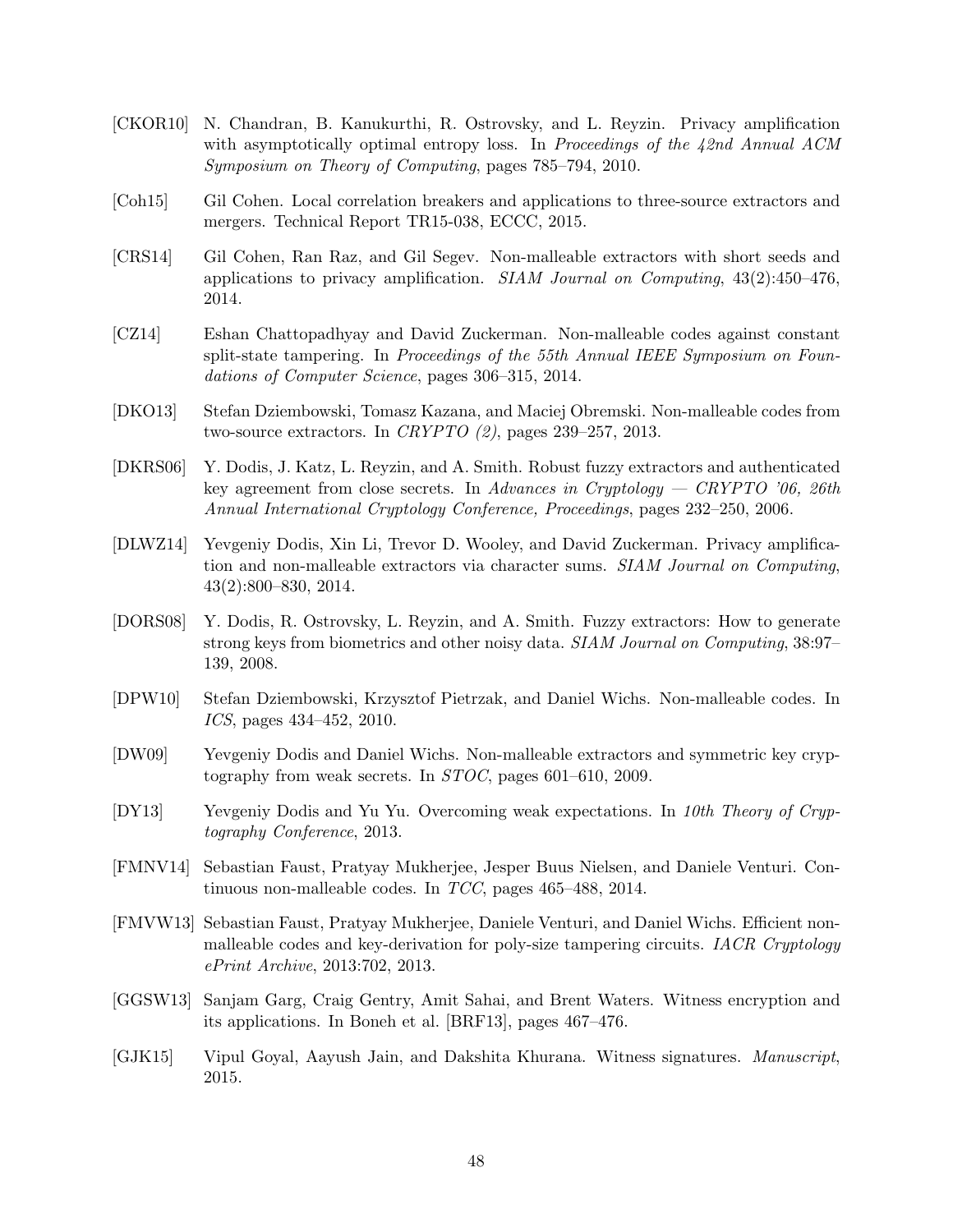- <span id="page-49-12"></span>[GUV09] Venkatesan Guruswami, Christopher Umans, and Salil Vadhan. Unbalanced expanders and randomness extractors from Parvaresh-Vardy codes. Journal of the ACM, 56(4), 2009.
- <span id="page-49-1"></span>[KLR09] Yael Kalai, Xin Li, and Anup Rao. 2-source extractors under computational assumptions and cryptography with defective randomness. In *Proceedings of the 50th Annual* IEEE Symposium on Foundations of Computer Science, pages 617–628, 2009.
- <span id="page-49-0"></span>[KLRZ08] Yael Tauman Kalai, Xin Li, Anup Rao, and David Zuckerman. Network extractor protocols. In Proceedings of the 49th Annual IEEE Symposium on Foundations of Computer Science, pages 654–663, 2008.
- <span id="page-49-7"></span>[KR09] B. Kanukurthi and L. Reyzin. Key agreement from close secrets over unsecured channels. In EUROCRYPT 2009, 28th Annual International Conference on the Theory and Applications of Cryptographic Techniques, 2009.
- <span id="page-49-2"></span>[Li12a] Xin Li. Design extractors, non-malleable condensers and privacy amplification. In Proceedings of the 44th Annual ACM Symposium on Theory of Computing, pages 837– 854, 2012.
- <span id="page-49-3"></span>[Li12b] Xin Li. Non-malleable extractors, two-source extractors and privacy amplification. In Proceedings of the 53rd Annual IEEE Symposium on Foundations of Computer Science, pages 688–697, 2012.
- <span id="page-49-10"></span>[Li13a] Xin Li. Extractors for a constant number of independent sources with polylogarithmic min-entropy. In Proceedings of the 54th Annual IEEE Symposium on Foundations of Computer Science, pages 100–109, 2013.
- <span id="page-49-9"></span>[Li13b] Xin Li. New independent source extractors with exponential improvement. In Boneh et al. [\[BRF13\]](#page-47-13), pages 783–792.
- <span id="page-49-5"></span>[Li15a] Xin Li. Non-malleable condensers for arbitrary min-entropy, and almost optimal protocols for privacy amplification. In 12th Theory of Cryptography Conference, 2015.
- <span id="page-49-11"></span>[Li15b] Xin Li. Three-source extractors for polylogarithmic min-entropy. Technical Report TR15-034, ECCC, 2015.
- <span id="page-49-8"></span>[LL12] Feng-Hao Liu and Anna Lysyanskaya. Tamper and leakage resilience in the split-state model. In CRYPTO, pages 517–532, 2012.
- <span id="page-49-6"></span>[MW97] Ueli Maurer and Stefan Wolf. Privacy amplification secure against active adversaries. In Advances in Cryptology — CRYPTO '97, volume 1294, pages 307–321, August 1997.
- <span id="page-49-4"></span>[PR08] Rafael Pass and Alon Rosen. Concurrent nonmalleable commitments. SIAM J. Comput., 37(6):1891–1925, 2008.
- <span id="page-49-13"></span>[Rao07] Anup Rao. An exposition of Bourgain's 2-source extractor. Electronic Colloquium on Computational Complexity (ECCC), 14(034), 2007.
- <span id="page-49-15"></span>[Rao09] Anup Rao. Extractors for low-weight affine sources. In Proceedings of the 24th Annual IEEE Conference on Computational Complexity, 2009.
- <span id="page-49-14"></span>[Raz05] Ran Raz. Extractors with weak random seeds. In Proceedings of the 37th Annual ACM Symposium on Theory of Computing, pages 11–20, 2005.